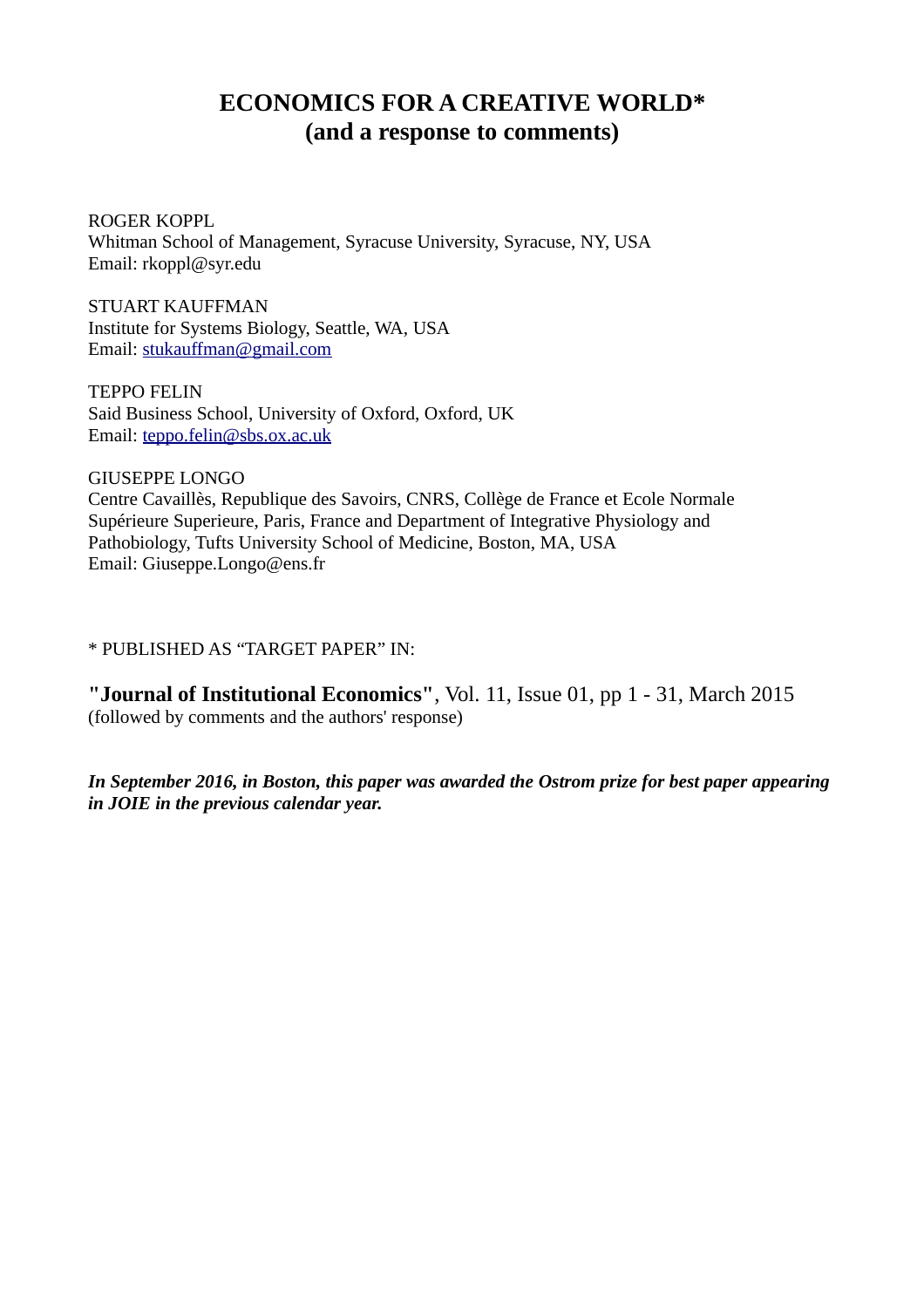# **Journal of Institutional Economics**

http://journals.cambridge.org/JOI

Additional services for **Journal of Institutional Economics:** 

Email alerts: Click here Subscriptions: Click here Commercial reprints: Click here Terms of use: Click here



# **Economics for a creative world**

ROGER KOPPL, STUART KAUFFMAN, TEPPO FELIN and GIUSEPPE LONGO

Journal of Institutional Economics / FirstView Article / April 2014, pp 1 - 31 DOI: 10.1017/S1744137414000150, Published online: 15 April 2014

Link to this article: http://journals.cambridge.org/abstract S1744137414000150

#### **How to cite this article:**

ROGER KOPPL, STUART KAUFFMAN, TEPPO FELIN and GIUSEPPE LONGO Economics for a creative world, Journal of Institutional Economics. Available on CJO 2014 doi:10.1017/ S1744137414000150

**Request Permissions: Click here** 

CAMBRIDGE JOURNALS

Downloaded from http://journals.cambridge.org/JOI, IP address: 72.228.84.126 on 16 Apr 2014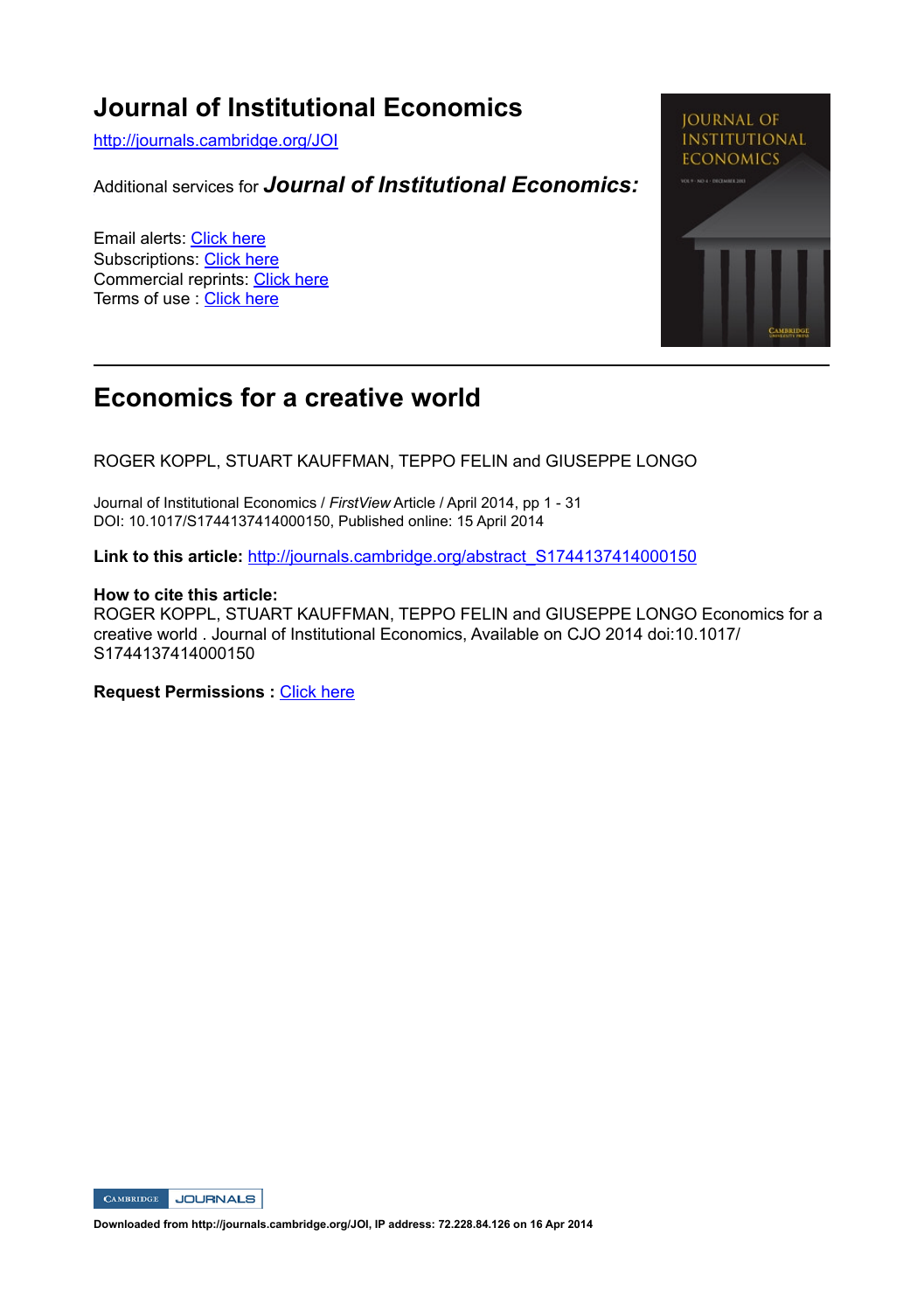# Economics for a creative world

#### ROGER KOPPL <sup>∗</sup>

*Whitman School of Management, Syracuse University, Syracuse, NY, USA*

STUART KAUFFMAN ∗∗

*Institute for Systems Biology, Seattle, WA, USA*

TEPPO FELIN ∗∗∗

*Said Business School, University of Oxford, Oxford, UK*

#### GIUSEPPE LONGO ∗∗∗∗

*Centre Cavailles, R ` epublique des Savoirs, CNRS, Coll ´ ege de France et Ecole Normale Sup ` erieure Superieure, Paris, ´ France and Department of Integrative Physiology and Pathobiology, Tufts University School of Medicine, Boston, MA, USA*

**Abstract.** Drawing on current biology, we argue that the phase space of economic evolution is not stable. Thus, there are no entailing laws of economic dynamics. In this sense, economic dynamics are creative and the economy is not a causal system. Because economic dynamics are creative, the implicit frame of analysis for the econosphere changes in unprestatable and non-algorithmic ways. New-venture, social, and political entrepreneurs solve the frame problem of the econosphere. Economic evolution is unpredictable, not entailed, and the number of things traded ('cambiodiversity') increases over time. Our metatheoretic framework points out how institutions, entrepreneurs, and disparate actors enable what we call 'novelty intermediation'. We provide examples of novelty intermediation from Rennaissance Italy to Silicon Valley. Our framework does not automatically provide clear policy prescriptions in part because our main result is negative. It may nevertheless provide a useful prolegomenon to a future economics fit for a creative world.

[T]he matter with which the chemist deals is the same always: but economics, like biology, deals with a matter, of which the inner nature and constitution, as well as the outer form, are constantly changing (Alfred Marshall).

<sup>∗</sup>Email: [rkoppl@syr.edu](mailto:rkoppl@syr.edu)

<sup>∗∗</sup>Email: [stukauffman@gmail.com](mailto:stukauffman@gmail.com)

<sup>∗∗∗</sup>Email: [teppo.felin@sbs.ox.ac.uk](mailto:teppo.felin@sbs.ox.ac.uk)

<sup>∗∗∗∗</sup>Email: [Giuseppe.Longo@ens.fr](mailto:Giuseppe.Longo@ens.fr)

We thank two anonymous referees for helpful comments. We thank Geoffrey Hodgson and Richard Langlois for help and encouragement. This paper emerged from many conversations each of us has had over the years. We regret that we cannot properly acknowledge everyone who contributed to our efforts through these many conversations.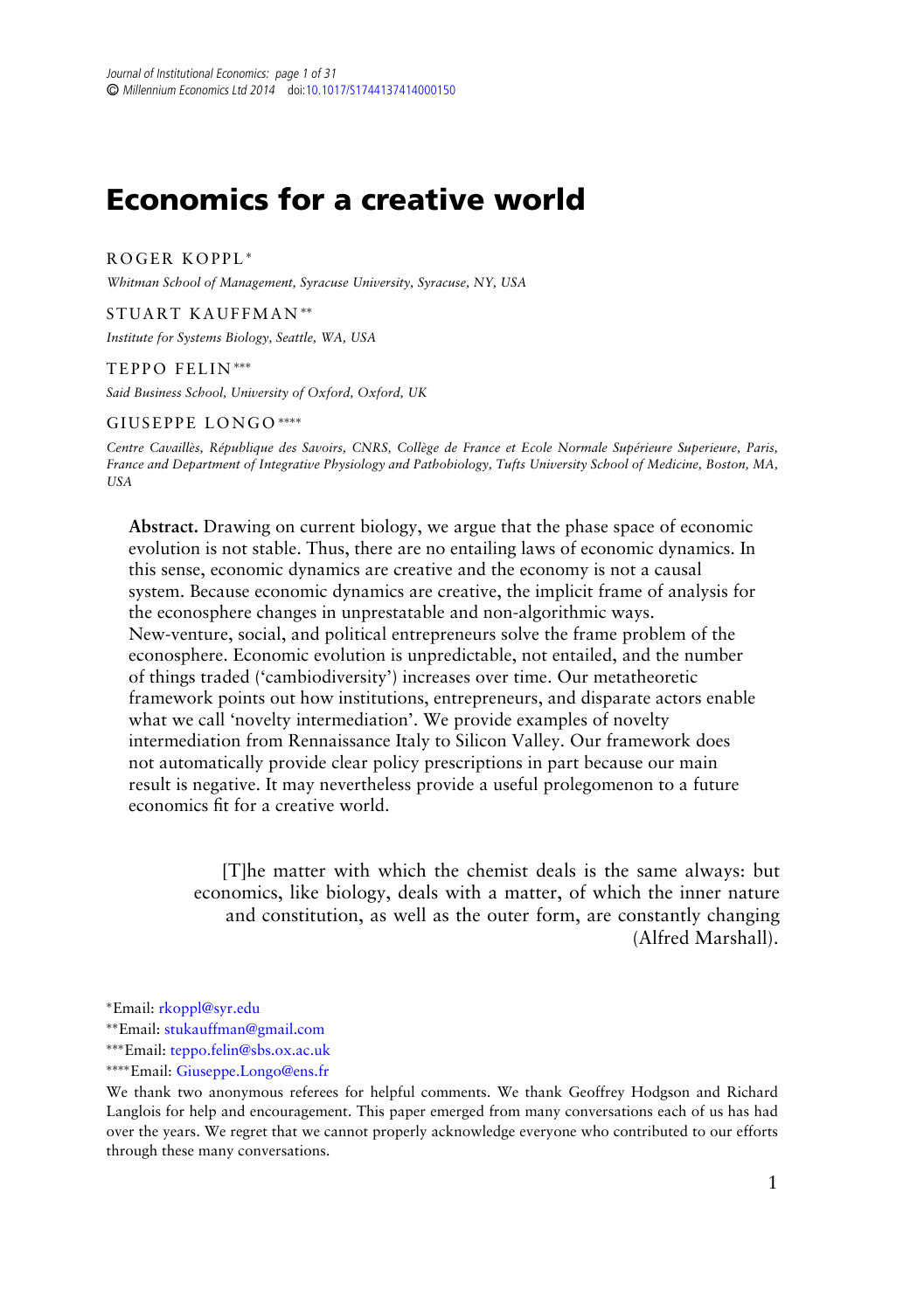### **1. Introduction**

A rigorous examination of some common modeling practices in economics may suggest the desirability of moving away from mechanistic models and toward a more evolutionary and institutional approach to economic theory and policy.

Many of the more important standard models in economics are mechanistic. Often inspired by physics, such models represent economic dynamics as the unfolding of a process fully described, up to a stochastic error term, by a master set of equations or an evolution function. The microeconomic models of general equilibrium theory and the macroeconomic models of dynamic stochastic general equilibrium (DSGE) are important examples. In such models, economic dynamics are law-governed in a strong mechanistic sense: in principle at least, there is a set of equations that embodies the system's laws of motion up to an error term. The typical model used in policy evaluation, including macroeconomic policy evaluation, is thought to be a low-dimensional approximation to a possibly high-dimensional reality. If we could have a set of equations correctly describing the high-dimensional reality, it might not be analytically solvable or computationally tractable. The low-dimensional model, however, is a simplified approximation that is constructed to be tractable. Model calibration ensures that the approximation will hold good in future periods, allowing reliable policy recommendations to be based on the model.

This modeling strategy is generally satisfactory only if the predictions such models can generate are reliable enough and specific enough to guide policy. It is generally sufficient only if it is not necessary to describe in detail the institutions governing social and economic life and only if there are no particular limits to prediction in economics. We argue, however, that there is a sense in which economic dynamics are 'creative' and that this 'creativity' limits the usefulness of standard mechanistic models in economics. If we are right, then standard mechanistic models may have less to say about economic dynamics than their widespread use might suggest. In this case a greater attention to institutional particulars may be in order.

We question the cogency of the standard approach to economic analysis. If economic dynamics are 'creative' in a sense we will specify, then there can be no low-dimensional approximation to the high-dimensional unmathematizable reality. The underlying dynamics of the econosphere continually produce novelty and thus change the phase space, that is, the space of pertinent observables and parameters, within which the system unfolds. The phase space of economic activity is not stable. But without a stable prestatable phase space, tractable models will not generate the reliable counterfactuals required for the standard sort of policy analysis. Indeed, no set of equations, whether tractable or not, can be written or track this sort of creative dynamics even in principle.

Our discussion of creative dynamics resembles other discussions of similar themes, including Dopfer [\(2005\)](#page-29-0), Hayek [\(1967,](#page-30-0) [1978\)](#page-30-1), Hodgson and Knudsen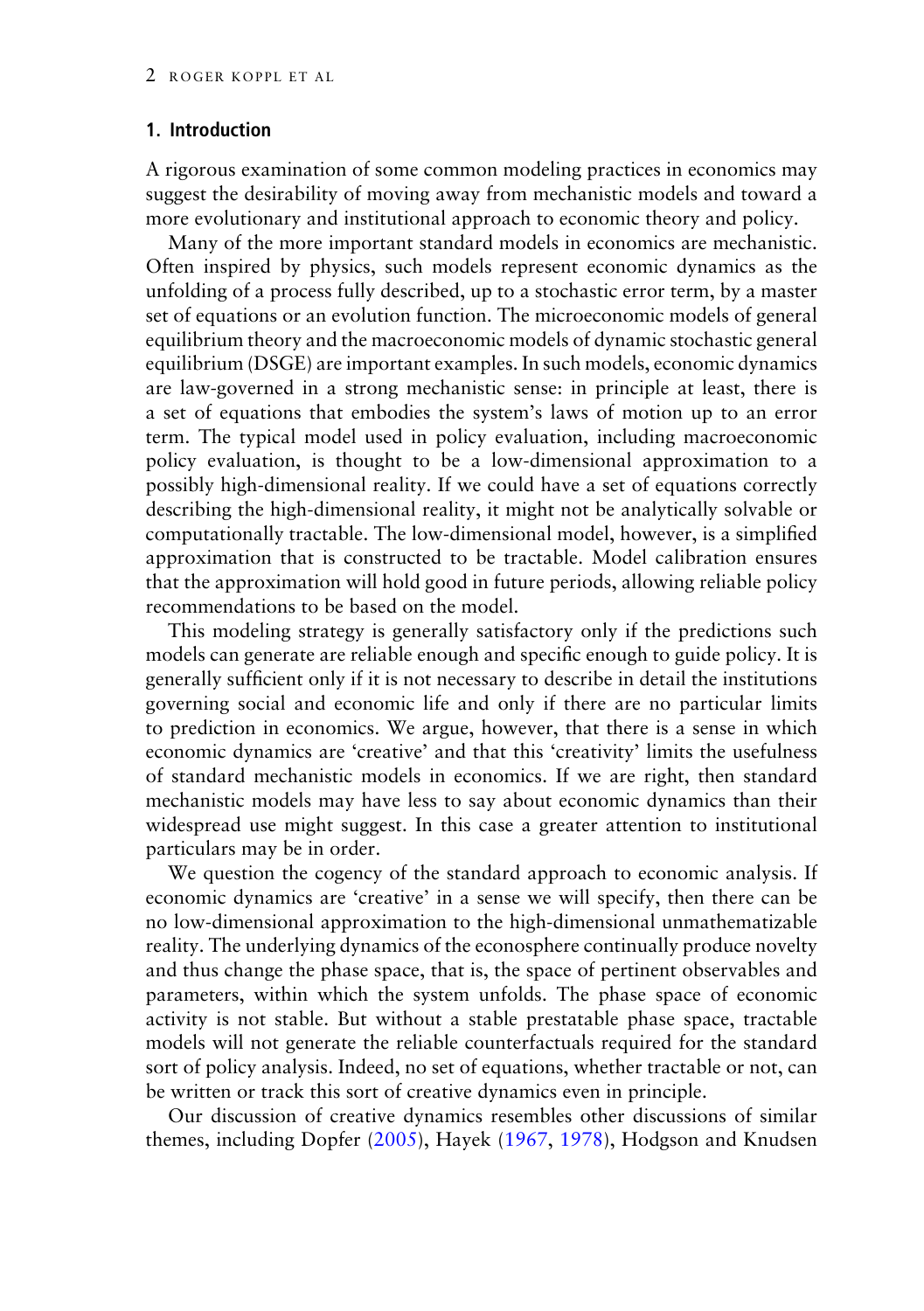[\(2010\)](#page-30-2), Nelson and Winter [\(1982\)](#page-31-0), Potts [\(2012\)](#page-31-1), Shackle [\(1969\)](#page-31-2), and Witt [\(2009\)](#page-32-0). Witt [\(2009\)](#page-32-0) in particular takes a very similar approach. Bunge [\(2009\)](#page-29-1) emphasizes the incompatibility between novelty and a stable phase space, as do we. Our discussion may have at least three advantages over past treatments. It probably contains a more detailed consideration of the mathematical structure of standard methods than other similar critiques. In particular, we have given more attention to evolution in the phase space. Second, we link our critical treatment of standard models to the evolutionary logic of what Hodgson and Knudsen [\(2010\)](#page-30-2) call Generalized Darwinism. Finally, our treatment locates novelty production within the process of evolution, rather than viewing it as exogenous or attributable primarily to individual creativity. This last feature of our analysis seems to be unusual or unique, and we will discuss the 'positive' implications of this move below. Briefly, this move lets us explain why 'creativity' would not come to an end even if it were only the recombination of existing elements. It also draws our attention to what we shall call 'novelty intermediation', which relates to the notion of 'novelty-bundling markets' discussed by Potts [\(2012\)](#page-31-1) or the 'market for preferences' of Earl and Potts [\(2004\)](#page-29-2). We will note that governments and businesses, as well as households may seek the services of novelty intermediaries.

We are conscious of the changes in recent decades that have weakened the hold of the old neoclassical orthodoxy of the post-war period. As Colander *et al.* [\(2004\)](#page-29-3) have chronicled, mainstream economics has been greatly influenced by complexity theory (also see Durlauf, [2012\)](#page-29-4). It has become more inductive and open. But mainstream economists still tend to be attached to mathematical methods that are not always well suited to a creative economy, as with DSGE models. Much of the mainstream matches our description of orthodoxy only too well, especially in macroeconomics. The tools of complexity theory have helped to push practice in the right direction, but further movement in that direction may be good if economic dynamics are creative in the sense we explain below.

We are also conscious of the variety of senses in which a process may be 'law governed' or in which one may speak of 'economic laws'. Our negative results cast doubt on one sense of 'law governed'. It says relatively little, however, about other senses in which economic processes might be 'law governed', some of which may be compatible with our view that economic dynamics can be 'creative' in the sense given below. Indeed, we affirm the existence of an evolutionary logic in the multiplication of goods over time. If evolutionary biology may be said to have 'law-like hypotheses', then so too does the sort of evolutionary economics suggested by our analysis. Such law-like hypotheses do not generally come in the form of specific predictions about the future, for example, that a particular sort of species will emerge in a given time and place. They often come in the form of if-then statements. Such if-then statements, however, are generally recognized as 'laws' or 'law-like' hypotheses.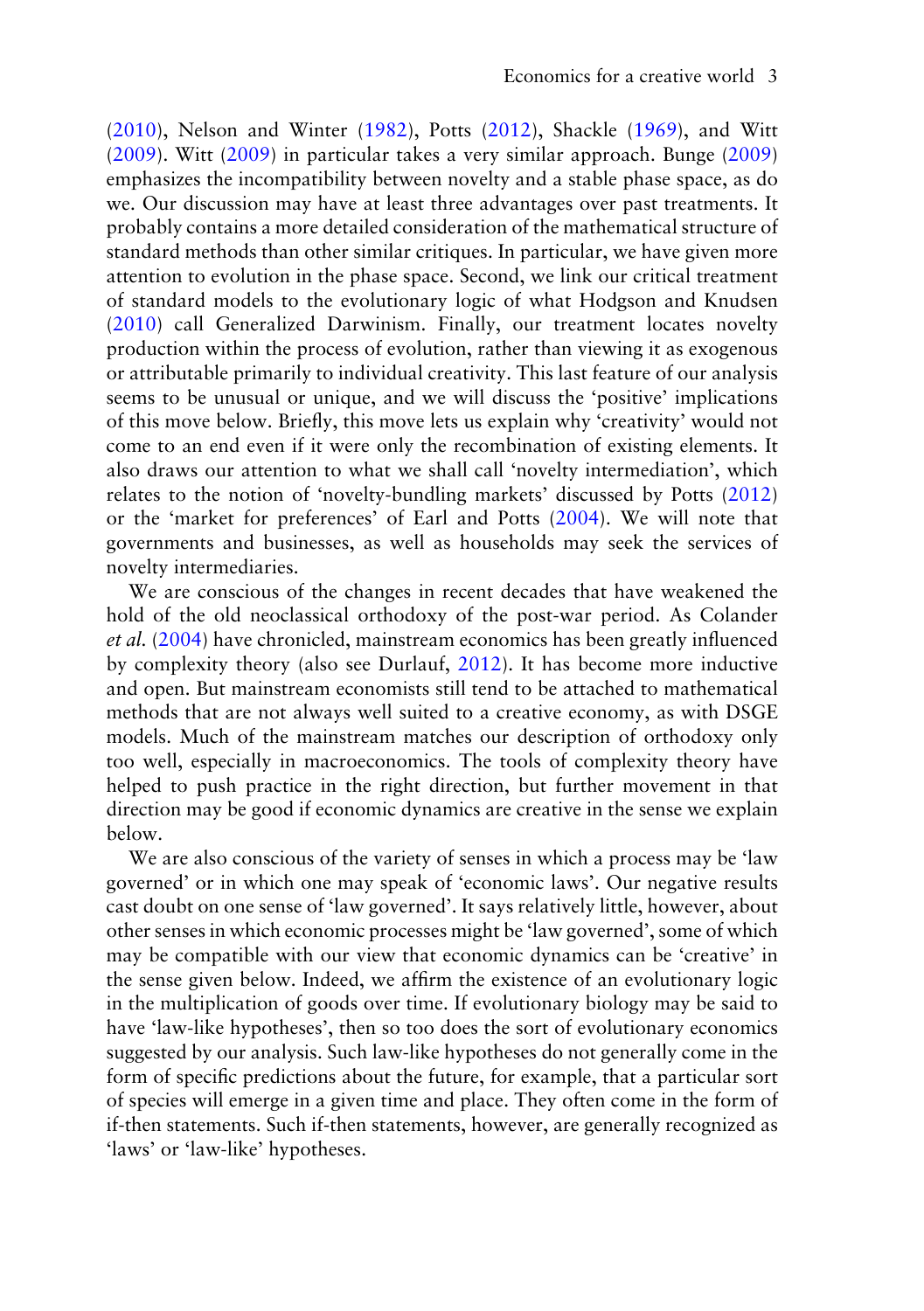It may seem unreasonable, even absurd, to reject 'entailment', 'law', and 'cause'. In each case we do so only for a narrow and precisely defined sense of the term. Even though we reject only narrowly circumscribed senses of 'entailment', 'law', and 'cause', we are indeed suggesting a departure from customary modes of thinking about social processes. This departure does not somehow imply that the social world is a magical place where anything can happen and systematic thinking is futile. We affirm the existence of recognizable regularities in social processes such that a science of society is possible. The methods appropriate to that science, however, should not rule out the continual production of novelty and the resulting continual change in the space of observables and parameters within which the system unfolds.

If economic dynamics are 'creative' in some sense, then standard mathematical models cannot reliably predict the consequences of different policies, at least at the level of specificity such models often aim at. Our criticism raises the question of how economics should be done. We discuss what an economics for a creative world might look like. Our discussion is tentative and suggestive. We do not think we can predict the future course of science, which is, after all, a creative process. Nor would we pretend to dictate to others how they must think and what they must say. Having criticized orthodoxy, however, we have an obligation to show that the alternative to that orthodoxy is not silence.

The German historical school and the original American institutionalists claimed that, because of the historical specificity of economic institutions, there were few (if any) universal economic laws (Caldwell, [2005;](#page-29-5) Hodgson, [2001\)](#page-30-3). But they failed to provide a developed theoretical framework to deal with this problem. Our analysis may contribute to a theoretical framework that is rigorous and scientific without assuming the sort of 'universal law' that fits standard modes of explanation in physics. Our analysis is more metatheoretic framework than applied theory. Institutions will feature strongly in any applied theory, however, that fits our framework. We develop this institutional point in the concluding section.

The Sun is new everyday (Heraclitus).

### **2. No entailing laws**

Economic dynamics are generally treated as 'law governed' in the sense that there is a master set of equations or an evolution function describing the dynamics of the system[.](#page-5-0)1 Economic theory, on this conception, can be loosely compared to a computer that has been programmed to execute this master set of equations or compute the intended function, or some approximation thereof. The economist feeds a description of initial conditions into the computer and the computer spits

<span id="page-5-0"></span><sup>1</sup> Most dynamical systems are just given by a space, a measure, and a function, an endomorphism; in Quantum Mechanics, Feynman gave an evolution function which comes from no equations.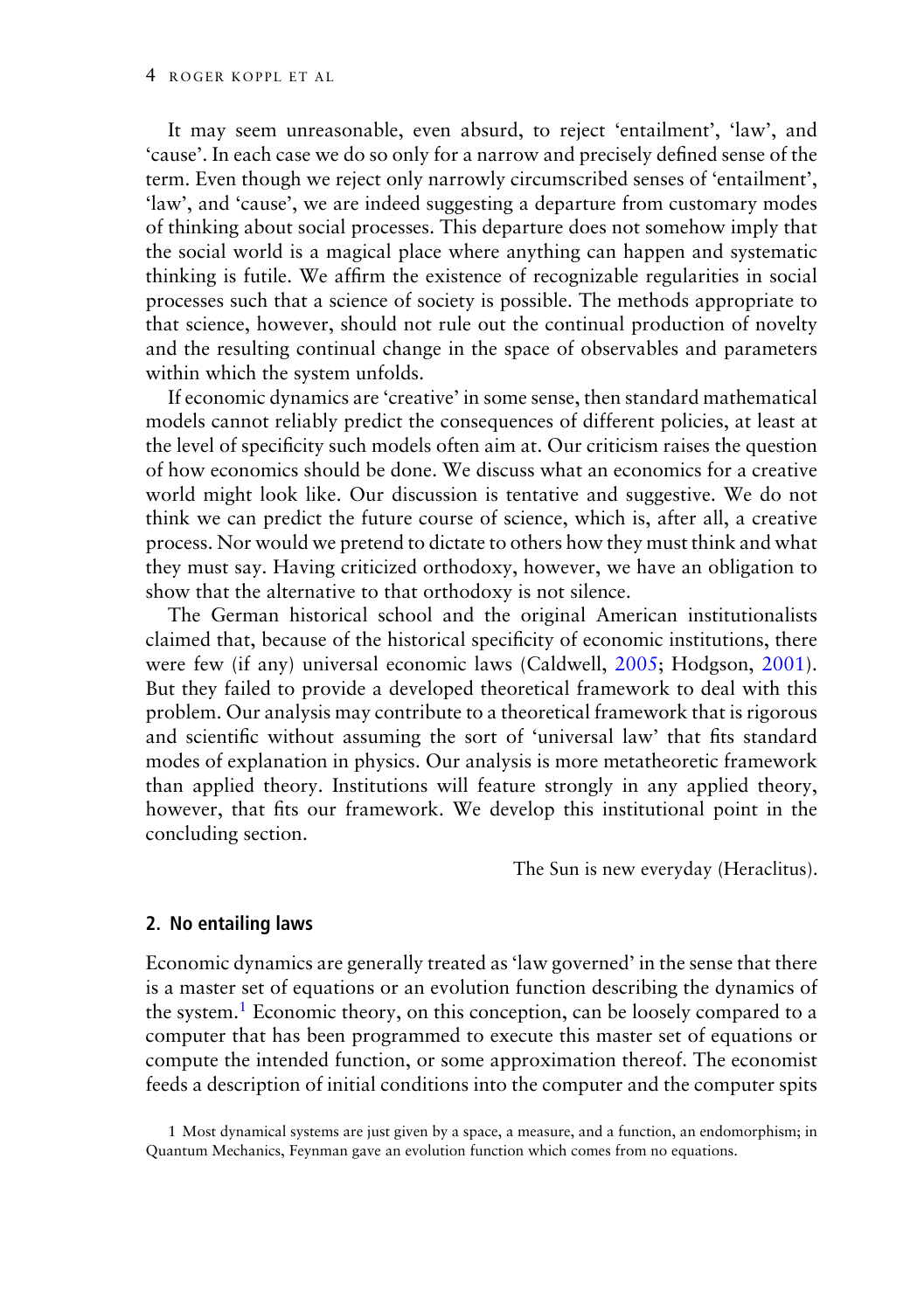out the future path of the system. When the economist feeds in the hypothetical initial conditions a given policy would create, the computer spits out the future path the system would take if the policy were adopted[.](#page-6-0)<sup>2</sup> We may say that the equations of motion and initial conditions 'entail' the subsequent evolution of the system, and the equations or evolution functions give the 'entailing laws' of the system. Entailment in this sense is a strict condition much like logical entailment: everything that happens as the system unfolds was already implicit in the initial conditions and the assumed laws of motion.

This way of putting things may create the impression that economists are insensitive or unsophisticated about what is predictable. As we noted in the introduction, however, the typical model used in policy evaluation is thought to be a low-dimensional approximation to a possibly high-dimensional reality. The low-dimensional model is a simplified approximation that is constructed so as to be tractable. If economic dynamics are creative in the strong sense we explain below, then this strategy may not work. To help bolster this claim, it may be helpful to distinguish three levels of unpredictability.

First, consider the mathematical description of a double pendulum or of the logistic function, that is the discrete time, continuous space solution of the famous Lotka–Volterra prey-predator model. In both cases, there is a problem with implementing the system on a digital computer. The discrete computational trajectories that can be programmed are necessarily approximations that do not follow the continuous trajectories of the system's equations of motion. When we compute the discrete logistic function, a difference at the 16th decimal (an excellent approximation) is sufficient to produce, after only 50 iterations, different results whose distance covers the full phase space; thus, all information about the system is lost. It would be an error in such cases to think that the system trajectory can be computed: neither the continuous mathematical trajectory, nor the intended physical process is 'followed' or 'shadowed' by the digital computation, even vaguely. (The approximation, at best, goes the other way round, see Pilyugin [1999.](#page-31-3))

Second, and more generally, non-linear equations in a pregiven phase space can produce non-analyticity. The derivatives may diverge so that there is no solution. This situation creates bifurcations and homoclinic trajectories, so that we cannot predict or follow the continuous trajectory even in principle. Minor fluctuations or perturbations below observability may break the symmetries (forcing the planet in one direction of the bifurcation or away from the unstable trajectory) in a totally unpredictable way. This holds even apart from considerations of what is computable on a given digital computer. This case has

<span id="page-6-0"></span><sup>2</sup> Our description seems to fit mainstream macroeconomic thinking perfectly. The situation in other areas is more complicated, in part because of the influence of complexity theory (Colander *et al.*, [2004\)](#page-29-3). Unfortunately, in our view, it probably remains the best benchmark of mainstream thinking in the main branches of economic theory.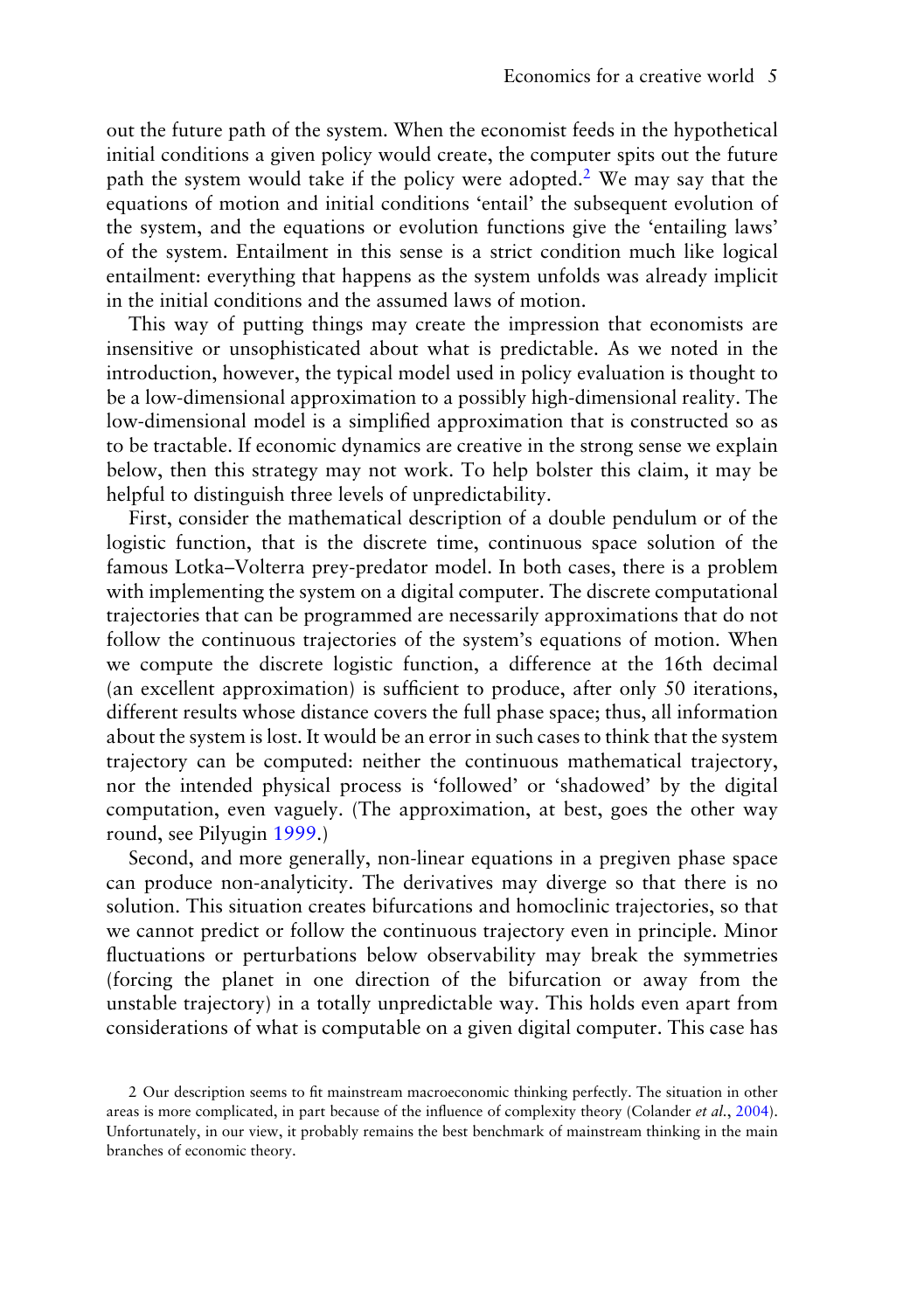been known since Poincaré's analysis of the 'three body problem', in which two planets orbit a sun and the dynamics are entailed by Newton's equations. Note that all processes that contain some 'interactions' (e.g., the interacting weights in a double pendulum or two planets revolving around a sun) are soundly described by non-linear mathematical systems that present computational problems.

Third and finally, there is our case of a system without a pregiven or prestatable phase space, which we claim characterizes both biological and economic evolution. In such cases both observables and parameters change and we cannot even write entailing equations[.](#page-7-0)<sup>3</sup>

In short, 'algorithmic' means 'deterministic and predictable'. There are plenty of deterministic systems of equations that are not predictable and thus not algorithmic: typically, the non-linear systems we mentioned above. We claim that the econosphere is not even deterministic let alone predictable. The lack of pregiven and prestatable phase space means that we cannot even write the equations that would determine the system.

In the more standard conception of economics, it becomes an essential job of the economist to identify the right set of equations to support prediction and control of the economy. This approach to economics seems to have failed in the Great Recession, provoking Queen Elizabeth to ask a group of economists, 'Why did nobody notice it?' (Pierce, [2008\)](#page-31-4). The British Academy's response to the Queen suggests that mainstream economists are still thinking in terms of entailing laws. 'Everyone seemed to be doing their own job properly', they told the Queen, 'and often doing it well. The failure was to see how collectively this added up to a series of interconnected imbalances over which no single authority had jurisdiction' (Besley and Hennessy, [2009\)](#page-29-6). Rather than questioning the dynamics of the econosphere, this answer questions the organization of economic authorities. If we had had a better organization amongst ourselves, the whole thing could have been prevented.

For economics to be law governed in the sense we have indicated requires that there be a set of equations entailing system dynamics. As we have argued elsewhere (Felin *et al.*, [2013\)](#page-29-7) there can be no entailing laws for the econosphere. Our argument is that of Longo *et al.* [\(2012\)](#page-31-5), for biological evolution.

In law-governed systems, we can prestate the configuration space or *phase space*, which is given by the set of pertinent observables and parameters. In standard economic models, the system's laws of motion determine the paths of certain variables such as prices and quantities. Typically, each of the *n* endogenous variables corresponds to an axis in *n*-dimensional Euclidean space. The system unfolds within that *n*-dimensional 'phase space'. At least some of the

<span id="page-7-0"></span><sup>3</sup> Wolpert [\(2001\)](#page-32-1) shows that the Laplacean ideal of prediction and control fails even when there are entailing laws no matter what those entailing laws look like (algorithmic or otherwise) and no matter what sort of 'computers' exist in the system (digital, analog, or something else) so long as any computers are 'physically realizable'.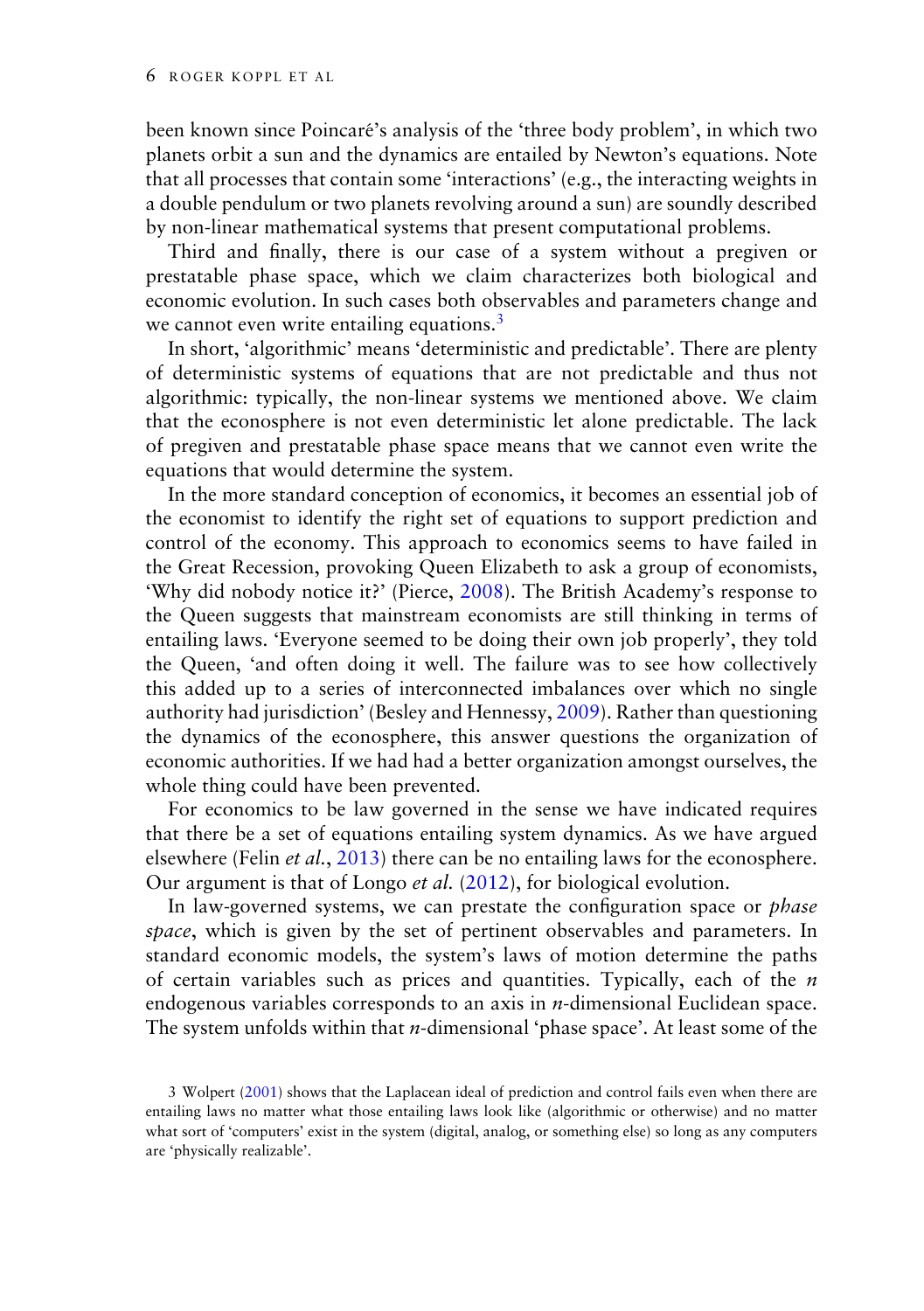endogenous variables of a law-governed system must be observable if the model is to be tested or calibrated. And the endogenous variables must be known and listed ahead of time for the analyst to write down the equations. Time plays at most a limited causal role in such a system. Ergodic systems 'go everywhere', so that time and history play no role in the system's dynamics. Spin glass models such as Minniti [\(2004\)](#page-31-6) exhibit non-ergodicity. But all possible states exist in a stable phase space and are not qualitatively different from one another. Time matters in a weak sense, but the possible paths the system can take are all predetermined before the dynamics unfold. At most, as in Statistical Mechanics, the phase space may increase in dimensions, but the observable properties in the new dimensions are pre-given.

The notion of general equilibrium from economics and phase space from physics share many similarities. Both view systems as bounded, where the space of all possible actions or positions can be delineated *a priori*. The assumption in this sort of economics is that actors omnisciently calculate and compare all possible actions, including future ones, while in thermodynamics and statistical mechanics the assumption is that the trajectories – positions and momenta – of particles cannot be accounted for within the phase space except in statistical terms. Both general equilibrium and phase space assume that all future goods or states can be mapped and calculated (Arrow and Debreu, [1954\)](#page-28-0). While general equilibrium theory has of course looked at the 'process' (or temporal factors) through which markets get to equilibrium – uncertainty, tatonnement, search, and learning (for a recent review, see Balasko and Geanakoplos, [2012\)](#page-28-1) – nonetheless the notion of equilibrium remains central and strongly wedded to phase space-like mathematical formalizations.

But in economic evolution the phase space itself changes continually in ways that cannot be prestated. The Turing machine ultimately has yielded the World Wide Web, selling on the Web, Web browsers, and iPads – none of this was prestatable in Turing's time. Because of this continual change in the phase space, time matters in economic systems[.](#page-8-0)<sup>4</sup> For example, the list of traded goods has grown radically over time from zero for our pre-human ancestors, to a small handful at about the time biologically modern man appeared (Marwick, [2003:](#page-31-7) 78), to the multitudes of the modern global economy. Beinhocker [\(2007:](#page-28-2) 9, 456–457) estimates that the Yanomami have about 300 distinct goods, whereas there may be about 10 billion distinct goods for sale in New York City. This multiplicity of goods is important enough to have its own name. The Latin for trade is *cambio*. Thus, we might call the increase in the number of traded goods 'cambiodiversity'. Cambiodiversity is analogous to biodiversity; it is diversity in the things traded. And it is increasing cambiodiversity that has caused an

<span id="page-8-0"></span><sup>4</sup> O'Driscoll and Rizzo [\(1985\)](#page-31-8) propose a 'dynamic conception of time' for economic analysis. This 'real time' is 'causally potent and creative'; it is 'irreversible', and it generates 'unpredictable change' (p. 62).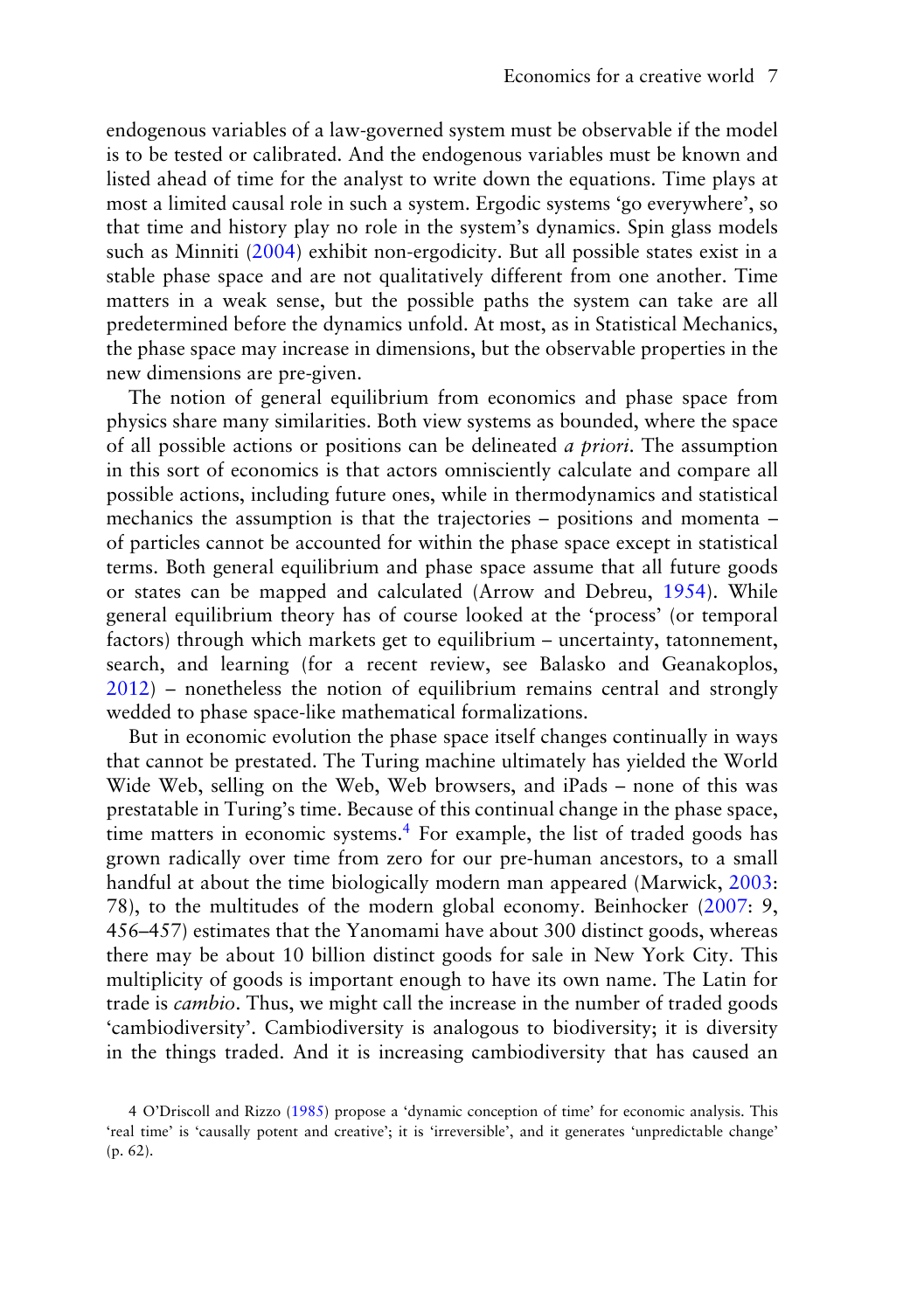increase in wealth. Adam Smith [\(1776\)](#page-32-2) understood this connection when he said, 'It is the great multiplication of the productions of all the different arts, in consequence of the division of labour, which occasions, in a well-governed society, that universal opulence which extends itself to the lowest ranks of the people' (I.1.10). More recently, Hidalgo *et al.* [\(2007\)](#page-30-4) have produced evidence suggesting that cambiodiversity is correlated with wealth.

The continual multiplication of goods to trade means continual change in the space within which economic dynamics unfold. Recall that we cannot calibrate or estimate our model unless at least some of the endogenous variables are observable. In economics the observables are prices and quantities or aggregates of them. If we are tracking prices and quantities, new goods change the set of variables we are tracking and change, therefore, the phase space. Tracking aggregates does not solve the problem. The arrival of new goods, and new uses for old goods, implies the need to change our aggregation method, which may imply a change in the behavior of our aggregates and, therefore, a change in the system's laws of motion[.](#page-9-0)<sup>5</sup>

There is an evolutionary logic to this multiplication of goods over time. At a given moment humans in an exchange network trade certain goods. Those goods in that network create what Kauffman has called an 'adjacent possible'. Certain things are possible and others not from a given space or state. Powered heavierthan-air flight was not part of the adjacent possible 100,000 years ago or even 150 years ago. By 1900, however, we had relatively light, reliable, and powerful internal combustion engines. It seemed clear to many would-be innovators that such engines could be mounted, somehow, to wings to create a powered flying machine. Thus, powered heavier-than-air flight was part of the adjacent possible for the Wright Brothers. At any moment, the econosphere's adjacent possible contains opportunities for profitable innovations as well as false opportunities that may tempt action. There are many such opportunities, only some of which will be acted on. Once that has happened, the attempted innovations – some successful and others not – become what we want to call 'enabling constraints' that will change the system's adjacent possible, enabling a different set of profit opportunities. Only some of the profit opportunities in the new adjacent possible were present in the old adjacent possible.

There is some tendency for this process to create larger exchange networks, more goods, greater complexity, and greater wealth. The tendency is not an iron law. Institutional changes in ancient Rome, for example, brought about a

<span id="page-9-0"></span><sup>5</sup> There is a large literature on aggregation problems in economics. This literature considers the problem of aggregating a given set of values or relationships, neglecting the problem of increases in the set of things to be aggregated. Some notable reviews include Kirman [\(1992\)](#page-30-5), Cohen and Harcourt [\(2003\)](#page-29-8), Felipe and Fisher [\(2003\)](#page-29-9), and Blundell and Stoker [\(2005\)](#page-29-10). Fisher [\(1987\)](#page-29-11) says, 'use of such aggregates as "capital", "output", "labour" or "investment" as though the production side of the economy could be treated as a single firm is without sound foundation. This', he concludes dryly, 'has not discouraged macroeconomists from continuing to work in such terms'.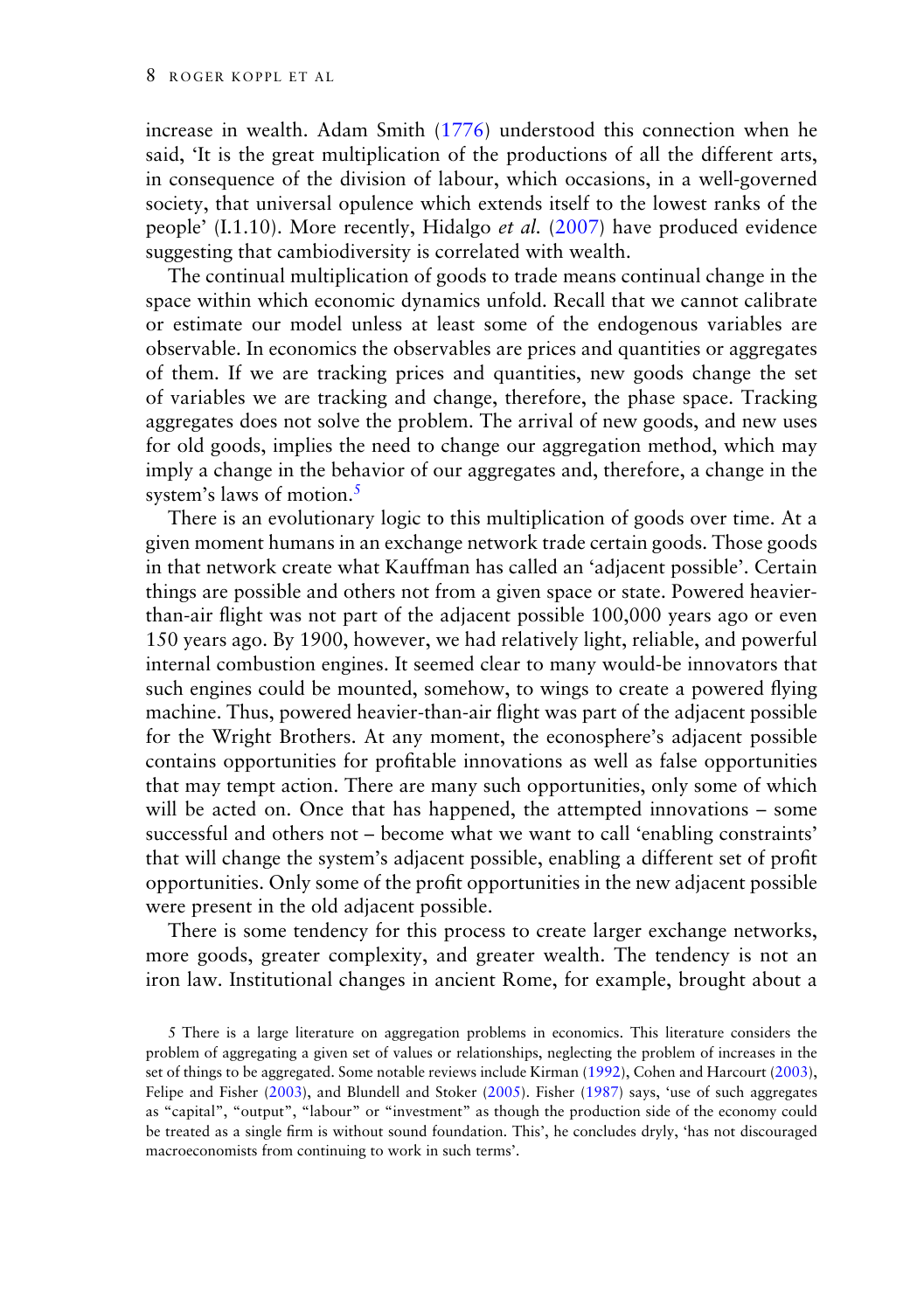collapse of trading relationship and, eventually, the payment of taxes in kind. Presumably, the number of traded goods shrunk correspondingly. Nevertheless, there is an evolutionary logic behind the general trend toward increased cambiodiversity. Adam Smith [\(1776\)](#page-32-2) identified several reasons for the growth of cambiodiversity. The division of labor increases the 'quantity of work' (I.1.5) in part because specialization stimulates technological change (I.1.9). Moreover, the process can be self-reinforcing because 'the division of labour is limited by the extent of the market' (I.3). More, and deeply important, can be the emergence of ever new economic opportunities created by an ever-increasing cambiodiversity itself.

Biological evolution shows similar properties. As shown by Gould [\(1998\)](#page-30-6) and mathematically explained in Longo and Montevil [\(2012\)](#page-31-9), phenotypic complexity grows over time, with no aim or direction. This growth takes place along random paths, produced, in an unbiased way, by an asymmetric diffusion of bio-mass over complexity. The asymmetry informally corresponds to already-occupied niches, beginning with the original bacteria, as with species that 'reproduce with variation' (the fundamental principle by Darwin). This creates new niches, as we discuss below.

In his meditation on Adam Smith's 'dictum' that 'the division of labor is limited by the extent of the market', Young [\(1928:](#page-32-3) 533) noted that the extent of the market is endogenous to the market process. Each refinement in the division of labor increases wealth, which is an increase in the extent of the market allowing a further refinement in the division of labor. (Endogenous technological change is a part of this self-reinforcing process.) Thus, 'Adam Smith's dictum amounts to the theorem that the division of labour depends in large part upon the division of labour'. Far from empty tautology, Young explains, this point shows how economic growth can be self-sustaining.

Not only new or adventitious elements, coming in from the outside, but elements which are permanent characteristics of the ways in which goods are produced make continuously for change. Every important advance in the organisation of production, regardless of whether it is based upon anything which, in a narrow or technical sense, would be called a new "invention," or involves a fresh application of the fruits of scientific progress to industry, alters the conditions of industrial activity and initiates responses elsewhere in the industrial structure which in turn have a further unsettling effect. Thus change becomes progressive and propagates itself in a cumulative way. The apparatus which economists have built up for the analysis of supply and demand in their relations to prices does not seem to be particularly helpful for the purposes of an inquiry in these broader aspects of increasing returns. (Young, [1928:](#page-32-3) 533).

Young describes a system in which regime change is continual. Each change in regime is a toothing stone for the next. Each regime change enables the next. This enablement represents a complex mix of interactions between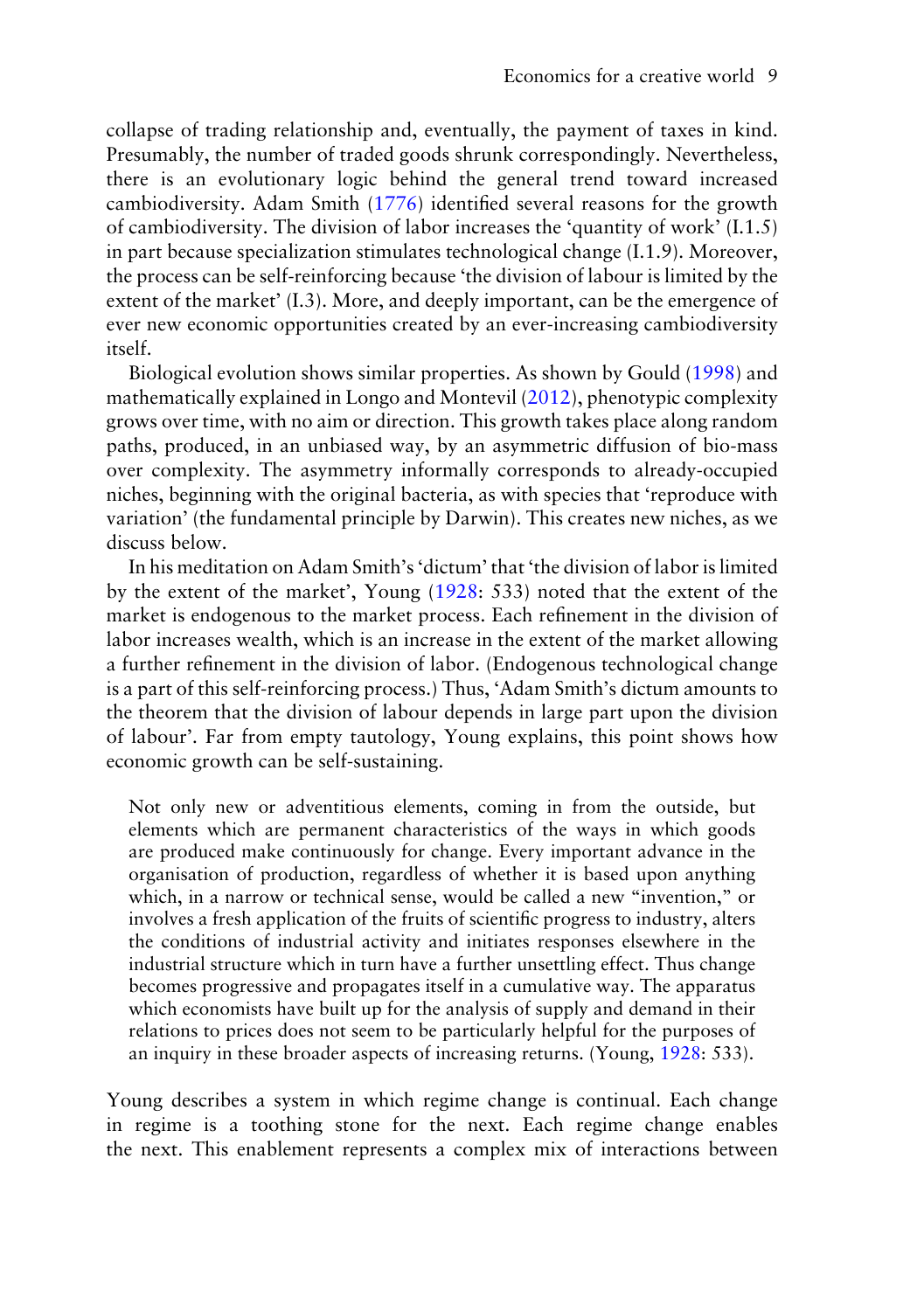enabling institutions, actors, and entrepreneurs. The overall process of increasing cambiodiversity is similar to the process of increasing biodiversity. Consider two more or less parallel examples.

In biology, the swim bladder is an adaptation giving some fish neutral buoyancy. The bladder, which probably evolved from the lungs of a lungfish, contains air and water in the right mix to produce such buoyancy. Apparently, water got into some lungs producing a sac with air and water that was then poised to become a swim bladder. This ordinary case of evolutionary adaptation brought about a new function in the biosphere, neutral buoyancy, which then changed the process of evolution, giving the system new species of fish with new swim bladders and new proteins. More importantly for our story, this new function and adaptation, created new evolutionary niches for other organisms. A worm or bacterium might evolve to live exclusively in swim bladders. The swim bladder thus changes the future possible evolution of the biosphere. It is not possible to list such biological innovations ahead of time as they result from the superposition of the unpredictable new 'niche' and the variation of a bacterium or worm produced by random changes, possibly at the molecular level (mutations or the like).

Following Darwin's two fundamental principles, reproduction with modification and selection (negative: excluding the incompatible; positive: enabling the compatible), we understand the phenomenon as follows. Random variability is at the core of reproduction; a 'hopeful monster', in Goldschmidt's sense, with a new and *a priori*, 'pathological' bladder, turned out to be compatible with a contingent environment and was thus positively selected. Given the swim bladder's existence, a new adjacent possible empty niche, or opportunity, emerged, and a variant of a worm or a bacterium then became a possible parasite or symbiote.

Plants provide a paradigm for the extended creativity of evolution. Random specific and *interspecific* hybridation continually creates new species. Now, most (or all) species have *specific* fungi or prokaryotes as parasites or (often essential) symbiotes. They are specific as they did not exist before the new plant species. More generally, plants largely influenced animals' evolution; for example, around 140–100 million years ago, the formation and diffusion of angiosperms with their flowers enabled pollinator insects, by forming previously non-existing niches.

In short, new species and new niches enable yet more species and niches. Moreover, this randomly increases the complexity of the ecosystem, increasing both the diversity of the biosphere as well as phenotypic complexity. Most of plants and animals' plasticity is based on genome and epigenetic effects; the behavioral plasticity of humans is almost exclusively due to a huge, neotenic, highly adaptive brain.

Something similar happens in economic evolution, where human brain and history matter crucially. Consider the emergence of BookScan, a Japanese company that scans books and libraries into iPads. The founder, Yusuke Ohki,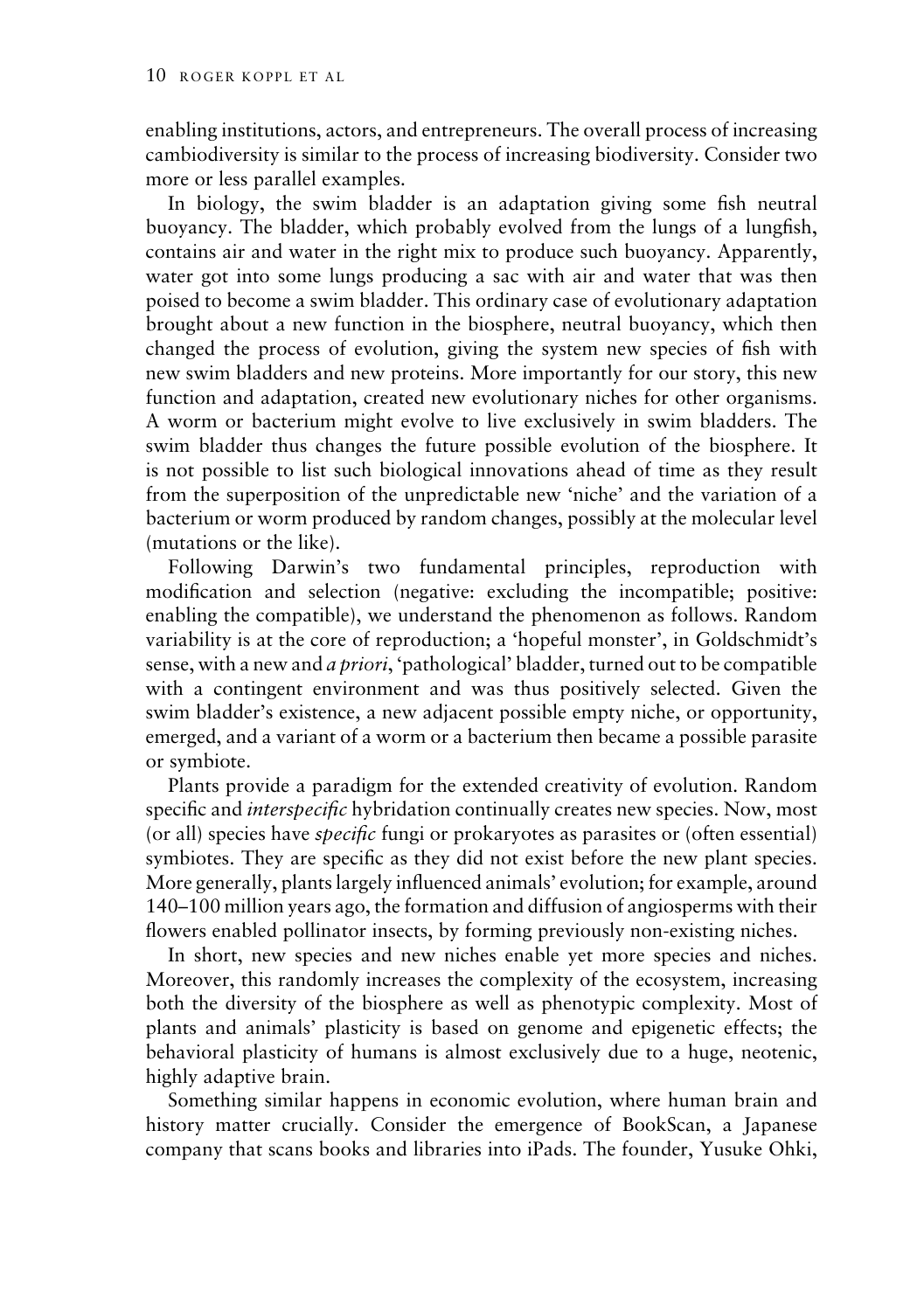wanted to reduce the clutter created in his apartment by the 2,000 books of his personal library. He solved the problem by scanning them into his iPad. Ohki realized he had stumbled into a business idea and founded BookScan, which quickly took off and generated competitors in the Tokyo market (Eki and Alpeyev, [2011\)](#page-29-12)[.](#page-12-0)<sup>6</sup> The makers of iPad were probably not thinking about crowded Tokyo apartments when they perfected the tablet computer. And yet their innovation unintentionally created an economic niche Ohki was able to enter. Apple's innovation changed the set of economic niches in the econosphere's adjacent possible in very much the way the swim bladder changed the set of biological niches in the biosphere. This transformative effect of the iPad exists in some degree for more or less any economic innovation, just as the argument in Young [\(1928\)](#page-32-3) suggests. In this sense economic dynamics are 'creative'. At each step, new opportunities, new economic niches, are created in the adjacent possible. Successful innovations are entries into these newly created niches. The process itself continually generates new possibilities. The process itself generates novelty; it is 'creative'. In this sense we may speak of the 'creative dynamics' of the econosphere.

Our emphasis on creative dynamics is an emphasis on emergence. We are suggesting strong parallels between emergence in the biosphere and emergence in the econosphere. We emphasize the emergence of complexity and, especially, novelty. Harper and Lewis [\(2012\)](#page-30-7) review the variety of meanings 'emergence' has in modern economics. They note the link to complexity, and they note that only some conceptions of emergence, such as those common in evolutionary economics, imply the emergence of novelty. See also the rest of the volume, which they edited, for important 'New perspectives on emergence in economics'.

Positing that the new goods are all somehow 'out there' in a stable, highdimensional prestatable phase space waiting to be created cannot solve the problem. In this solution, we would model the system as tracing out a relatively low-dimensional path in a very high-dimensional but prestated phase space. The trouble is that we cannot list elements in this imagined high-dimensional phase space. Consider Beinhocker's estimate of about  $10^{10}$  goods in New York today. This number of realized goods is much smaller than the number of possible goods existing in the imagined high-dimensional phase space. And yet to list all of them at the rate of one per second would take 317 years even if we did not stop to rest along the way! Even if we had all the time in the world, or rather much more than that, there is no algorithm that can list all the future economic possibilities, let alone compare them.

To provide an example: consider the uses of a screwdriver. No algorithm can list all possible uses of a screwdriver. One use, for example, is to serve as an

<span id="page-12-0"></span><sup>6</sup> Eki and Alpeyev [\(2011\)](#page-29-12) suggest that BookScan would not have succeeded if the Japanese market for e-books had not been hindered by inappropriate copyright laws. This may be true, but BookScan's entry to the US market through bookscan.us suggests otherwise.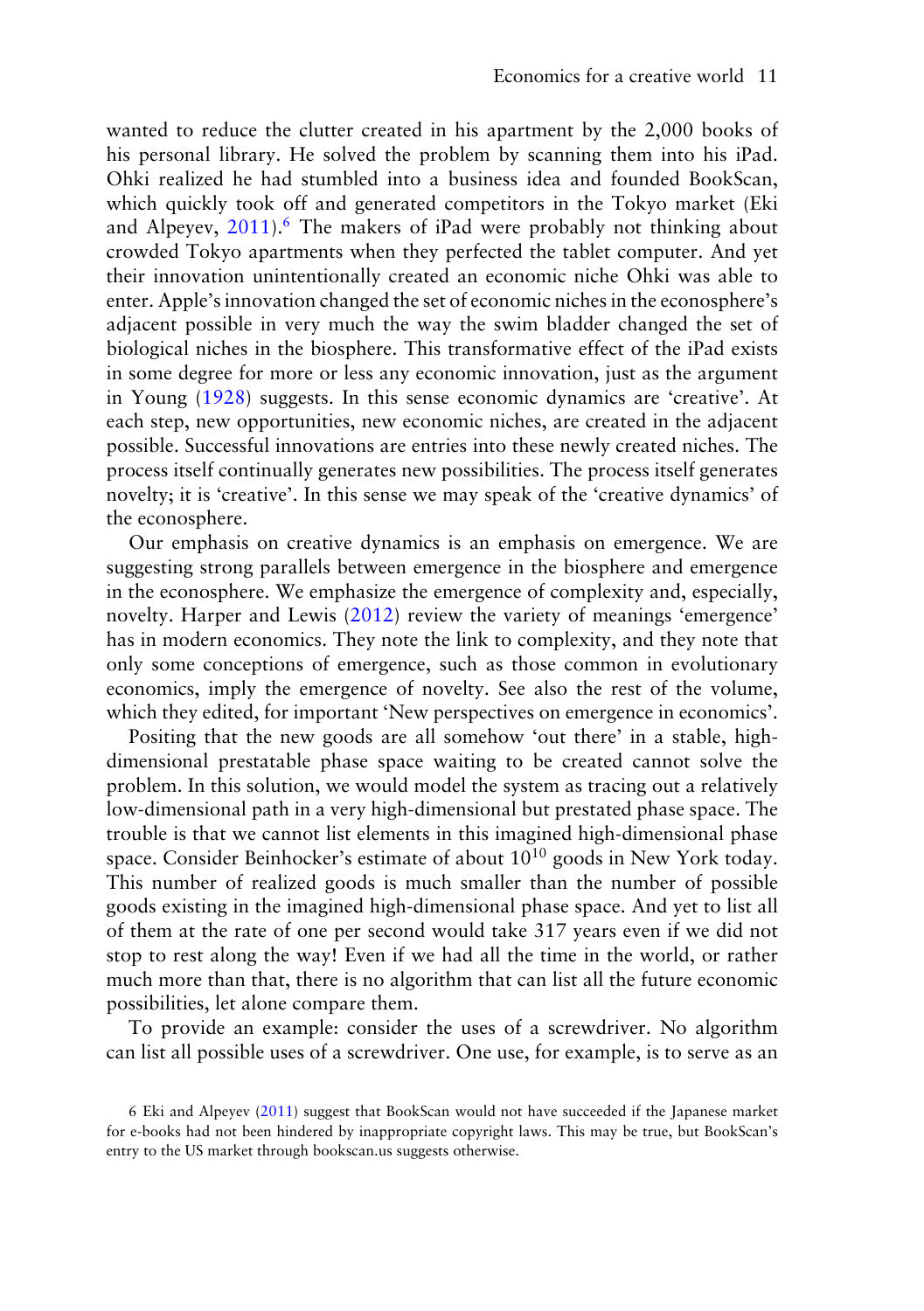antenna for a short wave radio. This usage we can list today. But to list it in 1850 would have required that one anticipate the emergence of radio transmission. The number of uses of a screwdriver is indefinite and these uses are not orderable. Therefore no effective procedure, or algorithm, can either list all the uses of a screwdriver or, in general, provide a means to find a new use.

Because we cannot prestate the ever-changing and emergent phase space of economic evolution, we have no settled relations by which we can write down the equations of motion of the ever new economically relevant observables and parameters revealed *ex post* by the market process. Nor can we prestate the emergent opportunities of the system as boundary conditions. Thus, we could not integrate the equations of motion even if we could somehow have them.

If the above is true, no laws entail the evolution of the econosphere. And if by 'cause', we mean what gives a differential effect entailed by law, then we can assign no cause in the evolution of the econosphere. In this sense, the economy is not a causal system. The past does not 'cause' the future so much as it enables some futures and disables others. The main reason for this is that, in theories of the inert (classical physics), the default state is inertia and, thus, nothing happens with no causes; while the 'default state' in biological evolution is Darwin's 'reproduction with variation' and, in human history, it may be fair to consider 'activity with variation', as a default state (Longo *et al.*, [2014\)](#page-31-10). Thus, 'enablement' is a key notion in our analysis. Past innovations *enable* future innovations, but do not *cause* them. Even more so: new niches are enabling constraints that enable innovations, which create new niches.

In the strict sense of 'cause' just given, novelty and innovation are uncaused. Other economists have expressed similar notions. Knight [\(1921:](#page-30-8) 221) considered 'the possibility that "mind" may in some inscrutable way originate action'. Shackle [\(1972:](#page-31-11) 122) also described choice as 'originative'. Mises [\(1966:](#page-31-12) 18) took a similar view when explaining the principle of methodological dualism. Hodgson [\(1993:](#page-30-9) 219) describes choice as an 'uncaused cause'. If there are no entailing laws, then some events will be less than fully entailed without being, therefore, arbitrary. Shackle [\(1979:](#page-32-4) 20) has captured the point well: 'The anarchy of Nature is as fatal as the determinacy of Nature to the notion of choice as the source of history'. Our focus is somewhat different because novel possibilities emerge in the adjacent possible even before they are discovered by (possibly creative) minds. Like Knight, Shackle, Mises, and Hodgson, however, we articulate a carefully delimited sense in which economics must allow for uncaused causes.

Although the economy is not a 'causal system' in our sense, cause and effect still operate in the econosphere, just as they do in biosphere. Darwinian principles let us predict broad patterns such as the emergence of organisms resistant to pesticides and antibiotics. And it can explain particular past events, such as the evolution of the mammalian eye. Similarly, in economics we may be able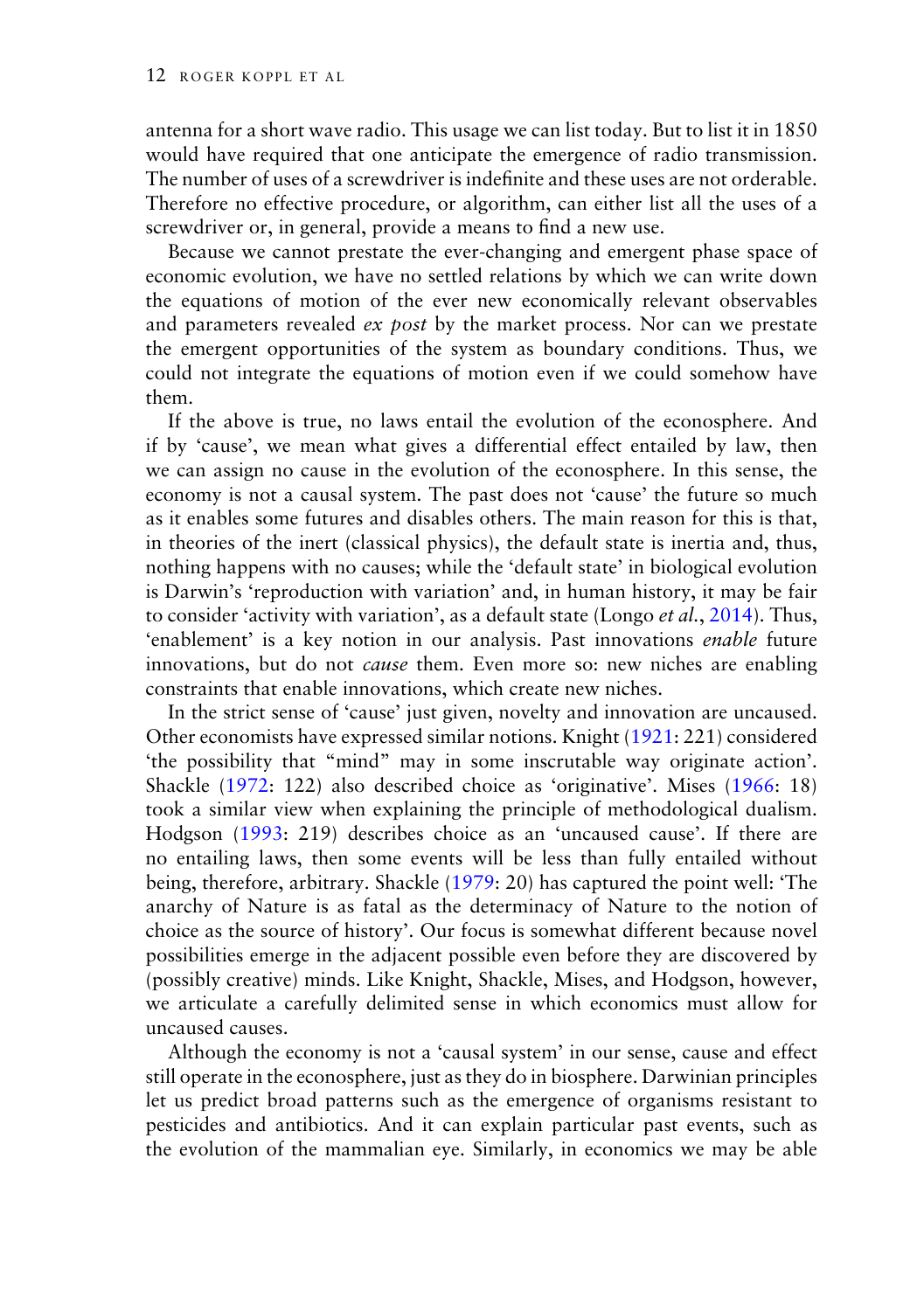to predict certain broad patterns and to explain past outcomes. But relatively specific predictions may be out of reach[.](#page-14-0)<sup>7</sup>

Our summary paraphrases Longo *et al.* [\(2012\)](#page-31-5):

- (1) In law-governed systems such as physics, we can prestate the configuration space or *phase space*. Dynamics are geodesics within such prestated phase spaces – at most the dimensions of the phase space may change, as in statistical physics, but the properties of the observables are prestated. That is, the path of each variable, which depends on the paths of all other variables, minimizes some metric in a predefined space.
- (2) In economic evolution, the phase space itself changes continually and in ways that cannot be prestated, since the enablement relation allows the formation of new observables.
- (3) Because we cannot pre-state the ever-changing phase space of economic evolution, we have no settled relations by which we can write down the equations of motion of the ever new economically relevant observables and parameters revealed *ex post* by the market process. Nor can we prestate the emergent opportunities of the system as boundary conditions. Thus, we could not integrate the equations of motion even if we could somehow have them nor can we write down a well-defined mathematical function describing (determining) the dynamics.
- (4) If the above is true, no laws entail the evolution of the econosphere.
- (5) If by 'cause' we mean what gives a differential effect entailed by law, then we can assign no cause in the evolution of the econosphere. In this sense, the economy is not a causal system.
- (6) The past does not 'cause' the future so much as it *enables* some futures and *disables* others. Thus, 'enablement' is a key notion in our analysis.

We might note that some attempts have been made to frame new or changing observables in 'second-order dynamics', that is dynamics of phase spaces, a very interesting approach to 'viability' (see, for example, Nation *et al.*, [2002\)](#page-31-13). However, while part of the 'first-order' observables serve as parameters of the 'second-order' systems, where they determine the dynamics of second-order observables, the space of the latter is functionally pre-given, in order to allow the mathematical writing of equations and evolution functions.

In Longo *et al.* [\(2012;](#page-31-5) also see Longo and Montevil, [2014\)](#page-31-14), the construction of the phase space in mathematical physics is closely examined: it depends on the invariants that are observed in trajectories. Since Boltzmann and Poincare,´ these were transformed into a 'background space' for the complete equational determination (typically: momentum, as observable, with respect to position, as parameter; energy, as observable, with respect to time, as parameter). This is exactly the conceptual operation that those authors claim to be unfeasible in

<span id="page-14-0"></span><sup>7</sup> A referee notes the similarity here to the idea of 'pattern prediction' found in Hayek [\(1967:](#page-30-0) 24) and O'Driscoll and Rizzo [\(1985:](#page-31-8) 27, 85–88). The same referee sees a connection to the warning in Hayek [\(1978:](#page-30-1) 23–34) against the 'pretense of knowledge'.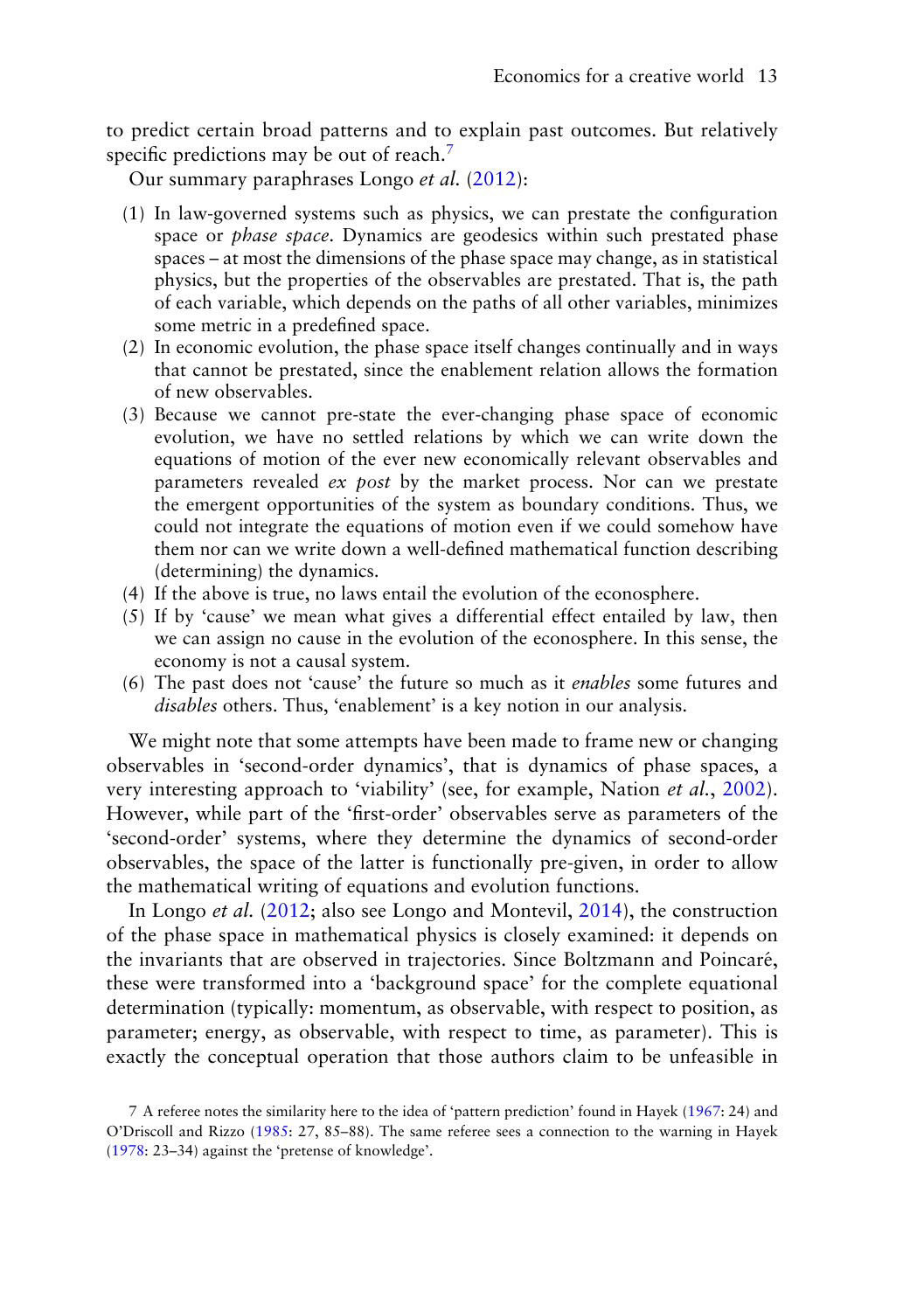biological evolution and that we claim to be unfeasible in economic analysis, since these very observables dynamically change and new unprestatable ones are continually created. When the double jaw of some vertebrates was transformed into the bones of the middle ear of later vertebrates (Gould's preferred example of 'exaptation', adaptation *ex post*), a new unprecedented observable, most probably a consequence of a random molecular or epigenetic event, is formed, around 250 million years ago, and changed the niche and the ecosystem.

> When those arts that proceed from design come into competition and their craftsmen work in rivalry, without doubt the good intellects, exercising themselves with much study, discover new things every day in order to satisfy the various tastes of men (Giorgio Vasari).

#### **3. Novelty intermediation**

If economic evolution is 'creative' in the sense we have indicated, then novelty is ubiquitous in economic affairs. Novelty can be squelched by a sufficiently rigid institutional system, such as the Stalinism of the old Soviet system or the manorialism of medieval Europe. But even a squelched system produces some novelty as illustrated by Sputnik or the flying buttress[.](#page-15-0)<sup>8</sup> More open systems generally produce more novelty.

We are, of course, not the first scholars to note that economic systems generate novelty. Adam Smith [\(1776\)](#page-32-2) attributes the greater productivity of the division of labor in part 'to the invention of a great number of machines which facilitate and abridge labour, and enable one man to do the work of many'. He notes that 'the invention of all those machines by which labour is so much facilitated and abridged, seems to have been originally owing to the division of labour'. He further notes the emergence of 'philosophers or men of speculation, whose trade it is not to do any thing, but to observe every thing; and who, upon that account, are often capable of combining together the powers of the most distant and dissimilar objects'. In this passage Smith adopts the theory that creativity is recombination. Campbell [\(1960\)](#page-29-13) and Koestler [\(1956\)](#page-30-10) are frequently cited examples of combinatorial theories of creativity. In his review of 'creativity research', Mumford [\(2003\)](#page-31-15) emphasizes the importance of 'conceptual combination' in 'creative thought'. Witt [\(2009\)](#page-32-0) adopts a combinatorial view, describing novelty generation as a process in which 'conceptual inputs . . . are recombined' (Witt, [2009:](#page-32-0) 371).

The combinatorial view of creativity may raise a puzzle. Why don't we run out of elements to combine? This concern has been expressed in the economics literature. Cowen [\(2011\)](#page-29-14) argues, for example, that we have reached

<span id="page-15-0"></span><sup>8</sup> A long tradition stemming, apparently, from Lefèvre-Pontalis ([1920\)](#page-30-11) holds that the first true flying buttresses came with Notre Dame de Paris in about 1180. But James [\(1992\)](#page-30-12) has found evidence for flying buttresses in the West as early as 1160.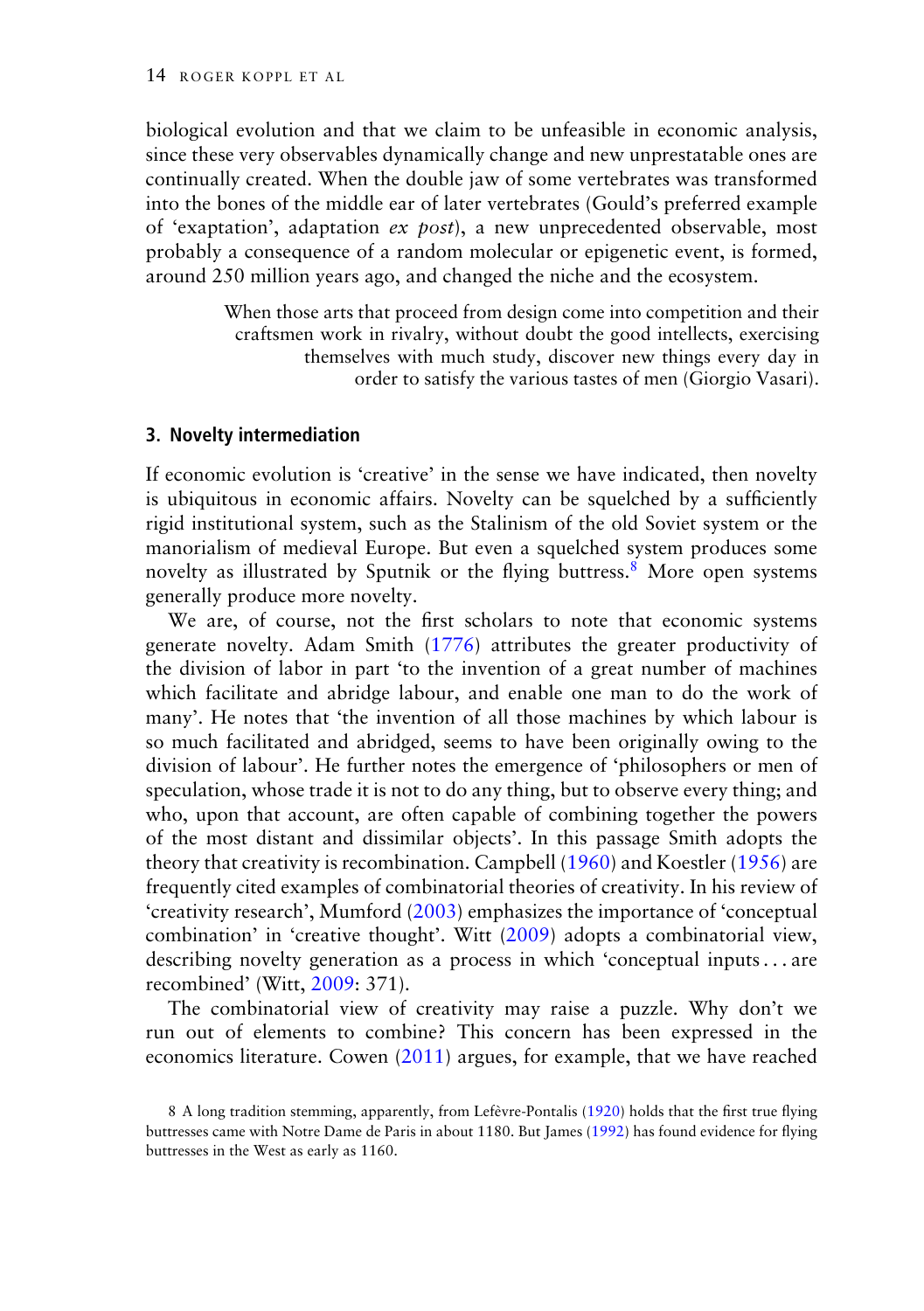a 'technological plateau', creating 'The Great Stagnation' (location 64)[.](#page-16-0)<sup>9</sup> Schumpeter's notion of the 'mechanization of progress' (Schumpeter, [1947:](#page-31-16) 131) might be another example. Schumpeter imagined that 'capitalist evolution – "progress" – either ceases or becomes completely automatic' (p. 134). A 'completely automatic' process may be 'innovative' in some constrained sense, but it seems fair to say that a mechanized system cannot produce 'true' novelty.

Our argument shows that there is no particular reason to expect potential novelty production to decline as we try out more and more combinations. If the system's dynamics are 'creative' in our sense, then it constantly generates new elements (and new uses of old elements) that might be combined and recombined in novel ways. Thus, even if recombination 'can easily be imagined to be carried out mechanically or by an alpha-numeric algorithm', as Witt [\(2009:](#page-32-0) 364) suggests, the elements being 'mechanically' recombined are new and could not be listed algorithmically in advance. Witt makes a further point that there is no algorithm that could describe or replace the 'interpretive operation' that discriminates between combinations 'that do make sense and those that do not'. Thus the problem is not so much the lack of things to be combined, but rather the specification of a mechanism for explaining which of the many elements ought to be combined (Felin and Foss, [2011\)](#page-29-15).

While generally benefiting from novelty, the people in systems with more novelty will have more difficulty coping with it. Following Earl and Potts [\(2004\)](#page-29-2) and Potts [\(2012\)](#page-31-1), we should expect to see market mechanisms for coping with novelty. Earl and Potts [\(2004\)](#page-29-2) discuss the 'market for preferences' and Potts [\(2012\)](#page-31-1) discusses 'novelty bundling'. In both cases they largely restrict their attention to the phenomenon of businesses helping households to cope with novelty. We will extend their insights to markets more broadly and speak of 'novelty intermediation'. Households, businesses, and states must cope with novelty and may be willing to pay a specialist to help them do so. A novelty intermediary has specialized knowledge about an area in which novelty seems to matter, digital technology for example, and updates that knowledge frequently. This intermediary transfers such knowledge to its clients or otherwise helps them to cope with novelty in the area of its specialization. Most economic theories and models in which novelty matters will anticipate in some degree the notion of novelty intermediation, but Earl and Potts [\(2004\)](#page-29-2) and Potts [\(2012\)](#page-31-1) may be the first clear and reasonably complete statements of the basic idea.

Potts [\(2012:](#page-31-1) 295) illustrates novelty bundling with 'fashion magazines such as *Vogue*', which present readers will novel combinations of fabrics, clothing items, hair styles, and so on. Earl and Potts [\(2004:](#page-29-2) 622) point to 'product

<span id="page-16-0"></span><sup>9</sup> Cowen [\(2011\)](#page-29-14) does not offer a theory of creativity. He nevertheless illustrates the concern that the potential for creativity may peter out. Cowen makes two distinct arguments, without distinguishing them. First, we have run out of new technological possibilities beyond small tweaks to existing systems. Second, badly designed regulation has choked off innovation. We engage only the first argument.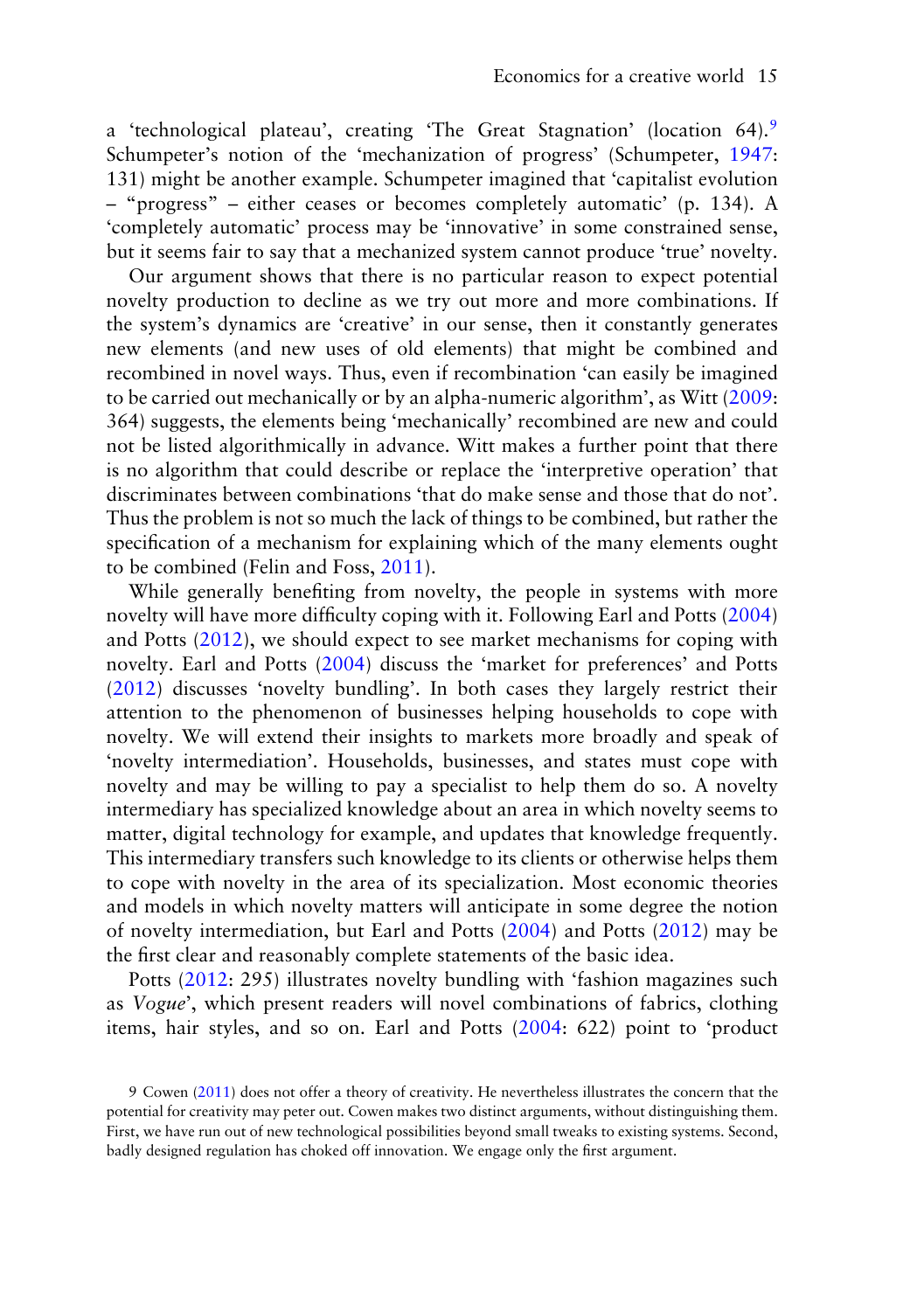review websites such as Amazon.com'. They note that novelty production creates a 'framing problem', which has been ignored in standard microeconomics. In standard microeconomic theory 'the frame given by preferences and prices is always unambiguous'. But consumers coping with novelty cannot be expected to have a complete set of preferences across all possible bundles of market goods. Some of those goods are new and it is not clear what combinations will best satisfy the consumer's preferences. Analytically, Earl and Potts view 'high-level preferences' as given and known to the consumer. But a 'market for [low-level] preferences' is necessary if the consumer is to translate highlevel preferences into a market plan. In the market for preferences experts help consumers negotiate novel products and novel product combinations. They argue that 'the fundamental knowledge problem that an evolving economy poses for boundedly rational consumers is solved to a significant degree by specialized learning rather than by individuals learning in a self-contained manner across the whole compass of their lives' (p. 631).

Novelty intermediation is not about the diffusion of innovations. It is about finding the innovation in the first place. In our model of creative dynamics, novel possibilities emerge in the adjacent possible. Novelty intermediaries know how to discover the new knowledge required to innovate. There is a structure to the intermediary's knowledge of some changing field and this structure of knowledge allows it to discover the novel possibilities of the adjacent possible, including novel combinations of elements, some of which may be old and others, perhaps, new. It is not correct to equate this discovery process with the diffusion of innovations because it is about discovering the innovation rather than either adopting the innovation or the rate at which a given innovation spreads. Nor does novelty intermediation deal with the emergence of novel possibilities in the adjacent possible. It deals with process of discovering such possibles and turning them into actuals.

Firms and governments are no less in need of novelty intermediation than consumers. It seems reasonable to guess that if economists more fully absorb the ideas of novelty production and creative dynamics they might see familiar phenomena in the new light of novelty intermediation. From this perspective we might begin to reconsider, for example, the role of venture capital (VC) in rapidly changing industries. Using data on European firms in 'medium and high-tech manufacturing and services industries' Croce *et al.* (2013: 495, 503) produce evidence that 'non-financial value added provided by VCs' is 'the main driver of the better performance of VC-backed firms'. We may conjecture that the 'non-financial value added' is often novelty intermediation, at least when the VC firm specializes in a rapidly changing industry. The VC may be bringing more than capital and general expertise to the startups. They may be guiding the startups through the novel possibilities of the industry's adjacent possible.

Presumably, VC firms in Silicon Valley have been providing noveltyintermediation services to startups. The description given by Florida and Kenney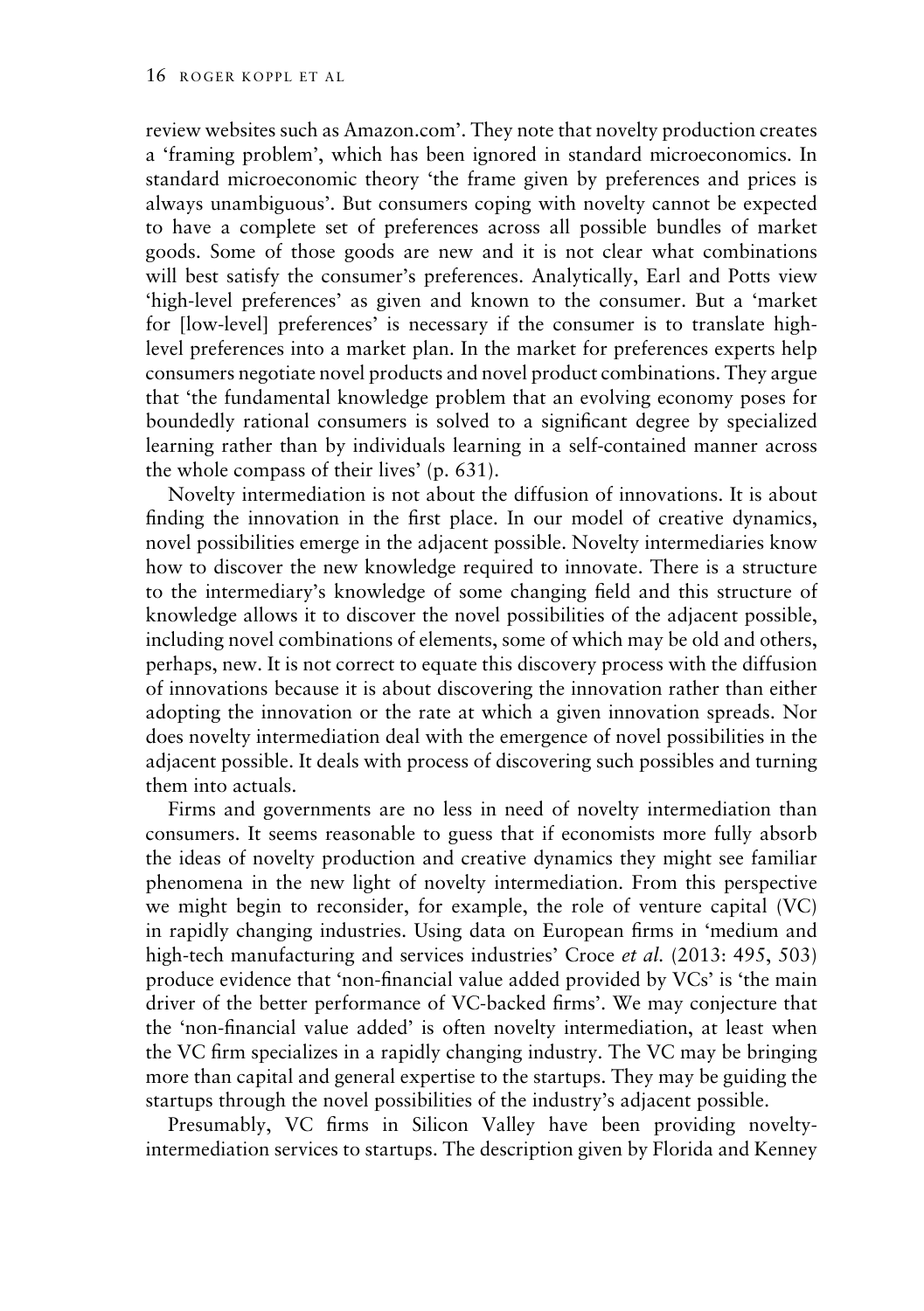(1988: 311) seems to support that view. 'Between 1968 and 1975', they report, 'approximately 30 new or reconstituted venture capital operations were established in the Bay Area'. This period saw 'the emergence of the limited partnership' VC firm 'with professional venture capitalists managing capital provided by passive outside investors'. Importantly, 'Over time, a growing group of former entrepreneurs, past employees of venture firms, and outside personnel were able to attract financial resources and launch limited partnerships'. The emergence of VC partnerships that included former entrepreneurs seems to be evidence that such firms were acting as novelty intermediaries.

Renaissance art patronage might also be reconsidered in the context of novelty intermediation. Nelson and Zeckhauser [\(2008\)](#page-31-17) take it for granted that the artists are the experts hired by the patrons who are not experts. But they also point out that some patrons were well informed and had good judgment. We suggest viewing patrons as novelty intermediaries providing a 'non-financial value added' to artists. Patrons were 'combining together the powers of the most distant and dissimilar objects' by simply associating certain artists with one another. Gilbert [\(1998:](#page-30-13) 395, 396, 398, 405, 436) notes that humanist experts might give artists advice or instruction on iconography and symbolism. In some cases patrons provided such expert advisors (see Gilbert, [1998:](#page-30-13) 395, 396, 405). Krautheimer and Krautheimer-Hess (1956: 171) say 'calling upon' a 'scholar to submit a learned program' for a commissioned work was 'established custom'[.](#page-18-0)10

According to Hollingsworth [\(1994\)](#page-30-14), 'One of the most forceful myths of the Renaissance is the idea that its artists freely explored their ideas and created their masterpieces for enlightened patrons eager to acquire these works of genius'. Rather, 'it was the patron who was the real initiator of the architecture, sculpture, and painting of the period'. The patron 'played a significant part in determining both form and content. Fifteenth-century patrons were not passive connoisseurs: they were active consumers'. In a remark significant for us, Hollingsworth says, 'It was the patron, and not the artist, who was seen by his contemporaries as the creator of his project and this gave him the strongest possible motive for controlling its final appearance' (p. 1, 2). At the time, patrons were recognized as creative actors in the arts. Hollingsworth's model of the active patron strengthens the view that patrons may often have been acting as novelty intermediaries and experts in the adjacent possible of relevant areas.

Mateer [\(2000:](#page-31-18) ix, x) reinforces Hollingsworth's model of Renaissance patronage. It is 'demonstrably a romantic myth' that 'artists worked in an atmosphere of creative and intellectual freedom, producing masterpieces that were received passively by enlightened patrons'. This romantic view is inconsistent with 'the hierarchical structures of a typical Renaissance court' in which 'every aspect' of life 'was designed as a manifestation of its "prince" and an embodiment of his, or her, values'. The princely patron 'would naturally pay

<span id="page-18-0"></span><sup>10</sup> Gilbert [\(1998\)](#page-30-13) objects, however, that, 'he cites no prior cases, nor is any known to me' (p. 395).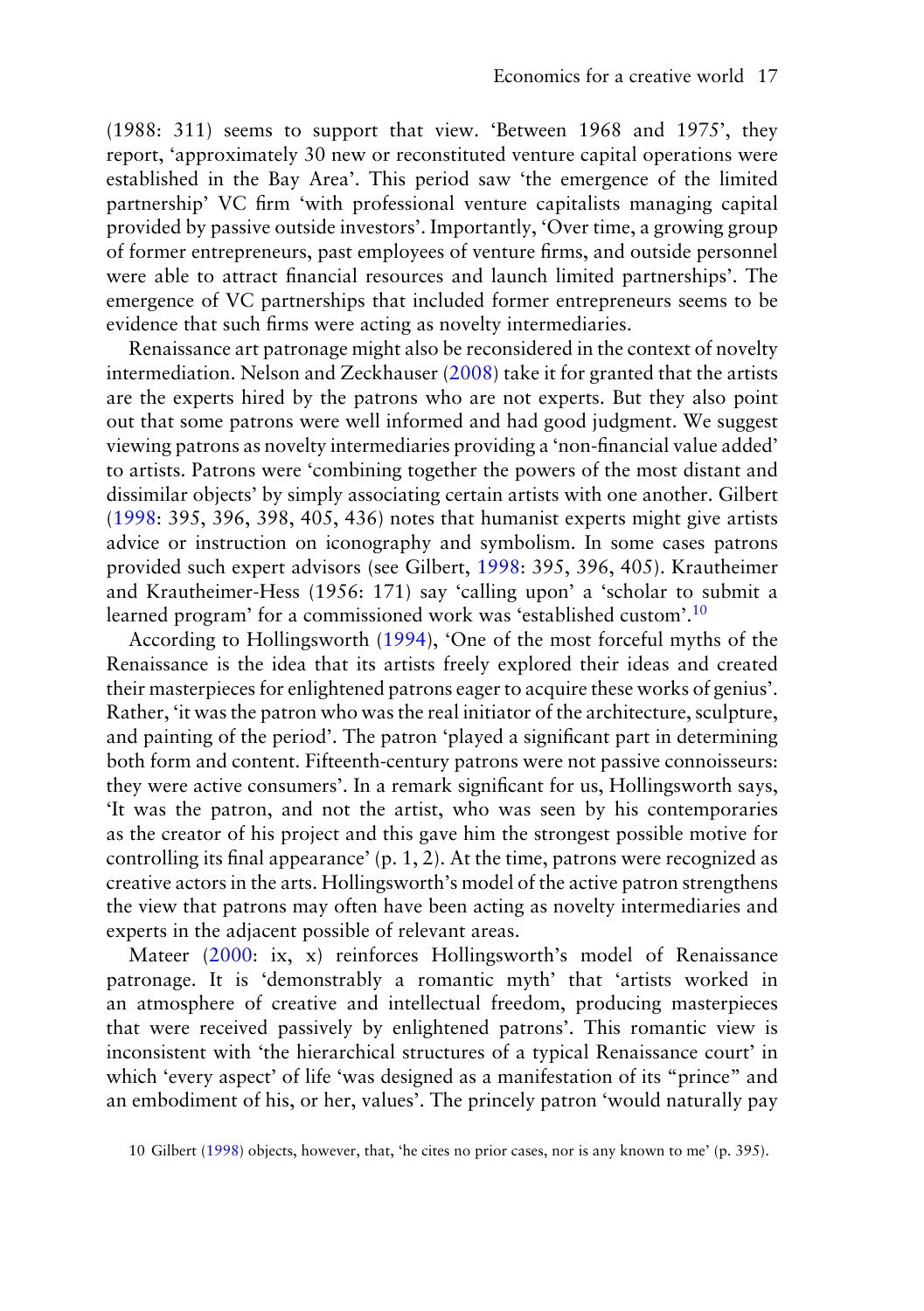close attention to the development of any commissioned work and expect to participate in the creative process as an active collaborator' (p. ix).

As discussed by Flap [\(1990\)](#page-29-16), patronage itself might be seen as an 'institution in its own right'. Thus the whole system of interaction between artists, entrepreneurs, and patrons represents far more than just a simple exchange relationship, but rather a complex institution that enabled the generation of novelty.

Long [\(1997:](#page-30-15) 3) emphasizes the political and, especially, military functions of patronage. She says, 'in the fifteenth century the practice and representation of rulership came to be closely associated in particular ways with technological power and the mechanical arts'. At that time, Long explains, 'Rulers, princes, and military captains who wanted to consolidate their power achieved legitimation through the remodeling of urban space, the construction and decoration of great palaces, and the creation of painting, sculpture, and other material artifacts' (p. 4). Importantly, the practice of 'military leadership came to be closely associated with armaments and techniques' (p. 5). The successful Italian *condottiero* such as Ludovico Sforza, the Duke of Milan, had to be familiar with the arts and with their corresponding technologies. Long relates a fanciful story from Filarete's *Treatise on Architecture* in which the architect, the lord, and the lord's son are dining together as equals. The lord's son becomes so taken with the architect's knowledge that he pleads with his father to let him study under the architect. Long says, 'He wants to know how metal is melted, [and] how furnaces for melting bronze are made' (p. 33). While fictional, the story strengthens the view that some patrons such as Ludovico Sforza had to have some technical knowledge of the arts, and that they sometimes acted as novelty intermediaries to defend and expand their power, including their military power.

The view that some patrons were producers and novelty intermediaries is bolstered by recognizing, as Long [\(1997\)](#page-30-15) does, the multiple roles of artisans in the political and military life of an Italian city in the Renaissance. Architecture has an important military function. The brothers Giuliano and Antonio da San Gallo received many commissions for fortifications and war preparations (Vasari, [1568:](#page-32-5) 696–710). Vasari [\(1568:](#page-32-5) 74) recounts the story of how the sculptor Nicola Pisano (1250–1278) found an ingenious method to safely 'throw to the ground many towers' in Florence. The political and military importance of this work of demolition is reflected in Vasari's remark that these towers were important in the many 'brawls that were often taking place between the Guelphs and the Ghibellines' at the time (p. 74). Leonardo's war machines are well known. He may have been the inventor of the wheel lock system of firearms ignition (Foley *et al.*, [1983\)](#page-30-16). Whether Leonardo's designs for war machines were unoriginal, as Gille [\(1966\)](#page-30-17) suggests, or innovative, as Foley *et al.* [\(1983\)](#page-30-16) suggest, it remains true that 'Leonardo labored on military devices for Ludovico Sforza' (Foley *et al.*, [1983:](#page-30-16) 399).

Gilbert [\(1998:](#page-30-13) 392) opposes the view that 'Renaissance patrons usually kept creative control over works they commissioned'. But if patrons were novelty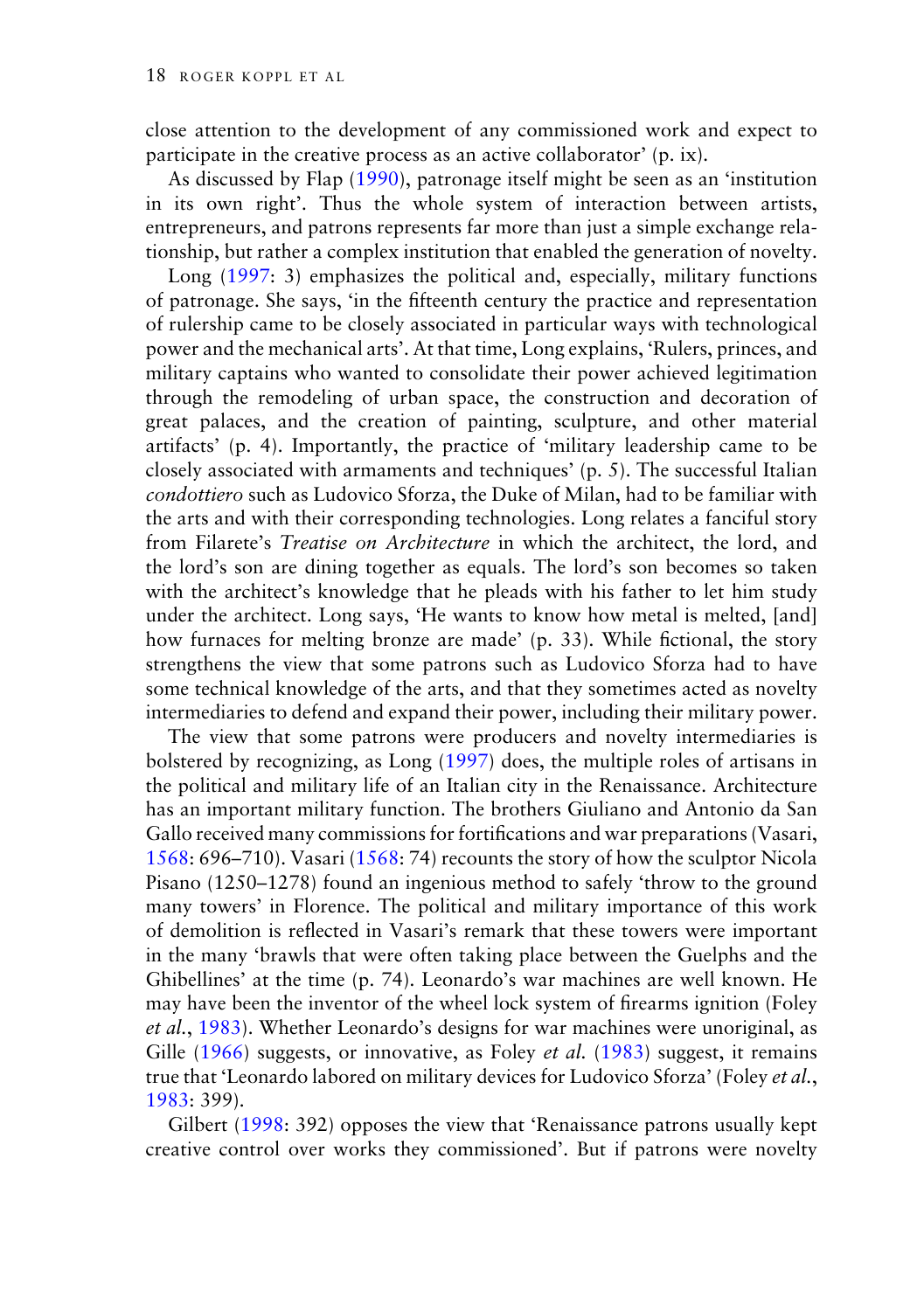intermediaries, then they would be collaborating with the artists and not giving them orders. As Gilbert [\(1998:](#page-30-13) 397) notes, Sassetta's 1439 contract for the altarpiece of the church of San Francesco in Borgo San Sepolcro includes the stipulation that the artist will compose and arrange the figures and stories of the work 'as seems fitting to us and the master together, etc' (Banker, [1991:](#page-28-3) 54)[.](#page-20-0)<sup>11</sup> This passage reinforces the view of patrons as collaborators who would likely have, as Gilbert [\(1998\)](#page-30-13) documents, varying degrees of involvement and control depending on such varied considerations as the patron's knowledge, the purpose of the work, and the artist's stature.

Vasari's [\(1568:](#page-32-5) 465) description of Francesco di Giorgio Martini (1439–1502) is revealing.

Francesco was a very able engineer, particularly in connection with military engines, as he showed in a frieze that he painted with his own hand in the said palace at Urbino, which is all full of rare things of that kind for the purposes of war. He also filled some books with designs of such instruments; and the Lord Duke Cosimo de'Medici has the best of these among his greatest treasures. The same man was so zealous a student of the warlike machines and instruments of the ancients, and spent so much time in investigating the plans of the ancient amphitheatres and other things of that kind, that he was thereby prevented from giving equal attention to sculpture; but these studies brought him and still bring him no less honor than sculpture could have gained for him. For all these reasons he was so dear to the said Duke Federigo, whose portrait he made both on medals and in painting, that when he returned to his native city of Siena he found his honors were equal to his profits.

Notice that Francesco's military knowledge, like his knowledge of sculpture, was linked to 'the ancients' and the study of their achievements. Vasari does not clearly distinguish between the sort of things we might now label 'engineering' or 'technology' and what we might now think of as 'high art' or 'pure art'. The 'painters, sculptors, and architects' were united in their practice of 'design' (*disegno*), which meant, at root, drawing. The person who could draw, could design a beautiful fresco, decorations for a public festival, a new bridge for commercial traffic, or war machines. Some patrons added value to the artists they sponsored through at least three forms of novelty intermediation. First, they had collections of ancient artifacts to which these artists gained access. Second, such patrons brought together complementary artisans who could learn from and emulate one another. Third, they brought humanists and artisans into collaboration. The efforts of these artists, in turn, added value to the political projects of such patrons, including war making.

<span id="page-20-0"></span><sup>11 &#</sup>x27;Per commissionem di frati, del Guardiano et deli operieri de'convento del Borgo laquale e data a ` noi frate Fancescho et frate Michelagnilo de ordinare et componere le figure et l'istorie della taule sì como pare a noi et al maestro insieme etc'.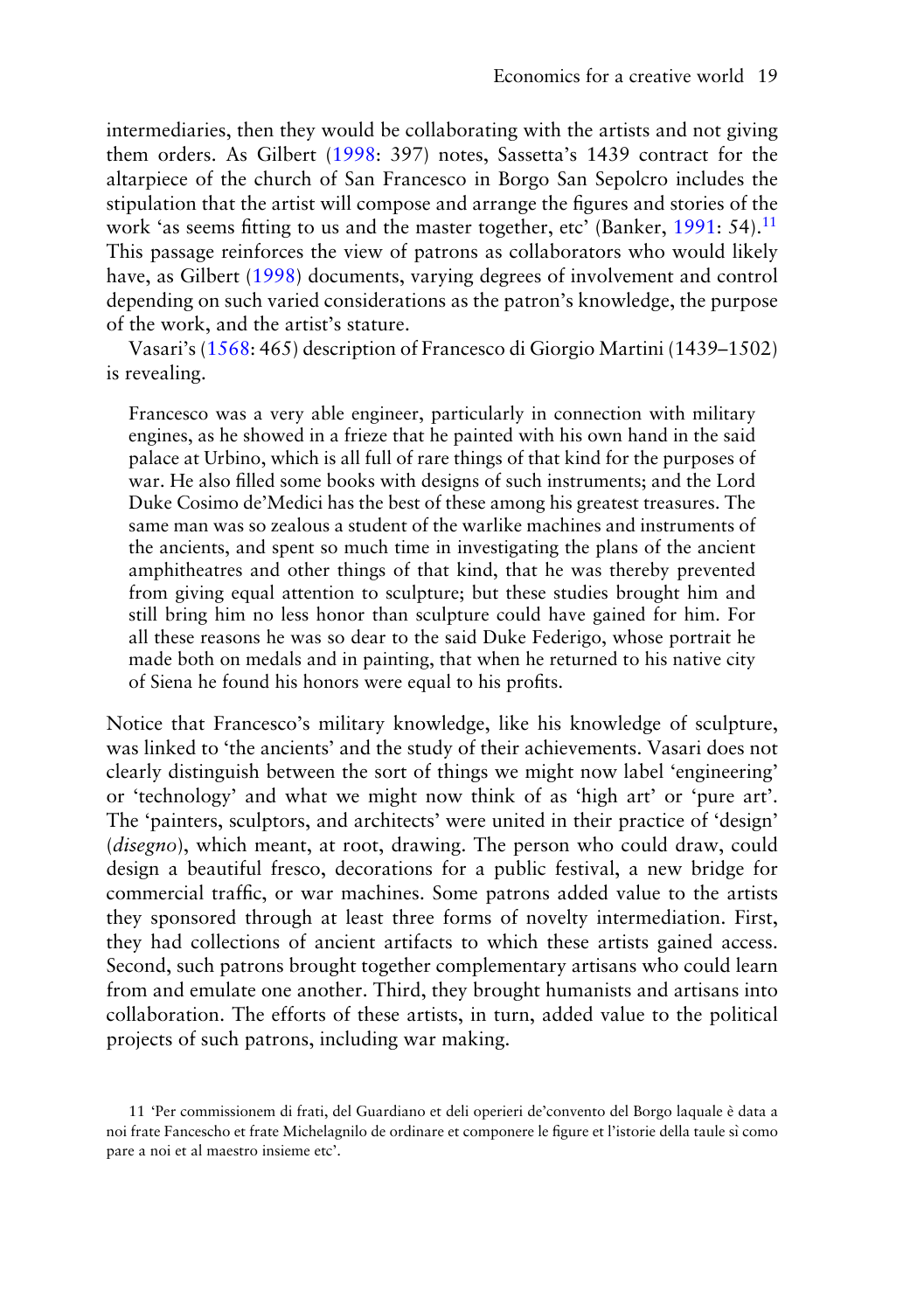Vasari tells a famous story about Giotto that illustrates our suggestion that patrons were sometimes innovation intermediaries. According to Vasari [\(1568:](#page-32-5) 102–103), Pope Benedict (the IX), who was planning 'to have some paintings made in S. Peter's', sent one of his 'courtiers' to investigate the renowned artist. When the courtier asked for a sample of Giotto's work, the artist responded by drawing a perfect circle freehand and giving it to the courtier, who was embarrassed by the seeming slight. Upon seeing the drawing and learning that it was done without a compass, the Pope 'recognized by this how much Giotto surpassed in excellence all the other painters of his time' (Vasari, [1568:](#page-32-5) 103). In this story, the Pope was not interested in the particular design Giotto might have made for the paintings to be commissioned. It seems instead that the artist's general technique was of interest, which suggests the patron's role as producer as well as consumer of artistic innovation. Land [\(2005\)](#page-30-18) notes the similarity of Vasari's story to two earlier stories told of the ancient artist Apelles. In each of these two stories, however, we have a competition between two artists, and there is no role for a patron. What is significant for us in the story of Giotto's O is the central role of the patron who is interested not in the final product, but in the process of production[.](#page-21-0)<sup>12</sup> Presumably, the story is false. Land says it is 'clearly fiction' (2005: 6). But the role played by the patron in this story does bolster the view that such patrons may have been novelty intermediaries.

The economic theory of professions as developed by Savage [\(1994\)](#page-31-19) and Langlois and Savage [\(2001\)](#page-30-19) anticipates the notion of novelty intermediation at least somewhat. Professions such as medicine may exist when the professional must combine expertise based on general principles with judgment based on specific circumstances. 'As a result', Langlois and Savage explain, 'professionals do not standardize the application of their routines . . . but only the "toolkit" of routines from which they draw' (2001: 155). Professions may exist when general knowledge is more or less static. The general principles of the profession will then be embodied in a static set of routines characterizing the profession. Traditional Chinese medicine (TCM) seems to fit this description of a profession with a static knowledge base[.](#page-21-1)<sup>13</sup> If the professional knowledge base is dynamic, Langlois and Savage explain, 'professionals must also employ judgment in the creation of new routines' (2001: 155).

It seems reasonable to guess that many economic phenomena may be subject to reinterpretation as, in part, novelty intermediation in the context of creative dynamics.

<span id="page-21-0"></span>12 The first similar story appears in Pliny the Elder's *Natural History* and thus long predates Vasari. The second appears in a 15th-century treatise by Filerete on architecture and thus predates Vasari, but comes after Giotto. It may be that this second story draws on a pre-existing story of Giotto's O. Indeed, Land [\(2005\)](#page-30-18) notes a reference to Giotto's O that predates Filerete's treatise.

<span id="page-21-1"></span>13 Tang *et al.* [\(2008\)](#page-32-6) say, 'Despite decades of research and integration, the fundamentals of TCM remain largely unchanged and its theories inexplicable to science'. This assessment does not exclude the possibility of future innovations.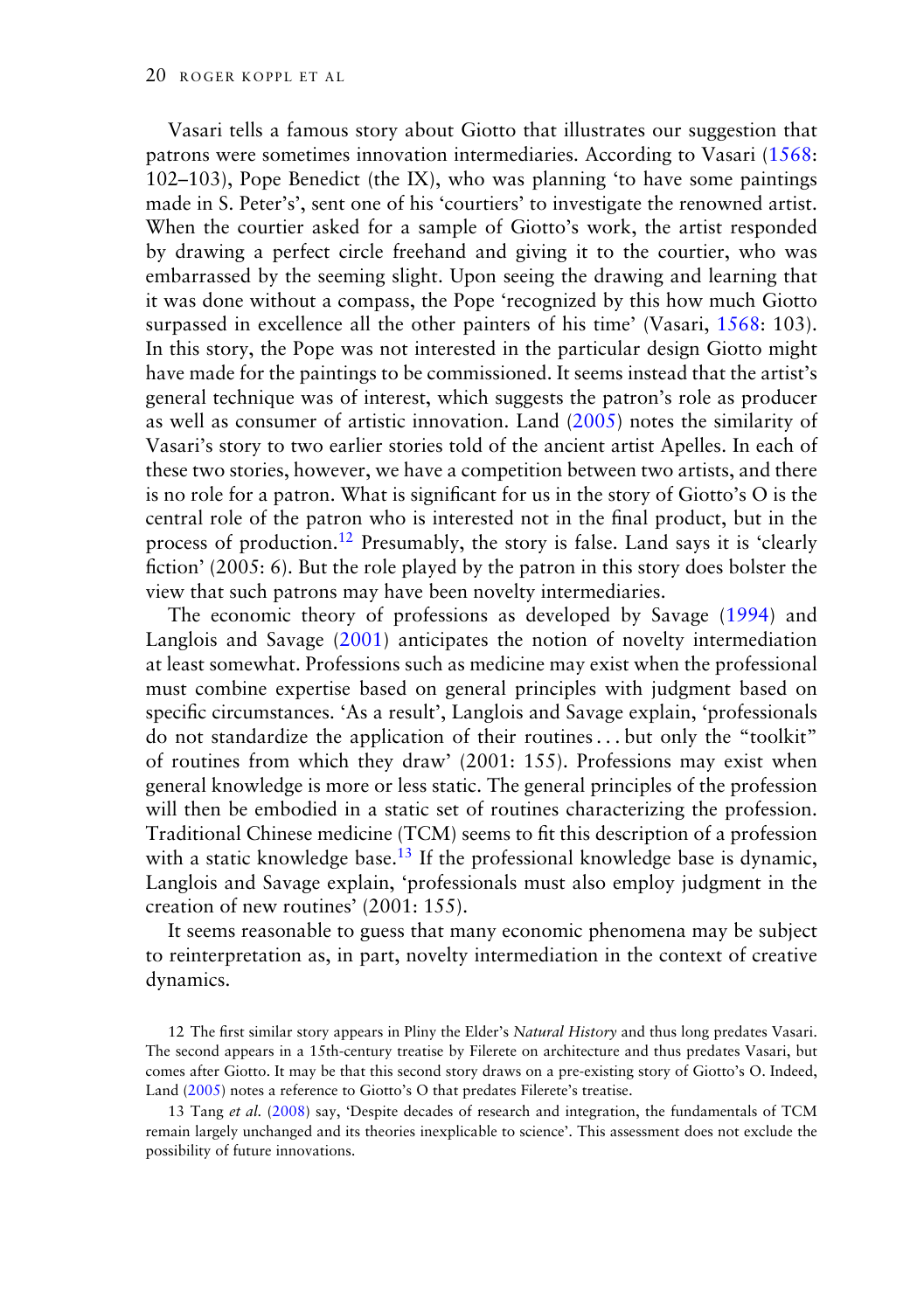[T]he bold, creative, innovative entrepreneur, too, is at a yet higher level of abstraction also engaged in arbitrage (Israel Kirzner).

### **4. Toward an entrepreneurial economics**

It is not yet clear what an economics for a creative world will look like. We have described a creative world in which the model of explanation borrowed from physics does not apply. Our discussion of creative dynamics suggests that mathematical methods are less powerful than economists have generally imagined in the post-war years[.](#page-22-0)<sup>14</sup> In particular, well beyond the familiar limits of computability, the phase space construction, as practiced in mathematical physics and standard mathematical approaches in economy, does not apply in the econosphere.

Our picture of creative dynamics in the econosphere does not automatically provide the sort of clear policy prescriptions some readers may desire. In particular, it does not allow us to call for 'more regulation' or 'less regulation' of 'the market'. It is, perhaps, a truism that we do not need 'more regulation' or 'less regulation', but 'right regulation'. And yet truisms must not be forgot. Designing wise regulation is a vast topic, given the creation of partially prestatable adjacent possible strategy spaces in the evolving econosphere. Preventing regulation from serving special interests rather than the common good is also a vast topic. We hope and expect that our analysis may inform policy when combined with close institutional analysis and an interpretation of economic history. In other words, facts matter and details matter. The current necessarily rather broad essay cannot enter into the level of factual detail required to produce relatively specific policy recommendations. Our main result is not 'positive' in that sense, but entirely 'negative' in the sense developed by Longo [\(2008\)](#page-31-20).

Our central result that there can be no entailing laws of economic dynamics is a negative result. We think it would be an error to view negative results as somehow cause for disappointment. Longo [\(2008\)](#page-31-20) has noted the long-term value of negative results, which destabilize our expectations for 'positive' theory without necessarily indicating where to go from there. Negative results have marked the beginning of new scientific thinking on several occasions. Poincaré's Three Body Theorem, Heisenberg's uncertainty principle, and Gödel's theorem, all opened up new ways of thinking (Longo, [2008\)](#page-31-20). Limits clarify what is feasible and what is not feasible with the existing tools. They may show us new directions by their very nature, at least if the analysis establishing limits has a sufficiently precise scientific content. Negative results, by setting or showing constraints and limits of current knowledge, enable new ideas, new forms of thinking. By the

<span id="page-22-0"></span>14 A referee suggests that our analysis may provide a critique of econophysics, which seems right. But probably to properly provide such a critique would require a separate paper.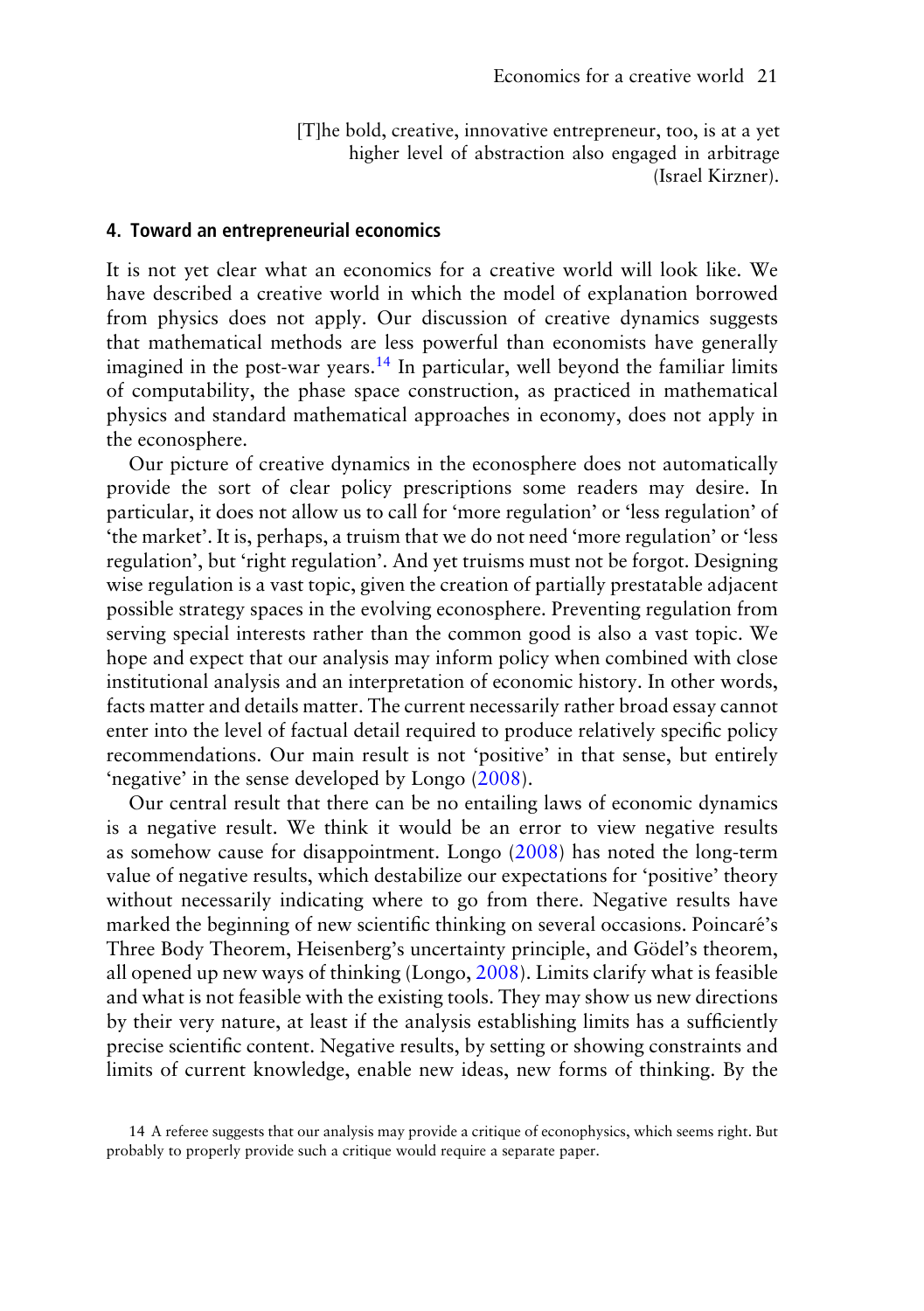very methods used, Poincaré's result started the modern Geometry of Dynamical Systems and, later, Chaos Theory. Gödel's 1931 theorems allowed us to define Computability and enabled Proof Theory. It may take time, however, for those new directions to emerge clearly.

Longo [\(2008\)](#page-31-20) notes that negative results run counter to the 'culture of results' in today's scientific funding agencies. He says,

The resistance [to negative results] may not only be of a philosophical nature, but may also stem from this "culture of results" more than "of knowledge," a culture which increasingly claims to completely direct science. The accountability obligation, increasingly required by the managers who rule the scientific financing, is of an industrial type and imposes its paradigms: one must beforehand clearly set out the projected methods, the expected results (the "deliverables" . . . ) in order to be able, at the end of the project, to compare them with the results effectively obtained.

We cannot be sure where our argument will take us. It seems reasonable to suggest, however, that our discussion points toward an economic theory in which 'entrepreneurs' solve the 'frame problem' of social systems that allow relatively dispersed decision making. We are not aware of any earlier work forging a tight logical link between entrepreneurship and the frame problem. It may be helpful, therefore, to spend some time carefully developing the concept of the frame problem.

In a creative world, the system must adapt to unforeseen and unforeseeable changes that represent new possibilities and new opportunities in the adjacent possible. By definition, no prestated algorithm can anticipate such changes. The system, therefore, must be capable of adaptive, non-algorithmic change. The system must, as it were, continually change its frame of analysis. We may define the *frame problem* as the problem of modifying the system's implicit frame of analysis to adapt successfully to non-algorithmic change in the adjacent possible. Our 'frame problem' is similar to the 'framing problem' of Earl and Potts [\(2004:](#page-29-2) 622) noted earlier.

It is true, of course, that the system as such does not make decisions and cannot, therefore, have a 'frame of analysis' in any strict sense. Rather, each decision maker within the system has its own frame of analysis or even multiple frames that it applies in different contexts. Denzau and North [\(1994\)](#page-29-17) call these frames 'mental models'. At any moment in time, there is an interlocking set of 'mental models' or 'frames' guiding the actions of the several decision makers in society. It is this set that we call 'the system's implicit frame of analysis'. As Denzau and North [\(1994\)](#page-29-17) note, these 'frames' or 'mental models' may be shared, which may help to justify our decision to call the inter-locking set of frames guiding action a 'frame' as well. Indeed, following Koppl and Langlois [\(2001\)](#page-30-20) we note that all interactions in society may be construed as Wittgensteinian 'language games'. (see Wittgenstein, [1953\)](#page-32-7). Koppl [\(2002:](#page-30-21) 210–211) gives a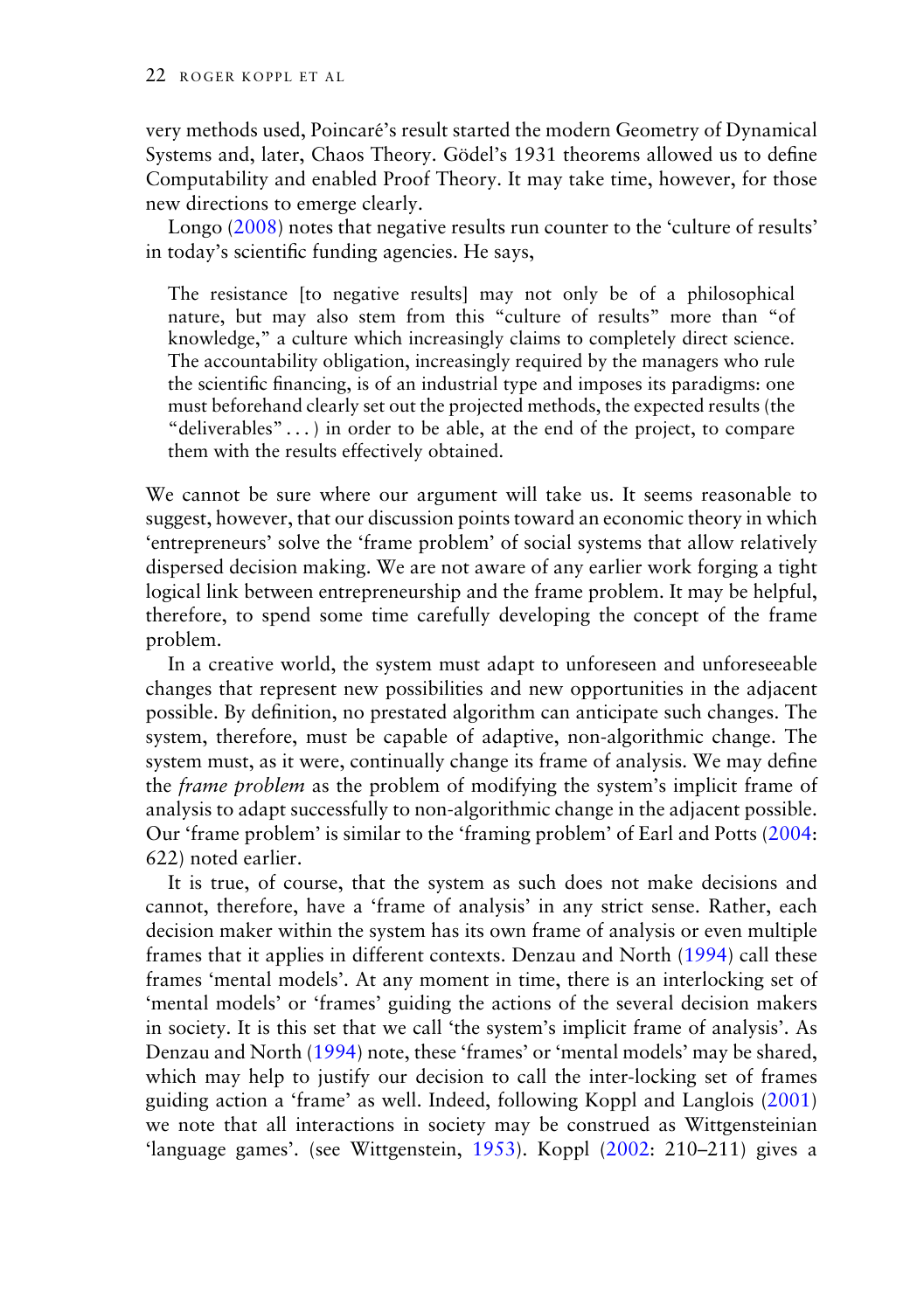set-theoretic analysis of the potentially intricate structure of interlocking 'language games' in society. The 'system's implicit frame of analysis' is not only the set of operative 'mental models' but also, in its public aspect, a set of Wittgensteinian language games, which implies some degree of commonality in the frames of interacting decision makers. I cannot sell you an apple for a dollar unless our ideas of 'apple', 'dollar', and 'trade' are more or less the same. Entrepreneurial discovery implies change in the individual entrepreneur's personal frame of analysis. It implies also, however, a change in the public 'language games' the entrepreneur will play with other actors in society and, we may therefore say, change in 'the system's implicit frame of analysis'.

Biological evolution solves the frame problem all the time. For example, swim bladders created the new unprestatable function of neutral buoyancy in the water column as well as a new niche. The problem is solved in market economies too. For example, consider Yusuke Ohki's entrepreneurial invention of a new use, hence new business opportunity, for iPads in the context of small Japanese apartments in which the accumulation of too many books may quickly create crowded living conditions. These actuals are exactly the enabling constraints that created the adjacent possible business opportunity Ohki seized. In doing so, and in finding a new use for the iPad, he solved the frame problem as well.

The term 'frame problem' seems to have been coined by McCarthy and Hayes [\(1969\)](#page-31-6). The problem in its original sense arose in artificial intelligence. It is the problem of how to code a sequence of actions without re-coding at each such step a complete description of the system's environment. They give the example of a computer that must be told, 'if a person has a telephone he still has it after looking up a number in the telephone book'. According to Shanahan [\(2009\)](#page-32-8), 'The first significant mention of the frame problem in the philosophical literature was made by Dennett [\(1978:](#page-29-18) 125)'. The puzzle according to Dennett, Shanahan explains, 'is how "a cognitive creature . . . with many beliefs about the world" can update those beliefs when it performs an act so that they remain "roughly faithful to the world"'? Our definition is related to both of these uses, but identical to neither.

By definition, an algorithmic system cannot change its frame of analysis. It seems reasonable to suggest, therefore, that systems concentrating decision making in a small number of 'experts' may be less adept at updating their frames than systems distributing decision making across a relatively large number of persons. In the extreme case of a social system with a controller, the controller is responsible for all frame changes. Even if it is able to solicit advice broadly, it is by definition the controller that decides when, whether, and how to change frame. Constraints on the controller's cognition become constraints on the range of frame changes it can consider. If a frame change is chosen, it must then be translated into changes in the states of the system's other agents. Thus, all details of the frame change must pass through the controller and are correspondingly subject to its cognitive constraints.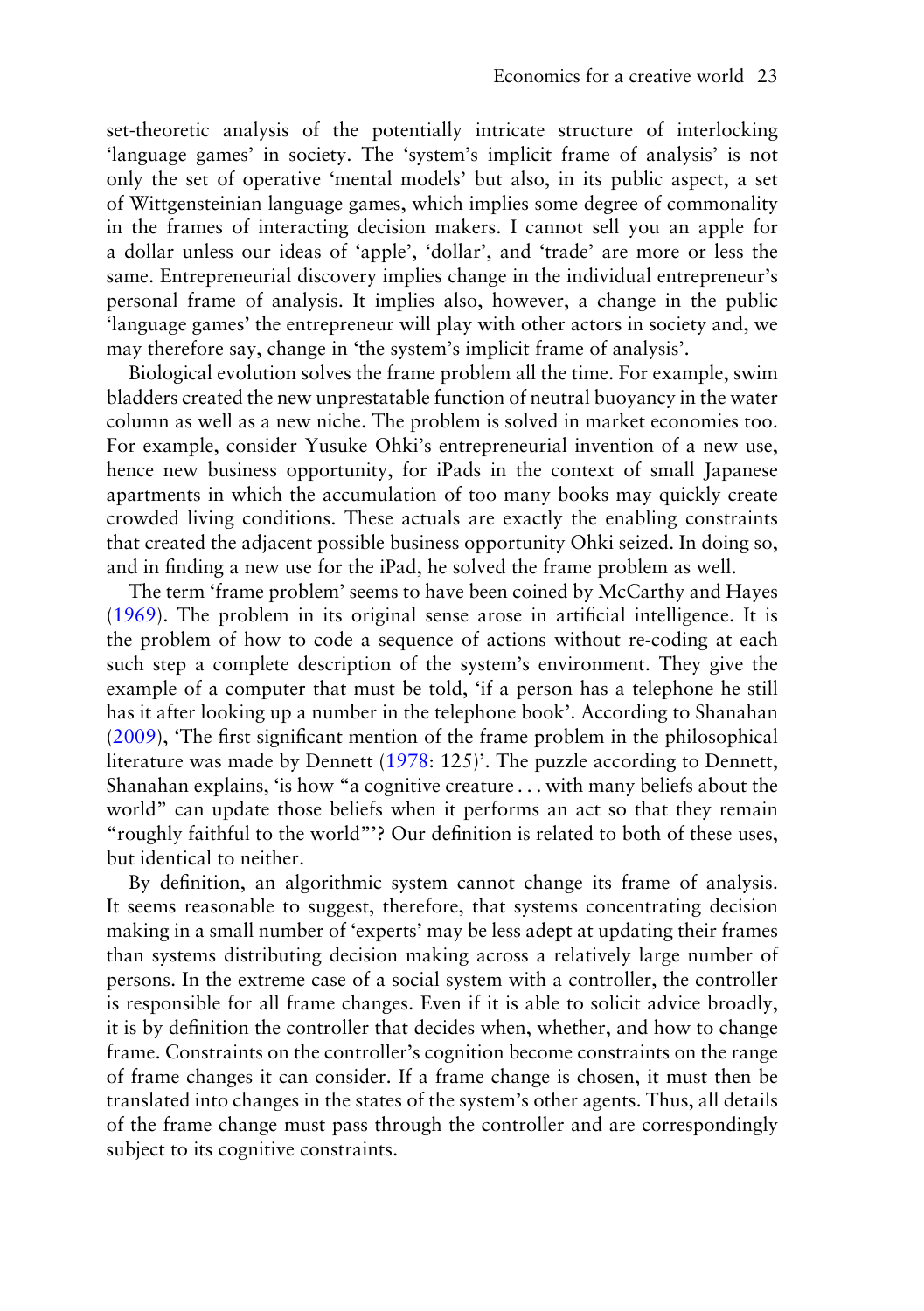With more dispersed decision making, by contrast, there may be no one person responsible for the system's overall frame of analysis. While the lack of control may create the possibility of inconsistencies, it may also reduce the epistemic burden of frame changes by distributing them to dispersed autonomous persons[.](#page-25-0)15 We may use the label 'entrepreneurs' for persons who notice new opportunities available in the adjacent possible. Each innovation, whether successful or not, is an adjustment in the system's implicit frame of analysis. Over time these adjustments may accumulate and become very large frame changes. In this sense we may say that entrepreneurs solve the frame problem for social systems, or at least for systems that allow dispersed decision making. The frame adjustments we are describing are non-algorithmic. Just as we cannot list all uses of a screwdriver, we cannot list all innovations that entrepreneurs will notice and act on over time. And yet entrepreneurs notice them and act on them. Thus, frame change is non-algorithmic at the level of both the individual and the system.

The entrepreneurial agents of distributed human systems are individually non-algorithmic just as the system is non-algorithmic. The system is nonalgorithmic because it generates new uses, thence new possibilities that cannot be listed *ex ante,* as it happens in biological evolution and niche creation. Both evolutionary and human agents cannot be mathematically analyzed in a pregiven phase space – even though the math may conveniently be available – as the dynamics of inert bodies have been investigated in physics. *A fortiori*, they are non-algorithmic because they learn and have protensional (preconscious) or intentional (conscious) actions; that is, they make bets on the future and act accordingly. By this, they alter their models of the world to incorporate at least some of the novel possibilities created by the system's evolution. Such learning is necessarily non-algorithmic because what the agent can learn was not listed and not listable *ex ante.* Protensional actions are not algorithmic because they are based on learning and on betting on novelty[.](#page-25-1)<sup>16</sup>

We might note that these future-oriented 'bets' and associated actions are not necessarily random, nor given by an analysis of past experience, but might in fact be informed by the theories, hypotheses, and conjectures that economic agents have about future possibilities (Felin and Zenger, [2009\)](#page-29-19). In other words, economic actors have generative capacities to postulate future states that are not listable *a priori*. This generative capacity points out that humans are scarcely algorithmic input–output machines (though treated as such by some), but have

<span id="page-25-0"></span>15 Adam Smith [\(1776\)](#page-32-2) seems to anticipate an analysis of this sort when he says, 'In the progress of society, philosophy or speculation becomes, like every other employment, the principal or sole trade and occupation of a particular class of citizens. Like every other employment too, it is subdivided into a great number of different branches . . . and this subdivision of employment in philosophy . . . improves dexterity, and saves time. Each individual becomes more expert in his own peculiar branch, more work is done upon the whole, and the quantity of science is considerably increased by it' (I.1.9).

<span id="page-25-1"></span>16 Also, computers may be programmed to learn and even to act, but both activities must be preprogrammed, in a somehow pregiven space of possibilities.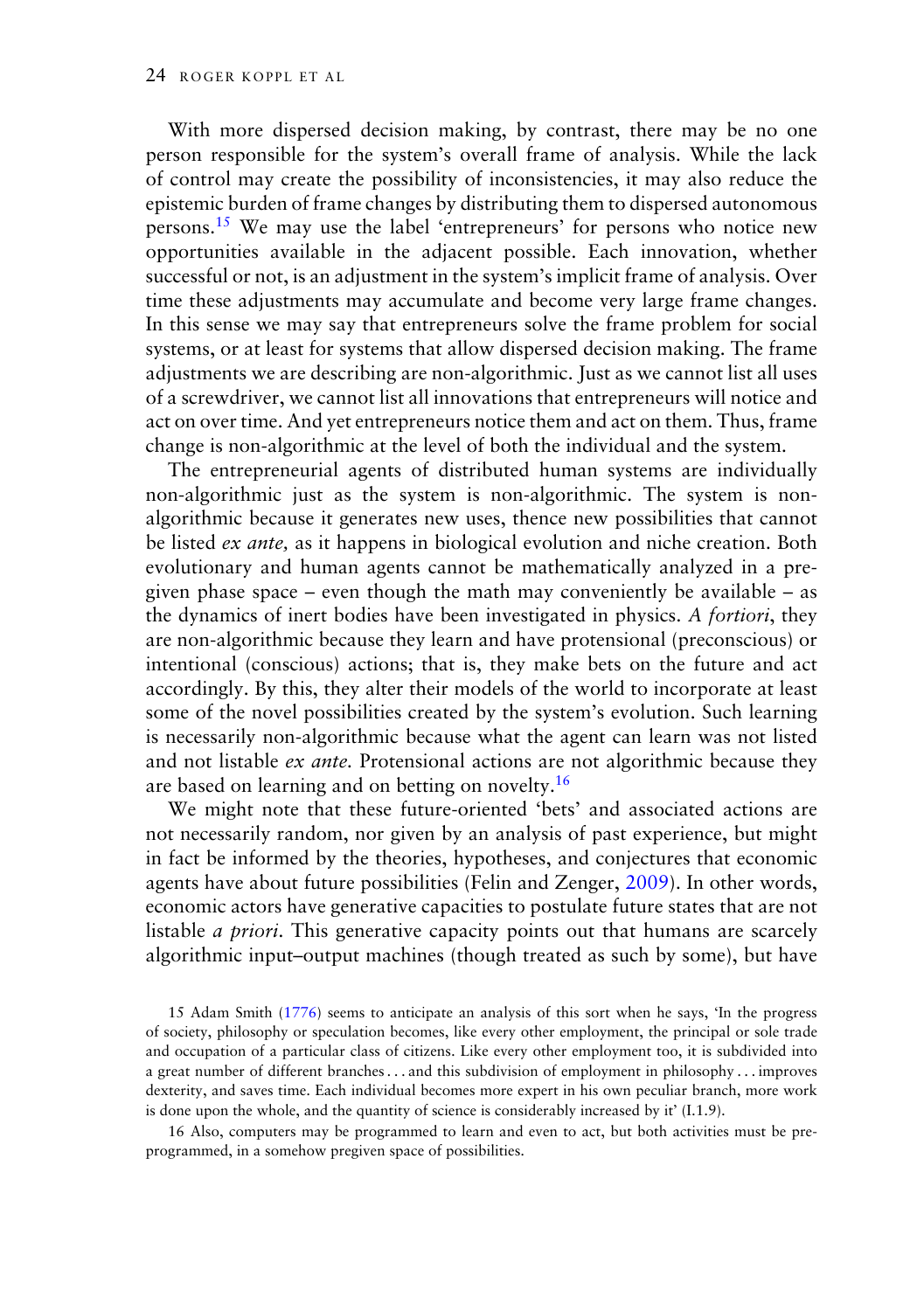unique abilities to bootstrap novelty, even with highly limited or impoverished external inputs (Felin and Foss, [2011\)](#page-29-15). Note that the human construction of communication by semantic laden language, writing, and gestures provides the enabling conditions for future novelty, and leads to what Wilhelm von Humboldt in the early 19th century called the 'infinite use of finite means'. Importantly, this generative capacity extends well beyond the setting of language – language simply providing us a 'window into the mind' – as this generativity provides the foundation for the more general emergence of novelty in social and economic settings. In all, without getting bogged down in the details of this generative capacity, we simply note that its existence highlights the non-algorithmic nature of human activity, economic activity and entrepreneurship being a clear example.

Shackle [\(1969:](#page-31-2) 3–13, 47–61, 278–279) contains a penetrating discussion of the 'listing problem' in economics, which is closely related to our analysis: because choice is 'originative', we cannot list all possibilities for choice or, therefore, the future. We might say that non-algorithmic learning is *true* learning. In a creative world, distributed systems and the entrepreneurs in them are both capable of non-algorithmic change and adaptation, by learning and acting in a changing environment. In short, opportunities are yielded by actuals that create enabling constraints yielding adjacent spaces of what is now possible. Successful innovations are discoveries of appropriate non-algorithmic responses to new possibilities.

From whence come opportunities entrepreneurs may notice? From whence the new partially unprestatable adjacent possible opportunities? We are arguing that, in general, opportunities arise from actuals that are the enabling constraints 'creating' the adjacent possible. In this view, the newly emerging opportunities are unprestatable; they emerge non-algorithmically. Even more: we can have no entailing mathematical theory of the emergence of opportunities in the biosphere or economy, since current equational approaches require the predefinition of a phase space. This non-algorithmicity and non-equational determination is a challenge to the construction of a scientific economics in part because it implies that our most cherished modes and models of 'science' do not seem to apply to economic evolution. Moreover, this is so already for evolutionary theories. Our alternative to more traditional models of 'scientific' economics, then, becomes a kind of entrepreneurial economics.

A central task in entrepreneurial economics is to ask what institutions and laws (conceived, perhaps, as webs of enabling constraints that create adjacent possible opportunities) promote favorable entrepreneurial opportunities. In a classic article, Baumol [\(1990:](#page-28-4) 893) says,

[W]hile the total supply of entrepreneurs varies among societies, the productive contribution of the society's entrepreneurial activities varies much more because of their allocation between productive activities such as innovation and largely unproductive activities such as rent seeking or organized crime.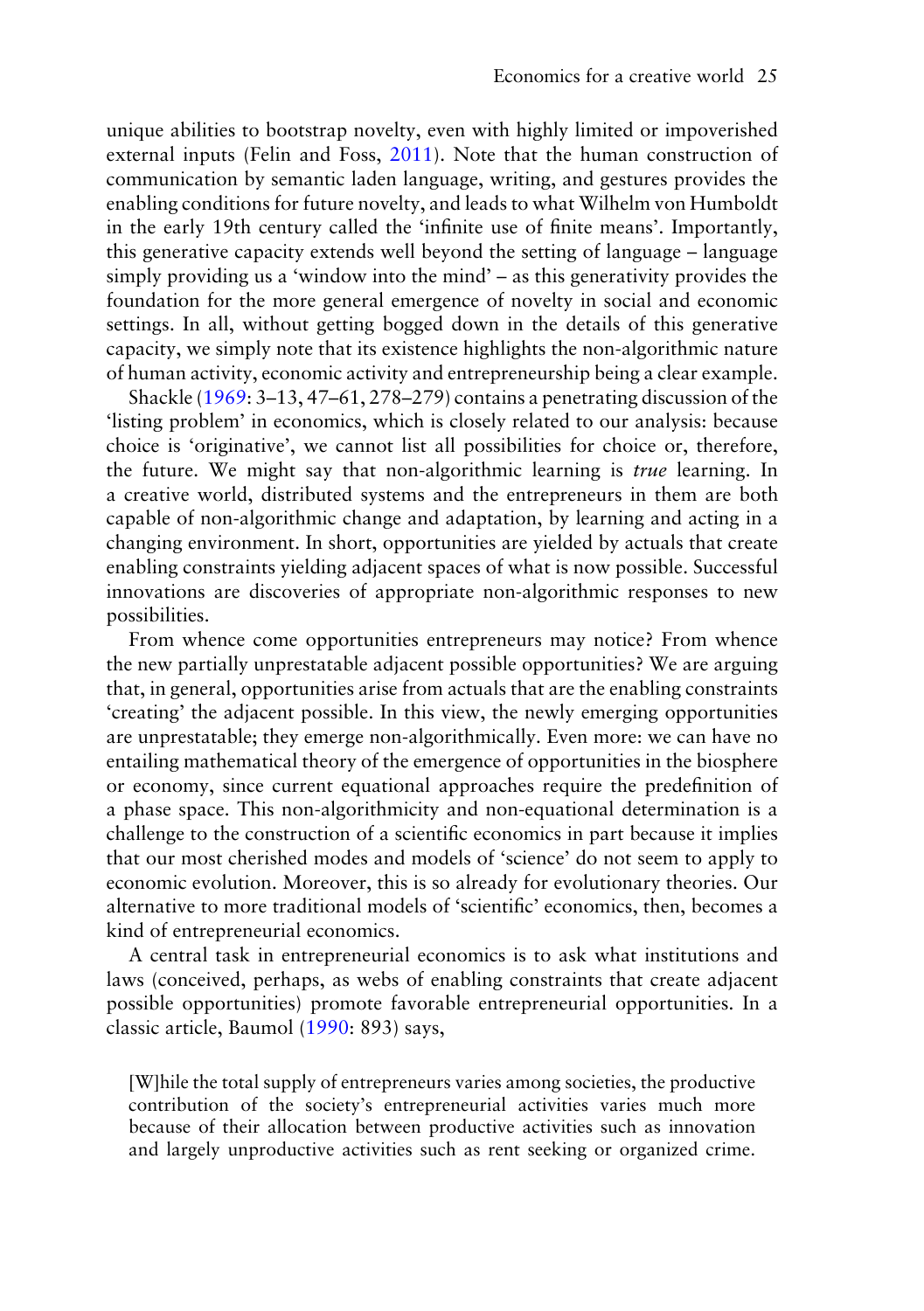This allocation is heavily influenced by the relative payoffs society offers to such activities. This implies that policy can influence the allocation of entrepreneurship more effectively than it can influence its supply.

We interpret Baumol's account of productive and unproductive entrepreneurship as a call for institutional analysis. We ask what institutions promote 'favorable' entrepreneurial opportunities. Here are some rather hum-drum examples that may suggest what we have in mind. Productive new-venture entrepreneurship (the founding of new for-profit enterprise) is promoted by transparency, simplicity, and openness in the legal system. Productive political entrepreneurship is promoted by representative democracy with constitutional constraints. In contrast, powerful actors may try to block innovations that threaten their economic position, their rents. In effect, our power structures themselves have become self-sustaining autocatalytic sets, adapting non-algorithmically to regulations to promote their own survival and power. Hence, these constitutional constraints should be designed to limit the power of special interests and prevent the consolidation of power into the hands of an elite. How to achieve this wisely requires careful innovations, including legal innovations. Finally, productive social entrepreneurship is promoted by freedom of association and movement. It is promoted by a democratic and voluntarist system that encourages critical, innovative thinking and adaptive forms of decision making.

Our rather hum-drum examples of how institutions influence the direction of entrepreneurship are meant only to suggest some of the questions that might be asked in an entrepreneurial economics, and what sorts of answers might be given. We do not mean to suggest that we can predict the future of economic theory. As we noted in our introduction, economic theory is characterized by the same creative dynamics we have described for the biosphere and econosphere.

## **5. Conclusion**

We have made some suggestions about the future of economic theory. In particular, we have discussed novelty intermediation and the move toward a more entrepreneurial economics. But we would not pretend to have a complete system of political economy to offer. Indeed, a truly 'complete' system would seem ill suited to a creative world. Our perspective may support a somewhat skeptical attitude toward economic experts. Berger and Luckmann [\(1966\)](#page-28-5) long ago noted the risk that 'universal experts' may be rigid and willfully obscure. Experts, they note, 'claim ultimate jurisdiction of the stock of knowledge' which is their specialty (p. 117). Knowledge and expertise are fundamental, yet the rate of obsolescence of knowledge in a creative world is high. And, more importantly, the required updating and reframing are probably best performed in decentralized and democratic manner that cannot be readily reconciled with expert claims to epistemic monopoly.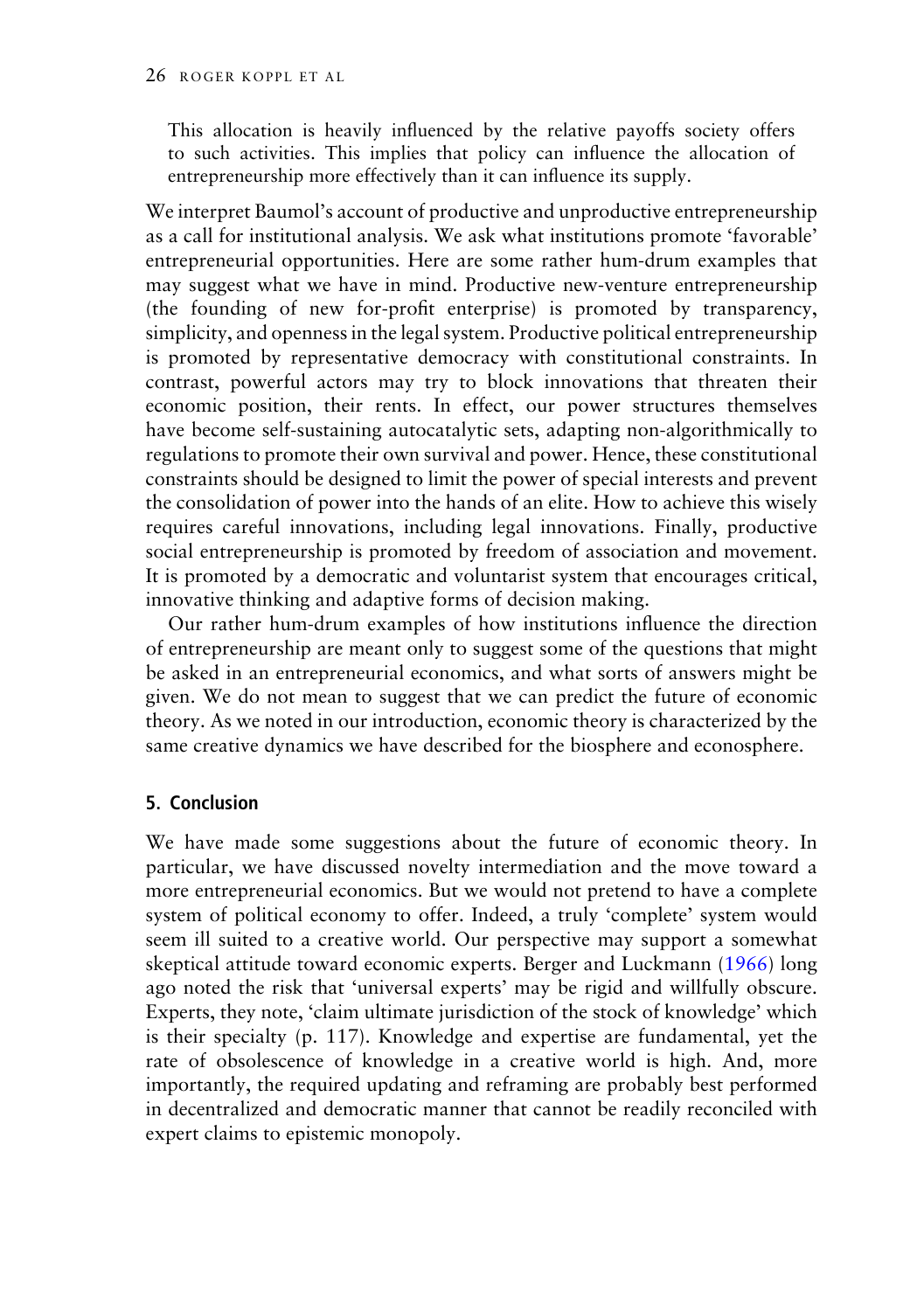It seems likely that the tools of high theory should continue to evolve in the direction taken by complexity theory. In particular, computability theory seems to give us a set of tools useful in sorting out what is feasible and what not feasible in both theory and policy. Network theory seems well suited to an economics for a creative world. It is an increasingly important area and we need to work out what we can and cannot know about networks. Economic history is clearly important, as is the related idea of close description of institutions. Our description of creative dynamics in the econosphere seems to suggest the importance of institutions and institutional change, which tends to elevate the importance of thick description, economic history, and applied economics relative to the sort of high theory that dominated economics in the post-war period.

Our hints for the future of economic theory all point to a more institutionally rich analysis. The less that abstract theory has to say, the more work will have to be done by close institutional analysis. As we said in the introduction, our analysis is more metatheoretic framework than applied theory. But in any applied theory that fits our framework 'entrepreneurs' (whether new-venture entrepreneurs, political entrepreneurs, or social entrepreneurs) will act in a specific institutional context. As Baumol [\(1990\)](#page-28-4) emphasized, different institutions will encourage different sorts of entrepreneurial actions. Thus, for our framework to meet empirical reality, the institutional context must be specified. It must be given in sufficient detail to support general claims about the direction of entrepreneurship.

If we live in a creative world, it may be time to reconsider our methods, our theory, and the role of economists in a democratic society. We have made some broad suggestions along these lines without pretending to have an algorithm for any future economics. We do not have all the answers. We will have provided a helpful prolegomena, however, if our arguments help to promote a larger discussion within the economics profession.

### <span id="page-28-0"></span>**References**

- <span id="page-28-1"></span>Arrow, K. and G. Debreu (1954), 'Existence of an Equilibrium for a Competitive Economy', *Econometrica*, **22**: 265–290.
- <span id="page-28-3"></span>Balasko, Y. and J. Geanakoplos (2012), 'Introduction to General Equilibrium', *Journal of Economic Theory*, **147**: 400–406.
- <span id="page-28-4"></span>Banker, J. R. (1991), 'The Program for the Sassetta Altarpiece in the Church of S. Francisco in Borgo S. Sepolcro', *I Tatti Studies in the Italian Renaissance*, **4**: 11–58.
- <span id="page-28-2"></span>Baumol, W. J. (1990), 'Entrepreneurship: Productive, Unproductive, and Destructive', *The Journal of Political Economy*, **98**(5): 893–921.
- <span id="page-28-5"></span>Beinhocker, E. D. (2007), *The Origin of Wealth: Evolution, Complexity, and the Radical Remaking of Economics*, Cambridge, MA: Harvard Business Review Press.
- Berger, P. and T. Luckmann (1966), *The Social Construction of Reality*, New York, NY: Anchor Books.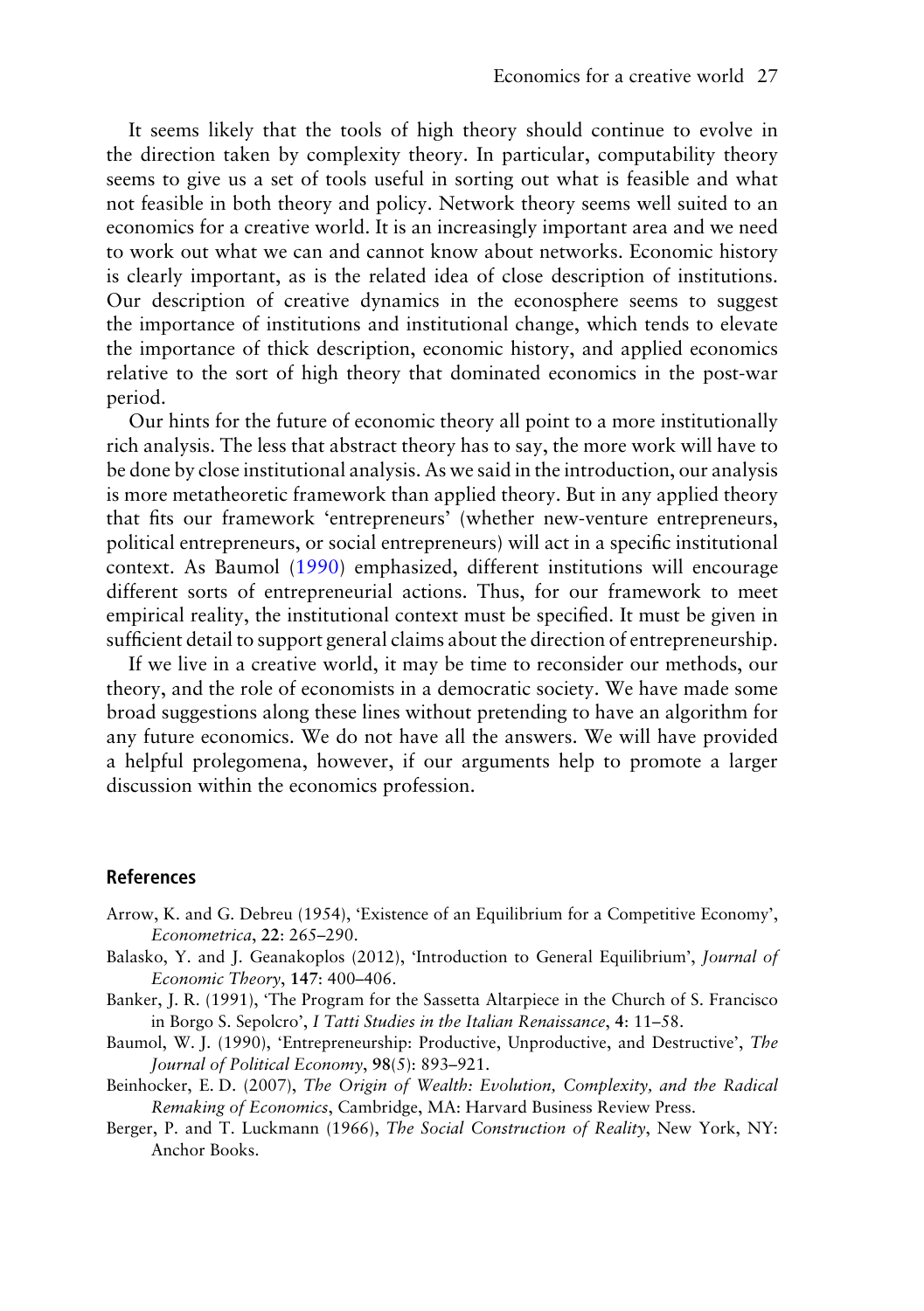- <span id="page-29-10"></span><span id="page-29-6"></span>Besley, T. and P. Hennessy (2009), 'Letter to Queen Elizabeth', 22 July 2009, <http://media.ft.com/cms/3e3b6ca8-7a0811de-b86f> 00144feabdc0.pdf (accessed 26 February 2013).
- <span id="page-29-1"></span>Blundell, R. and T. M. Stoker (2005), 'Heterogeneity and Aggregation', *Journal of Economic Literature*, **43**: 347–391.
- <span id="page-29-5"></span>Bunge, M. (2009), *Causality and Modern Science*, 4th rev. edn, New Brunswick/London: Transaction Publishers.
- <span id="page-29-13"></span>Caldwell, B. (2005), *Hayek's Challenge*, Chicago, IL: University of Chicago Press.
- <span id="page-29-8"></span>Campbell, D. T. (1960), 'Blind Variation and Selective Retention in Creative Thought as in Other Knowledge Processes', *Psychological Review*, **67**(6): 380–400.
- <span id="page-29-3"></span>Cohen, A. J. and G. C. Harcourt (2003), 'Whatever Happened to the Cambridge Capital Theory Controversies?', *The Journal of Economic Perspectives*, **17**(1): 199–214.
- <span id="page-29-14"></span>Colander, D., R. P. F. Holt, and J. B. Rosser, Jr, . (2004), *The Changing Face of Economics: Conversations with Cutting Edge Economists*, Ann Arbor, MI: University of Michigan Press.
- Cowen, T. (2011), *The Great Stagnation*, e-reader edn, New York, NY: Dutton.
- <span id="page-29-18"></span>Croce, A., J. Martí, and S. Murtinu (2013), 'The Impact of Venture Capital on the Productivity Growth of European Entrepreneurial Firms: 'Screening' or 'Value Added' Effect?', *Journal of Business Venturing*, **28**: 489–510.
- <span id="page-29-17"></span>Dennett, D. (1978), *Brainstorms*, Cambridge, MA: The M.I.T. Press.
- <span id="page-29-0"></span>Denzau, A. T. and D. C. North (1994), 'Shared Mental Models: Ideologies and Institutions', *Kyklos*, **47**(1): 1–13.
- <span id="page-29-4"></span>Dopfer, K. (2005), 'Evolutionary Economics: A Theoretical Framework', in Kurt Dopfer (ed.), *The Evolutionary Foundations of Economics*, Cambridge, MA: Cambridge University Press, pp. 3–59.
- <span id="page-29-2"></span>Durlauf, S. (2012), 'Complexity, Economics and Public Policy', *Politics, Philosophy & Economics*, **11**: 45–75.
- <span id="page-29-12"></span>Earl, P. E. and J. Potts (2004), 'The Market for Preferences', *Cambridge Journal of Economics*, **28**: 619–633.
- <span id="page-29-9"></span>Eki, Y. and P. Alpeyev (2011), 'iPad Makes Space in Japan's Tiny Homes by Removing Bookshelves', [www.bloomberg.com/news/2011-02](http://www.bloomberg.com/news/2011-02) 03/ipad-makes-space-injapan-s-tiny homes-by-removing bookshelves.html (accessed 6 February 2013).
- <span id="page-29-7"></span>Felipe, J. and F. M. Fisher (2003), 'Aggregation in Production Functions: What Applied Economists should Know', *Metroeconomica*, **54**(2/3): 208–262.
- <span id="page-29-15"></span>Felin, T., S. Kauffman, R. Koppl, and G. Longo (2013), 'Economic Opportunity and Evolution: Beyond Bounded Rationality and Phase Space', *Strategic Entrepreneurship Journal*, forthcoming.
- <span id="page-29-19"></span>Felin, T. and N. Foss (2011), 'The Endogenous Origins of Experience, Routines, and Organizational Capabilities: The Poverty of Stimulus', *Journal of Institutional Economics*, **7**: 231–256.
- <span id="page-29-11"></span>Felin, T. and T. Zenger (2009), 'Entrepreneurs as theorist: On the origins of collective beliefs and novel strategies', *Strategic Entrepreneurship Journal*, **3**: 127–146.
- <span id="page-29-16"></span>Fisher, F. (1987), 'Aggregation Problem', in J. Eatwell, M. Milgate, and P. Newman (eds.), *The New Palgrave: A Dictionary of Economics*, vol. 1, London: The Macmillan Press Limited, pp. 53–55.
- Flap, H. D. (1990), 'Patronage: An Institution in its Own Right', in R. Wippler, K.-D. Opp, and M. Hechter (eds.), *Social Institutions: Their Emergence, Maintenance, and Effects*, New York, NY: Aldine de Gruyter, pp. 225–243.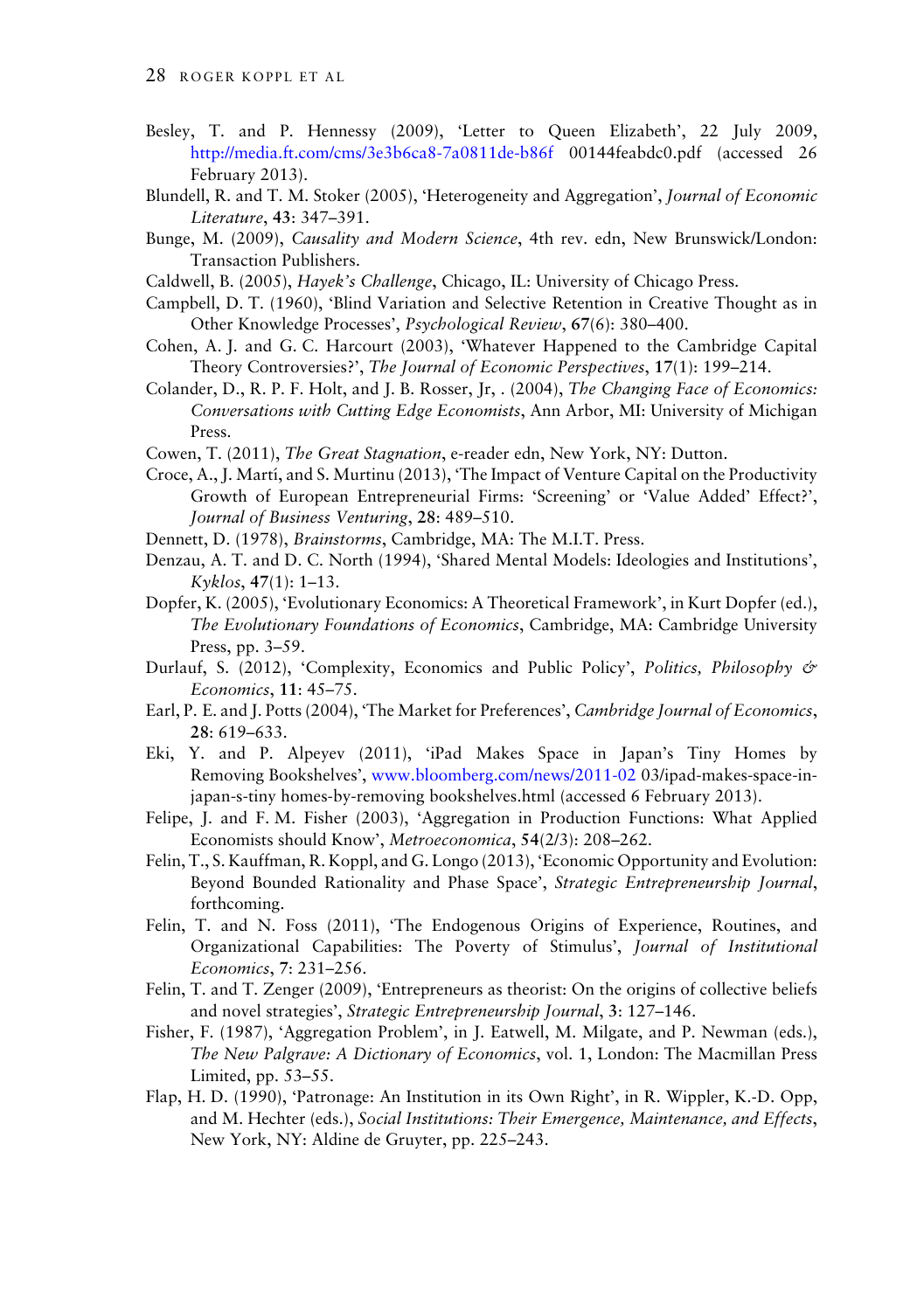- <span id="page-30-16"></span>Florida, R. and M. Kenney (1988), 'Venture Capital and High Technology Entrepreneurship', *Journal of Business Venturing*, **3**: 301–319.
- <span id="page-30-13"></span>Foley, V., S. Rowley, D. F. Cassidy, and F. C. Logan (1983), 'Leonardo, the Wheel Lock, and the Milling Process', *Technology and Culture*, **24**(3): 399–427.
- <span id="page-30-17"></span>Gilbert, C. (1998), 'What Did the Renaissance Patron Buy?', *Renaissance Quarterly*, **51**(2): 392–450.
- <span id="page-30-6"></span>Gille, B. (1966), *Engineers of the Renaissance*, Cambridge, MA: The M.I.T. Press.
- <span id="page-30-7"></span>Gould, S. J. (1998), *Leonardo's Mountain of Clams and the Diet of Worms*, New York, NY: Harmony Books.
- <span id="page-30-0"></span>Harper, D. and P. Lewis (2012), 'New Perspectives on Emergence in Economics', *Journal of Economic Behavior and Economics*, **82**: 329–337.
- <span id="page-30-1"></span>Hayek, F. A. (1967), *Studies in Philosophy, Politics, and Economics*, Chicago, IL: University of Chicago Press.
- <span id="page-30-4"></span>Hayek, F. A. (1978), *New Studies in Philosophy, Politics, Economics and the History of Ideas*, Chicago, IL: University of Chicago Press.
- <span id="page-30-9"></span>Hidalgo, C. A., B. Klinger, A. L. Barabási, and R. Hausmann (2007), 'The Product Space Conditions the Development of Nations', *Science*, **317**: 482–487.
- <span id="page-30-3"></span>Hodgson, G. (1993), *Economics and Evolution: Bringing Life Back into Economics*, Ann Arbor, MI: University of Michigan Press.
- <span id="page-30-2"></span>Hodgson, G. (2001), *How Economics Forgot History: The Problem of Historical Specificity in Social Science*, London: Routledge.
- <span id="page-30-14"></span>Hodgson, G. and T. Knudsen (2010), *Darwin's Conjecture: The Search for General Principles of Social and Economic Evolution*, Chicago, IL: University of Chicago Press.
- <span id="page-30-12"></span>Hollingsworth, M. (1994), *Patronage in Renaissance Italy: From 1400 to the Early Sixteenth Century*, Baltimore, MD: The Johns Hopkins University Press.
- <span id="page-30-5"></span>James, J. (1992), 'Evidence for Flying Buttresses before 1180', *Journal of the Society of Architectural Historians*, **51**(3): 261–287.
- <span id="page-30-8"></span>Kirman, A. P. (1992), 'Whom or What does the Representative Individual Represent?', *The Journal of Economic Perspectives*, **6**(2): 117–136.
- <span id="page-30-21"></span><span id="page-30-10"></span>Knight, F. H. (1921), *Risk, Uncertainty, and Profit*, Boston, MA: Houghton Mifflin.
- Koestler, A. (1956), *The Act of Creation*, New York: Penguin Books.
- <span id="page-30-20"></span>Koppl, R. (2002), *Big Players and the Economic Theory of Expectations*, London/New York: Palgrave Macmillan.
- Koppl, R. and R. N. Langlois (2001), 'Organizations and Language Games', *Journal of Management and Governance*, **5**: 287–305.
- <span id="page-30-11"></span>Krautheimer, R. and T. Krautheimer-Hess (1956), *Lorenzo Ghiberti*, Princeton, NJ: Princeton University Press.
- <span id="page-30-18"></span>Lefèvre-Pontalis, E. (1920), 'Étude historique et archéologique sur l'église de Saint Germaindes-Prés', Congrès archéologique de France, LXXXIIe session tenue à Paris en 1919, **82**: 301–366.
- <span id="page-30-19"></span>Land, N. E. (2005), 'Apelles and the Origin of Giotto's O', *Source Notes in the History of Art*, **25**(1): 6–9.
- <span id="page-30-15"></span>Langlois, R. N. and D. A. Savage (2001), 'Standards, Modularity, and Innovation: The Case of Medical Practice', in R. Garud and P. Karnøe (eds.), *Path Dependence and Path Creation*, Hillsdale, NJ: Lawrence Erlbaum, pp. 149–168.
- Long, P. O. (1997), 'Power, Patronage, and the Authorship of Ars: From Mechanical Know-How to Mechanical Knowledge in the Last Scribal Age', *Isis*, **88**(1): 1–41.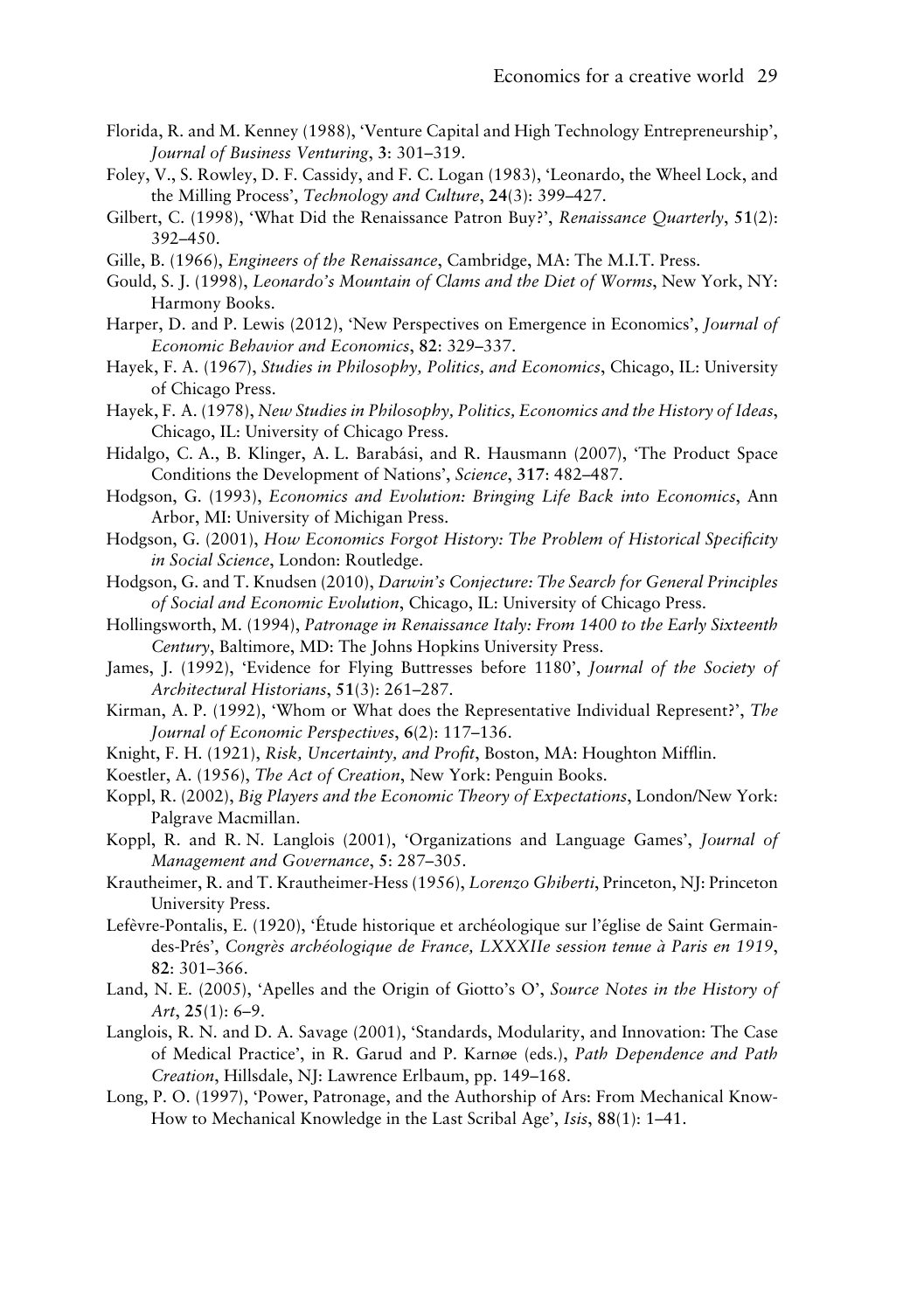- <span id="page-31-20"></span><span id="page-31-5"></span>Longo, G. (2008), 'On the Relevance of Negative Results', *Influxus*, [http://www.influxus.](http://www.influxus.eu/article474.html) [eu/article474.html](http://www.influxus.eu/article474.html) (accessed November 2012).
- <span id="page-31-10"></span>Longo, G., M. Montévil, and S. Kauffman (2012), 'No Entailing Laws, but Enablement in the Evolution of the Biosphere', *Physics ArXiv*, 1201.2069v1: [http://arxiv.org/abs/1201.2069.](http://arxiv.org/abs/1201.2069)
- <span id="page-31-9"></span>Longo, G., M. Montévil, C. Sonnenschein, and A. Soto (2014), 'Searching for Principles for a Theory of Organisms', unpublished manuscript.
- <span id="page-31-14"></span>Longo, G. and M. Montévil (2012), 'Randomness Increases Order in Biological Evolution', *Computation, Physics and Beyond*, **7160**: 298–308.
- <span id="page-31-7"></span>Longo, G. and M. Montévil (2014), *Perspectives on Organisms: Biological Time, Symmetries and Singularities*, Berlin: Springer.
- <span id="page-31-18"></span>Marwick, B. (2003), 'Pleistocene Exchange Networks as Evidence for the Evolution of Language', *Cambridge Archaeological Journal*, **13**(1): 67–81.
- Mateer, D. (2000), 'Introduction', in D. Mateer (ed.), *Courts Patrons and Poets*, London: Yale University Press in association with The Open University, pp. ix–xi.
- <span id="page-31-6"></span>McCarthy, J. and P. J. Hayes (1969), 'Some Philosophical Problems from the Standpoint of Artificial Intelligence', in B. Meltzer and D. Michie (eds.), *Machine Intelligence 4*, Edinburgh: Edinburgh University Press, pp. 463–502.
- <span id="page-31-12"></span>Minniti, M. (2004), 'Entrepreneurial Alertness and Asymmetric Information in a Spin-Glass Model', *Journal of Business Venturing*, **19**: 637–658.
- <span id="page-31-15"></span>Mises, L. (1966), *Human Action: A Treatise on Economics*, 3rd rev. edn, Chicago, IL: Henry Regnery Company.
- <span id="page-31-13"></span>Mumford, M. D. (2003), 'Where have We been, Where are We Going? Taking Stock in Creativity Research', *Creativity Research Journal*, **15**(2–3): 107–120.
- <span id="page-31-0"></span>Nation, J., I. Trofimova, J. Rand, and W. Sullis (eds.) (2002), *Formal Descriptions of Developing Systems*, Dordrecht/Boston/London: Kluwer Academic Publishers.
- <span id="page-31-17"></span>Nelson, R. and S. Winter (1982), *An Evolutionary Theory of Economic Change*, Cambridge, MA: Harvard University Press.
- <span id="page-31-8"></span>Nelson, J. K. and R. J. Zeckhauser (eds.) (2008), *The Patron's Payoff: Conspicuous Commissions in Italian Renaissance Art*, Princeton, NJ: Princeton University Press.
- <span id="page-31-4"></span>O'Driscoll, G. P. and M. J. Rizzo (1985), *The Economics of Time and Ignorance*, Oxford and New York: Basil Blackwell.
- Pierce, A. (2008), 'The Queen Asks why No One saw the Credit Crunch Coming', *Telegraph*, *5 November 2008*, [www.telegraph.co.uk/news/uknews/theroyalfamily/](http://www.telegraph.co.uk/news/uknews/theroyalfamily/3386353/The-Queen-asks) [3386353/The-Queen-asks](http://www.telegraph.co.uk/news/uknews/theroyalfamily/3386353/The-Queen-asks) why-no-one-saw-the-credit-crunch-coming.html (accessed 26 February 2013).
- <span id="page-31-3"></span><span id="page-31-1"></span>Pilyugin, S. Y. (1999), *Shadowing in Dynamical Systems*, Berlin/New York: Springer.
- <span id="page-31-19"></span>Potts, J. (2012), 'Novelty-Bundling Markets', in David E. Andersson (ed.), *The Spatial Market Process, Advances in Austrian Economics*, vol. 16, Bradford: Emerald Publishing Group.
- <span id="page-31-16"></span>Savage, D. A. (1994), 'The professions in theory and history: The case of pharmacy', *Business and Economic History*, **23**(2): 129–160.
- <span id="page-31-2"></span>Schumpeter, J. A. (1947), *Capitalism, Socialism, and Democracy*, 2nd edn, New York/London: Harper & Brothers Publishers.
- <span id="page-31-11"></span>Shackle, G. L. S. (1969), *Decision Order and Time in Human Affairs*, 2nd edn, Cambridge: Cambridge University Press.
- Shackle, G. L. S. (1972), *Epistemics and Economics*, Cambridge: Cambridge University Press.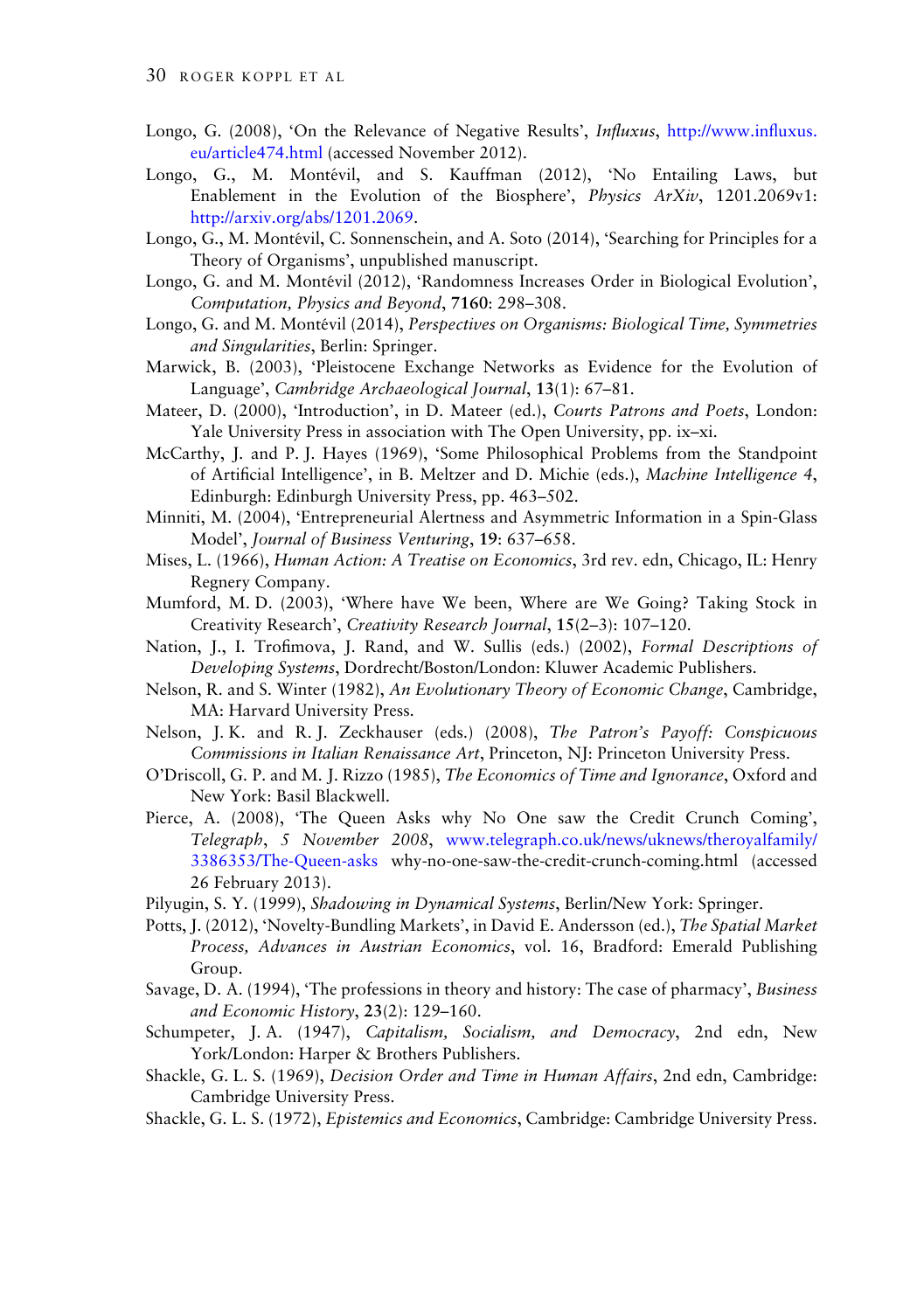- <span id="page-32-8"></span><span id="page-32-4"></span>Shackle, G. L. S. (1979), 'Imagination, Formalism and Choice', in M. Rizzo (ed.), *Time, Uncertainty and Disequilibrium*, Lexington, MA: D.C. Heath.
- <span id="page-32-2"></span>Shanahan, M. (2009), 'The Frame Problem', *The Stanford Encyclopedia of Philosophy*, Winter 2009 edn, Edward N. Zalta (ed.), [http://plato.stanford.edu/archives/](http://plato.stanford.edu/archives/win2009/entries/frame-problem/) [win2009/entries/frame-problem/](http://plato.stanford.edu/archives/win2009/entries/frame-problem/) (accessed 12 April 2013).
- <span id="page-32-6"></span>Smith, A. (1776; 1981), *An Inquiry Into the Nature and Causes of the Wealth of Nations*, R. H. Campbell and A. S. Skinner (eds.), Indianapolis, IN: Liberty Classics.
- <span id="page-32-5"></span>Tang, J. L., B. Y. Liu, and K. W. Ma. (2008), 'Traditional Chinese Medicine', *The Lancet*, **372**: 1938–1940.
- <span id="page-32-0"></span>Vasari, G. (1568; 1996), *Lives of the Painters, Sculptors and Architects*, London: Everyman's Library.
- <span id="page-32-7"></span>Witt, U. (2009), 'Novelty and the Bounds of Unknowledge in Economics',*Journal of Economic Methodology*, **16**(4): 361–375.
- <span id="page-32-1"></span>Wittgenstein, L. (1953), *Philosophical Investigations*, G. E. M. Anscombe and R. Rhees (eds.), New York, NY: The Macmillan Company.
- <span id="page-32-3"></span>Wolpert, D. H. (2001), 'Computational Capabilities of Physical Systems', *Physical Review E*, **65**: 016128(1–27).
- Young, A. A. (1928), 'Increasing Returns and Economic Progress', *Economic Journal*, **38**(152): 527–542.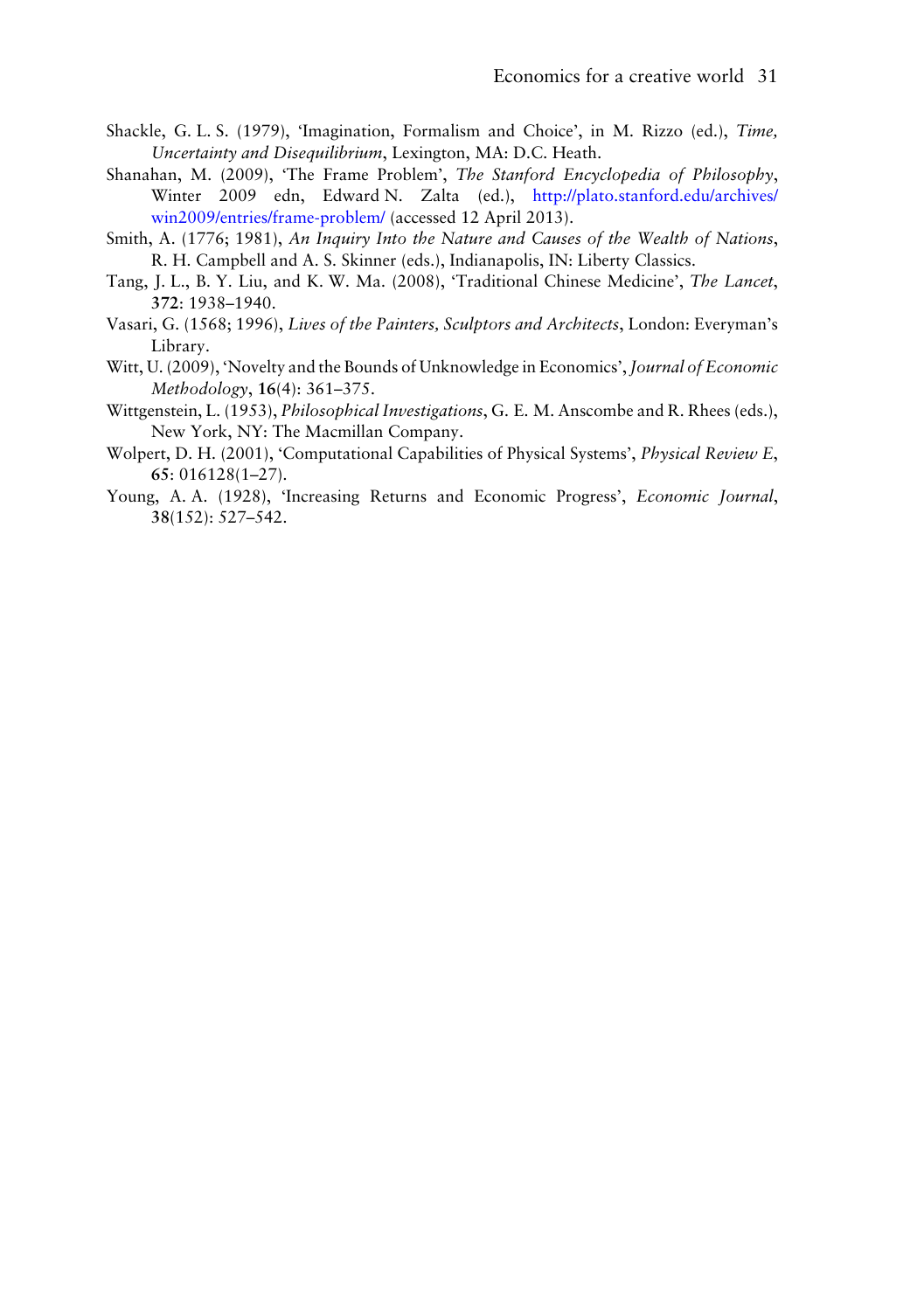## **Economics for a creative world: a response to comments**

ROGER KOPPL *Whitman School of Management, Syracuse University, Syracuse, NY, USA* Email: rkoppl@syr.edu

STUART KAUFFMAN *Institute for Systems Biology, Seattle, WA, USA* Email: stukauffman@gmail.com

TEPPO FELIN *Said Business School, University of Oxford, Oxford, UK* Email: teppo.felin@sbs.ox.ac.uk

## GIUSEPPE LONGO

*Centre Cavaille`s, Re publique des Savoirs, CNRS, Colle`ge de France et Ecole Normale* ́ *Supe rieure Superieure, Paris, France and Department of Integrative Physiology and* ́ *Pathobiology, Tufts University School of Medicine, Boston, MA, USA* Email: [Giuseppe.Longo@ens.fr](mailto:Giuseppe.Longo@ens.fr)

### **Abstract.**

We reiterate our main contributions: 1) our more careful demonstration of why "mechanistic" models have limited application, 2) our account of novelty as a system-level phenomenon, and 3) our identification of "novelty intermediation" as important to creative economic dynamics. We also address some criticisms. Pavel Pelikan's idea of stochastic causality does not somehow eliminate unprestateable change. We do challenge certain strong notions of universal causation, as Ulrich Witt notes, but such notions are probably best abandoned. Although we do not repudiate mathematical modeling as our paper suggested to John Foster, we may give less scope than Foster to such methods. Finally, we point out the extreme difficulty of implementing the sort of engineering vision Colander articulates.

> *Those, who are strongly wedded to what I shall call 'the classical theory', will fluctuate, I expect, between a belief that I am quite wrong and a belief that I am saying nothing new. It is for others to determine if either of these or the third alternative is right.* J.M. Keynes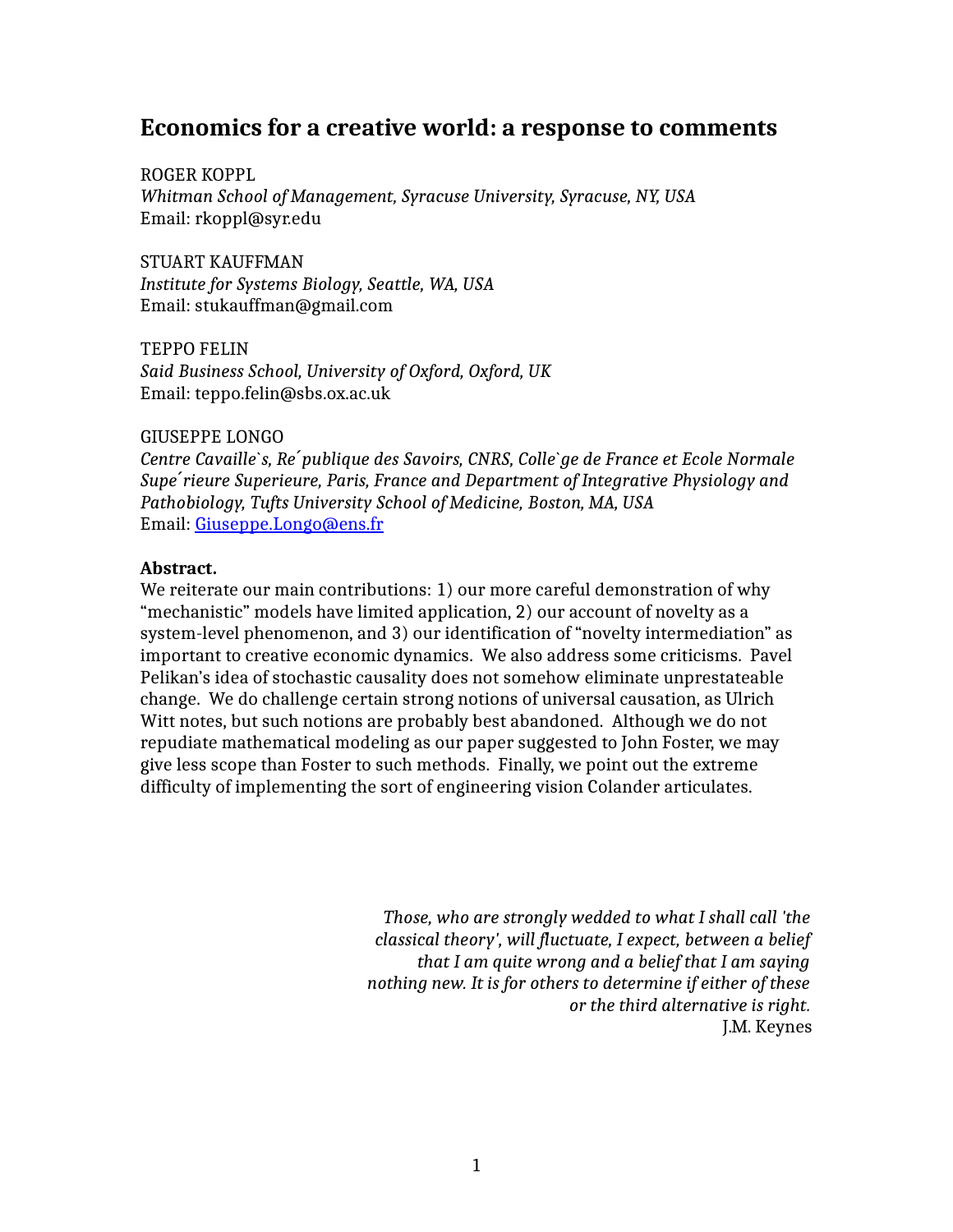We are honored to receive comments from an extraordinary group of economists, all of whom are working in one way or another beyond the bounds of orthodox economics. The generally positive tone of the comments and the high level of general agreement are striking to us. However, our commenters do have some objections. Colander thinks we are too hard on mainstream economics, while Foster thinks we are too soft. Foster objects that we seemingly reject the use of mathematics in economics entirely, and Witt seems to think our paper veers into a kind of theoretical nihilism. Pelikan thinks that economists "may not know what to do" with our rather high-level generalities. Finally, there is some question of how innovative our argument might be. Although our commenters were generally favorable to our analysis and always kind, we were sometimes reminded of Henry Hazlitt's criticism of Keynes' *General Theory*: "What is original in the book is not true; and what is true is not original" (1983, p.3).

We think that our analysis does make a contribution if it is correct. Before responding to individual comments, we would like to restate what we think our main contributions to have been.

First, our explanation of why "mechanistic" models are generally inappropriate in economics may be more careful and satisfactory than previous efforts. As we tried to indicate in our paper, we use the potentially elastic word "mechanistic" only for models in which the dynamics are represented as "the unfolding of a process fully described, up to a stochastic error term, by a master set of equations or an evolution function." We show that the phase space *is not* stable and *cannot be* stable, which has not quite been done previously as far as we can tell. We noted the similarity of our analysis to Shackle's discussion of the listing problem. But we get unlistability from a close internal critique of physics-based models rather than considerations of the creativity of human decision-making. (See also Felin, Kauffman, Koppl & Longo, 2014.) Strictly speaking, therefore, our discussion is applicable only to modeling strategies that require a stable phase space.

Second, and relatedly, we show how novelty emerges even without *ex nihilo* acts of "creation" by gods or persons. Novelty production occurs at the systems level in our analysis. As far we can tell this path to novelty and unlistability in economics has not been taken before.

Finally, we develop the concept "novelty intermediation." While we have stuck mostly to a metatheoretic framework, our discussion of novelty intermediation was meant to show that our framework matters for applied work. We noted that Potts (2012) and Earl & Potts (2004) gave us "the first clear and reasonably complete statements of the basic idea." Our treatment advances upon theirs, however, because we identify the structural element in the system that makes it possible for novelty intermediaries to emerge. With Potts (2012) and Earl & Potts (2004), the idea is that certain businesses know about recent innovations that have already taken place, whereas the retail consumer does not. These businesses inform the consumer by suggesting certain combinations or offering products that exhibit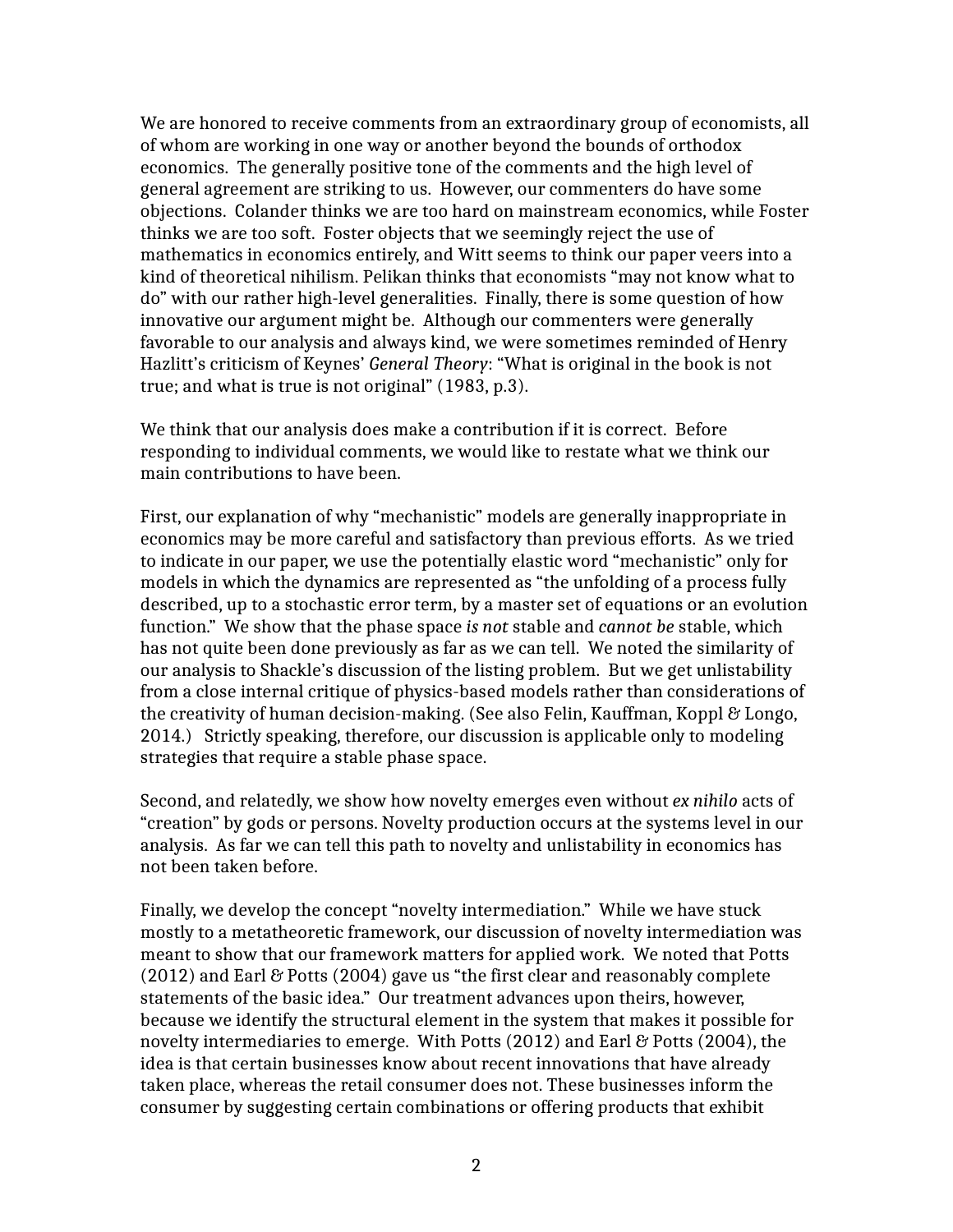certain combinations. In our analysis, instead, the intermediary knows what combinations of *inputs* may generate new *discoveries*.

We turn now to some remarks of our individual commenters. Space constraints prevent us from going into some of the issues as deeply as we might otherwise desire.

Pelikan and Witt both question our rather strong claims about causality. Pelikan thinks we neglect "stochastic causality." Witt upbraids us for denying the "principle of causation." It is a bit difficult to address these serious concerns in part because space limitations prevent each author from fully specifying what these terms mean. Thus, we are only too keenly aware of the risk that we might unintentionally misconstrue their arguments. Such a danger is well illustrated by Hodgson's (2004, pp. 57-65) lucid discussion of causality and of "the ambiguous bogeys of mechanism and determinism." Like Bunge (1959), he notes the diversity of meanings that may attach to terms such as "causality" and "determinism." Bunge's (1959) classic also notes the tension between theories such as those of Locke, Berkley, Hume, and Kant, that view "causation as a mental construct, as a purely subjective phenomenon" and is own view that "causation has an ontological status," though one that "raises epistemological problems" (pp. 5-6). In spite of the dangers of miscommunication, we will address the concerns of both Pelikan and Witt.

When Pelikan invokes "stochastic causality" he may have in mind something like the "probabilistic causality" described by Suppes (1970) and Cartwright (2006). In this theory, C "causes" E if the conditional probability of E given C is greater than the conditional probability of E given not-C. This and similar ideas may seem to conflate epistemology and ontology. However that may be, our purposes suggest a very different sort of response. The similar definitions given by Suppes and Cartwright both require us to have "a state description over a 'complete' set of confounding factors" (Cartwright, p. 58). In a footnote, Cartwright says, "The scare quotes are around 'complete' because it is a difficult notion to define." This wise remark suggests why our "reasoning about the non-algorithmic nature of economic change" may not be "significantly weakened" by notions of "stochastic causality." Such notions would seem to depend on a stateable set of possibilities such that a probability measure may be defined. But if our vision of creative dynamics is about right, a probability measure cannot generally be defined unless possible events are described only in very general terms. For similar reasons, we doubt that the notion of "stochastic algorithm" mentioned by Pelikan would much alter our analysis.

We might evade Witt's criticism of our views on "law" and "cause" by pointing out that we have criticized only a very narrowly circumscribed set of ideas on law and cause. Our repudiation of "entailing laws" leads us to reject the notion that the future is somehow wholly contained in the past. We are weaving our way into the future, not unrolling a tapestry that was completed long ago. We are conscious of C. S. Peirce's remark, "The great principle of causation which we are told, it is absolutely impossible not to believe, has been one proposition at one period of history and an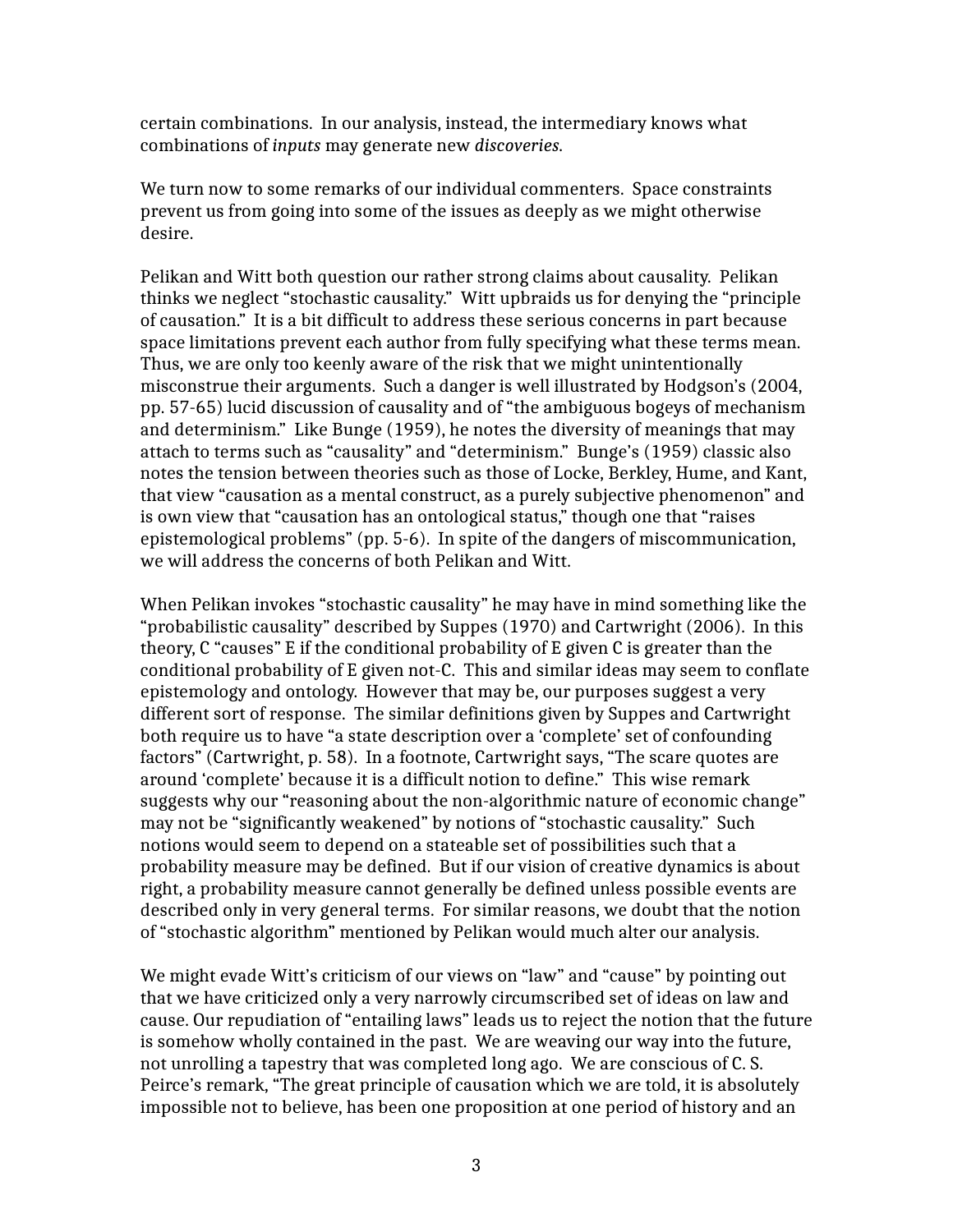entirely disparate one [at] another and is still a third one for the modern physicist. The only thing that has stood . . . is the *name* of it" (1898, p. 197). Witt seems to recognize the issue when he says, "The problem seems to be that the notion of a 'law' can be given different meanings." We explicitly note, as Witt acknowledges, that "cause and effect still operate in the econosphere."

We could dodge Witt's criticism in this way, but we will not. We have indeed taken a swipe at notions to the effect that every thing has a cause, or at least a cause that we can identify in advance. We think it is noteworthy that our position emerges from a careful look at one relatively narrow class of models rather than general considerations of "cause" or "law." In any event, the conclusion that economic change is not algorithmic does compromise at least some notions of the "principle of causation." In this sense it is, perhaps, "radical." We are not alone in chipping away at such notions. Chaitin has interpreted algorithmic information theory to imply that "certain mathematical facts are true for no reason" (2006, pp. 77-78). Citing Bell's inequalities, Filk and von Müller have noted that "Leibniz' principle of sufficient reason does not hold in quantum theory" (2009, p. 64). If we are going to hold fast to strong notions of universal causation, it seems, we will have to ignore or deny some important results in mathematics and physics.

In physics we know what we mean by cause. In classical physics, for example, force is mass times acceleration. In chemistry too we know, at least for classical chemical reaction systems. In quantum mechanics "cause" is less clear. And in evolution it may be even less clear. Certainly, we would all say that the tiger biting the gazelle "causes" its death. But Longo Montévil and Kauffman (2012) deny entailing laws for evolution. If "causal mechanism" and "cause" require *entailing laws*, then there is no causal mechanism for evolution as a whole. In the social sciences, where responsible free will and consciousness may play a role, what should we mean by "cause"? Are preferences (utility functions) "causes"? Beyond that, our claim is that enablement is real. We might say that finding a loophole in a law (as it were) *enables* but does not *cause* the new strategy that may emerge and endure. The mainframe computer's success did not *cause* the personal computer but it did (with the invention of the chip) *enable* the PC whose wide sale did not *cause* but did *enable* the emergence of word processing, and so on to the web and to selling on the web. Each of these innovations was *enabled-but-not-caused* by what had come earlier.

Our biggest disagreement with Foster concerns his characterization of us as "noneconomists"! This is perhaps technically true of Kauffman, Felin (more or less), and Longo—at least in terms of their primary training and disciplinary background. But Koppl's graduate training was in economics. Indeed, Koppl is usually considered something of an "Austrian," which might make him a heterodox economist (Koppl 2006). And his previous co-authors have included economists from other heterodox schools. Kauffman and Felin have also respectively contributed to economics: Kauffman to evolutionary economics and Felin to the domain of organizational economics. Space limitations drove us to make only some references to these literatures, but not because we were unaware of them. Furthermore, Foster thinks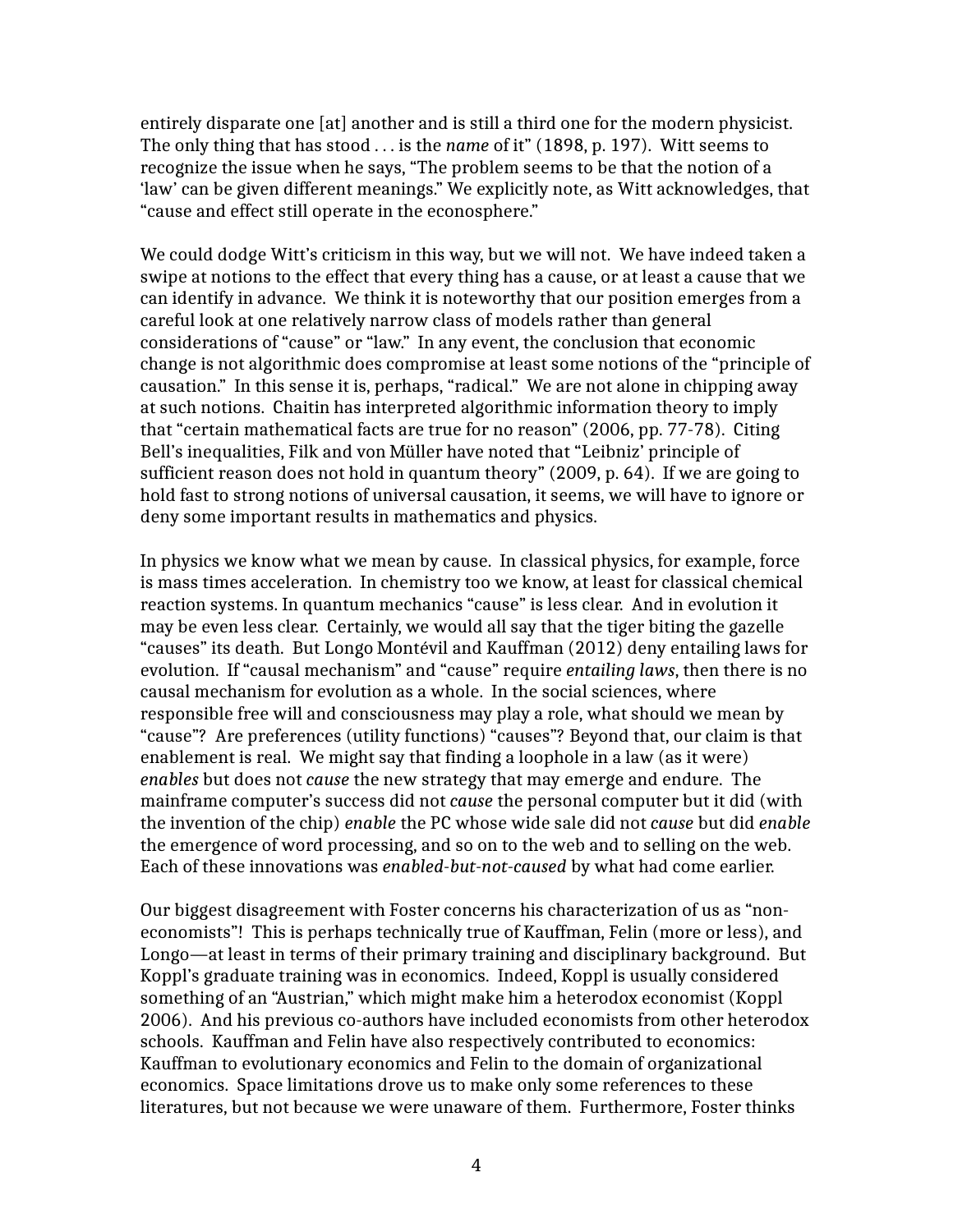we are "too quick to dismiss mathematics as a useful tool in understanding economic evolution." Perhaps. But we did express a favorable disposition to several mathematical tools, including the one Foster seems to like best, namely, mathematical network theory. But part of the problem is that even heterodox economics, including mathematized versions, are often built on a particular brand of theorizing (e.g., Nelson & Winter, 1982) which cannot meaningfully account for the emergence of novelty (Felin and Foss, 2011).

Colander says we are too hard on the mainstream and Foster says we are too soft. Those two very different opinions give us hope that we may have hit the Goldilocks point: neither too hard nor too soft, but just right. Colander says the "reasonable mainstream" already has a "skeptical attitude toward economic experts." If so, some well-respected names may fall outside the "reasonable mainstream." For example, Reis (2013) has said, "The central bank may be more effective in technical tasks where ability to incorporate quickly changing knowledge is more important than effort at meeting the goals in a strict mandate" set down by the elected representatives of the people (p. 19). This defense of central bank independence expresses little skepticism of economic experts. Policy prescriptions emerging from some of the network-theoretic literature on financial-market contagion (Acharya 2009; Beale et al. 2011; Caccioli et al. 2011; Gai, Haldane,and Kapadia 2011; Haldane and May 2011; and Yellen 2009, 2011) also seems to reflect a sanguine view of economic expertise. Acharya, for example, says it is "paramount" that banks report their "portfolio compositions" to "the regulator" so that it can compute systemic risk and "determine the collective risk capital charge for each bank" (2009, p. 248). But he does not ask whether this procedure gives too much power to economic experts.

Colander says, "the reasonable mainstream's commitment to formal scientific methodology requires any theoretical considerations to have all i's dotted and t's crossed before these policies become part of the academic discourse." But at least two Nobel laureates have expressed a very different attitude. Akerlof and Shiller (2009) compare the policymaker to the Cat in the Hat who, they remind us, "tried Plan A, and then Plan B, and then Plan C, and then even Plan D." We should emulate the Cat, they say, and "go on down the alphabet, until we find something" that works (location 263). This zeal to "go on down the alphabet" is hardly the slow and cautious attitude of someone who wants all i's dotted and t's crossed. Colander would surely object that he explicitly referred to *science* and not to *policy*, which is always an art (Colander 1992), especially in times of crisis. Yes. But the policy experiments advocated by Akerlof and Shiller seem largely unconstrained by theory, which calls into question the hyper-conservatism of theory Colander describes. The theoretical conservatism of the mainstream (in macroeconomics at least) would not seem to be a point in its favor. The tools of mainstream macroeconomic theory have *not* been evolving in the right direction. The mainstream has been committed to methods that implicitly deny the creativity and dynamism of the real system. It is as if the mainstream is saying that we need to do more work on the theory of ox carts if we are to hope for progress in understanding rocket ships! This hyper-conservatism of macroeconomic theory might be changing in the wake of the crisis, but if so the center of gravity has not yet moved very far.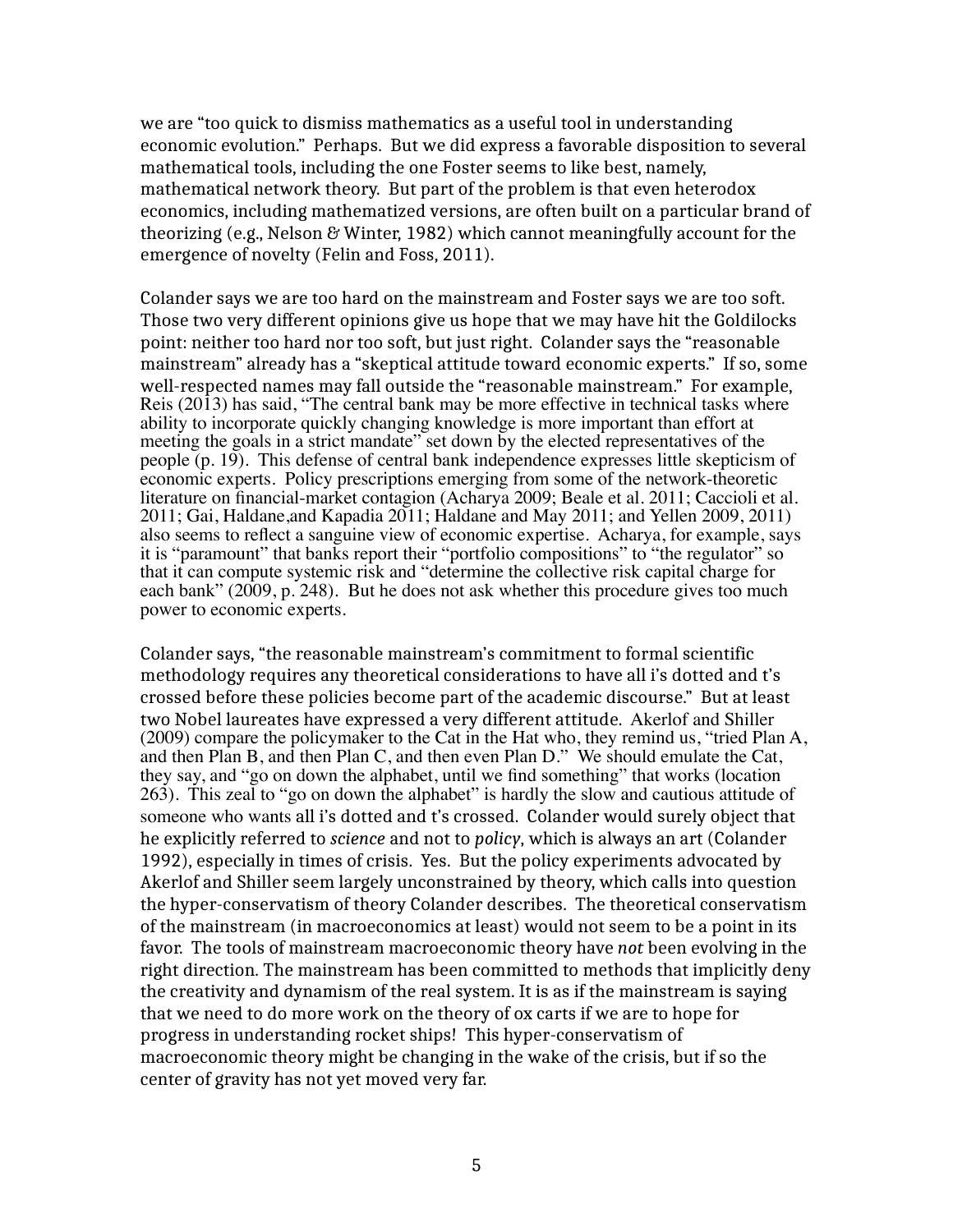Finally, we would like to address Colander's important remarks about engineering. Colander has long emphasized the lost art of economics (Colander 1992). Economists have lost sight of the art of economics as understood by John Neville Keynes. Beside the "positive *science of political economy* which is concerned purely with what is" and the "*ethics of political economy*," which "seeks to determine *economic ideals*," there is the "*art of political economy*, which seeks to formulate *economic precepts*" (Keynes 1917, p. 36). These "precepts" are "rules" or "maxims" through which "given ends may best be obtained" (Keynes, 1917, p. 32). This "art" is what Colander has in mind when he tells us to think of applied economics as engineering.

It seems hard to question the desirability of adopting "the strategy for causing the best change in a poorly understood or uncertain situation." But what is that strategy? On this vital question, we do not agree amongst ourselves. Should we support the approach of "complex engineered systems" in which "performance characteristics emerge from the implemented system rather than existing in a fully specified form ex ante" (Koppl et al. 2010)? Or is a more urgent collective response is required, as Longo believes, particularly considering the damage humans may be doing to the ecosystem? Perhaps activities such as the production of new chemicals that might present dangers such as endrocrine disruption (a major challenge now) require the dynamic proposal of rules forbidding this, directing that, and canalizing the other. Perhaps the engineering challenge is how to make economic projects in a continually changing frame.

Whether "the answer" is something about markets, something about democracy, or something else, our vision of creative dynamics shows how hard Colander's engineering task is. It shows how hard it is to know what is "the strategy for causing the best change." To have a *best* strategy, you need a partial order with a maximum and, therefore, some sort of pregiven space, which is exactly what we deny. Our analysis challenges strong notions of optimality in economics and (following Longo, Montévil, and Kauffman 2012) biology. The front legs of a kangaroo, elephant, or opossum are not optimal. They are the outcome of the one possible evolutionary trajectory for tetrapod front legs that happened to have been followed so far. Individuals and organizations may have preferences, which may imply a kind of optimality of individual choices. One may try, as it were, to become a kangaroo, though it may not work. But notions of optimality do not easily apply to the creative dynamics of the biosphere and the econosphere.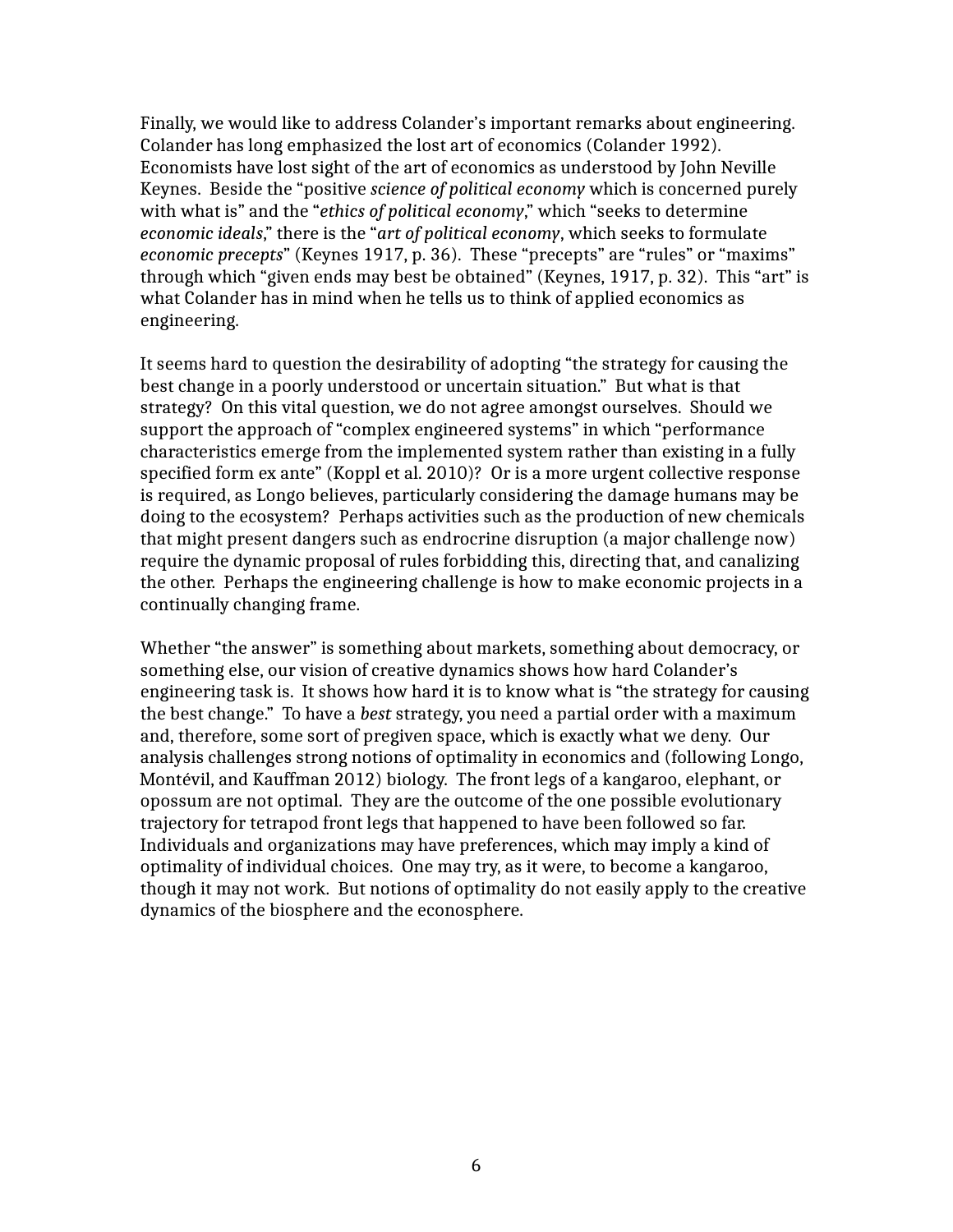### **Giuseppe Longo's answers, only in part integrated in the published common text.**

I will elaborate on some of Colander's comments, *in italics* :

#### p. 5

*Koen defines the engineering method as "the strategy for causing the best change in a poorly understood or uncertain situation within the available resources*

*Heuristics includes all theories and models, and any other aid, such as intuition, experience*

*Using an engineering methodology, nothing is off the table.*

*A scientific methodology is focused on understanding for the sake of understanding*

----------------

The distinction science/engineering is surely not new, but it is nicely spelled out here and in a very pertinent way. In particular, it is pertinent as we borrow ideas from biology, evolution mainly. Now, Darwin's theory proposes historical knowledge and in no way it was meant nor it is meant for prediction and action: it is understanding for the sake of understanding.

However, knwoledge of evolution shaped all of biology and reached medicine. Moreover, we have a problem today: our relation to the ecosystem. Some of the effects of human action have an evolutionary relevance. I will mention a major one (endocrine disruptors and cancer) also because I will further elaborate on it on the grounds of our perspective on "creative economics" (the further problem, in my opinion is "which creation do we need to enable, besides new industrial and financial products, besides cambiodiversity?").

In the XXth century we produced 80,000 new (artificial) molecules. The process was accelerated after WWII, as it gradually became possible to apply, at the industrial level, a fantastic achievement of Quantum Mechanics: a deep or almost complete understanding of chemical interactions. So, it has become possible to create new molecules almost at leisure and very often these provided new (sometimes fantastic) material. Theoretical Chemistry, with its formal rules of molecular interaction, followed with delay this fast process and there was an even slower follow up by quantitative and qualitative analyses of the chemical structure vs. activity relationship (see C. D. Selassie, *History of Quantitative Structure-Activity Relationships*, **Burger's Medicinal Chemistry and Drug Discovery,** Sixth Edition, Volume 1: Drug Discovery Edited by Donald J. Abraham John Wiley & Sons, 2003).

As a consequence, we created, with little control and global scientific knowledge, major endocrine disruptors. A recent strong statement on the connection between the endocrine disruptions we witness and (finite combination of) the new molecules we threw in the ecosystem is in E. Diamanti-Kandarakis et al**.** *Endocrine-disrupting chemicals: an Endocrine Society scientific statement.* **Endocr Rev** 30:293-342, 2009. An example, resulting from this increasing cambiodiversity have been the halving of spermatozoa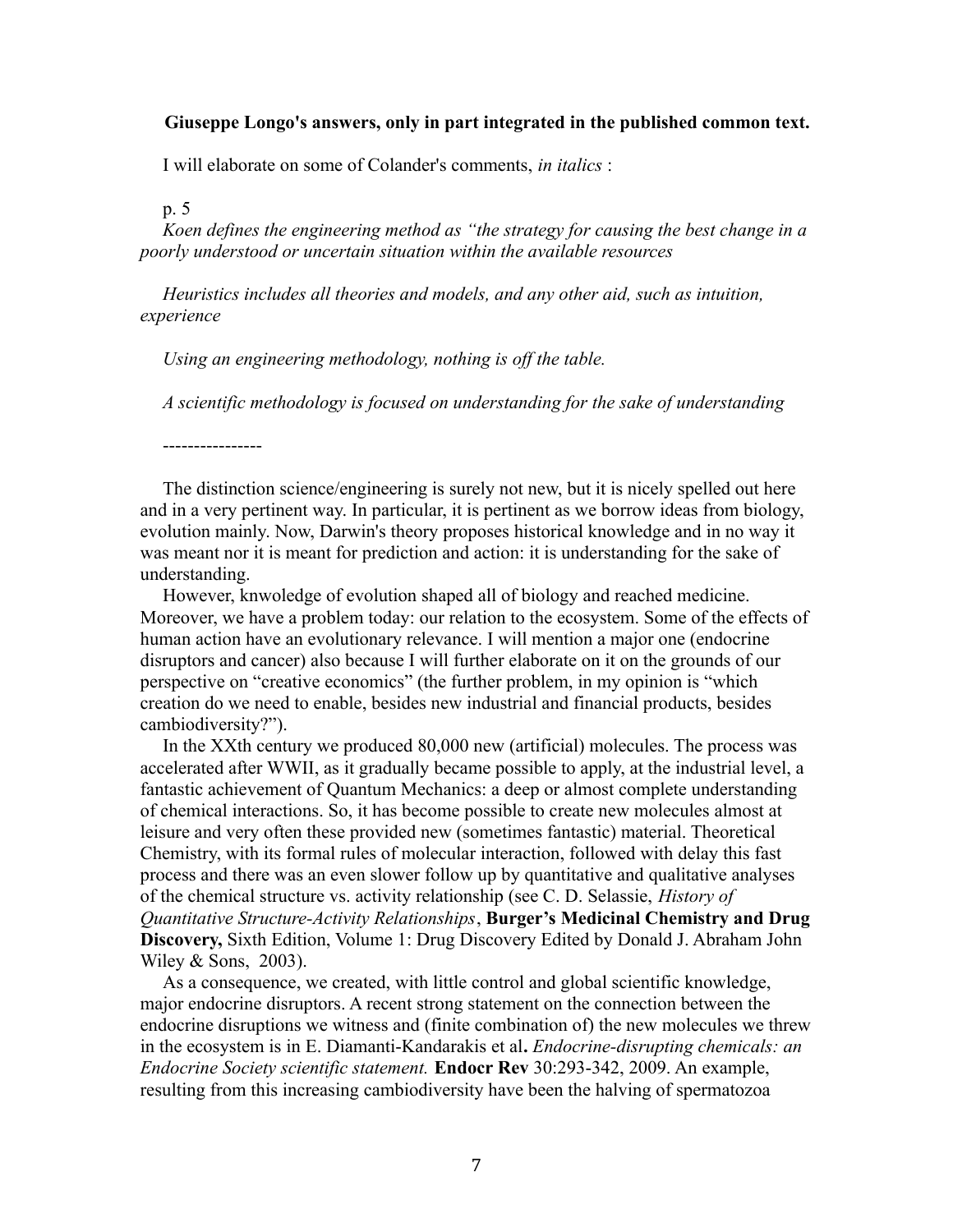density in western men in 60 years (!!) as well as the increasing incidence of cancer in any life age, in spite of major fights against other specific causes – artificial colors in food, smoke (see A. Soto, C. Sonnenschein. *Environmental causes of cancer: endocrine disruptors as carcinogens.* **Nat Rev Endocrinol.** 6:363-370, 2010). Endocrine disruptors may have an evolutionary relevance: they are deeply affecting our species and many other forms of life.

So, even the purely historical analysis of species' evolution needs today to be transformed also into an "engineering" of our relation to the ecosystem. We need a project, that is a choice on how do we want to live in this or that context, we need to borrow tools from any discipline and combine inventions of techniques with the invention of *rules* on how to handle them.

Like engineers, in economy, as Colander rightly says, we need a project, in particular an economic project. Yet this project cannot be given in a predefined phase space, this is our central theme. First we clearly reject any idea of economy as an equilibrium system and in no way we consider the various equilibrium approaches as scientific, in economy (and biology). It would be like analyzing a Benard cell or a hurricane by extremizing a lagrangian function in an hamiltonian equilibrium context: it is simply wrong. No ecosystem, biological, human, is at (thermodynamic) equilibrium; most of the time, they are not even stationary (constant flow of energy or matter). Nor the "new" approaches to economy, based on statistical physics, escape this judgment. At best they suppose a thermodynamics tending to equilibrium, based on (often implicit) maximum entropy principles; this implies a characterization of the ensemble of micro-states within a given theoretical frame, that is pre-defined phase space and transformations on it.

Finally, we consider inadequate also the very rare far from equilibrium analyses. In physics, also these systems are "state determined", that is history does not matter, only the instantaneous state "determines" the future, even in Quantum Mechanics, where the structure of determination includes randomness (Schroedinger's equation determines the dynamics a probability law, in a pre-given phase space, a Hilbert space – but the treatment, in this frame, is "at equilibrium" as the equation is derivable from an hamiltonian). Biological and human contexts instead are heavily depending on history. In humans, the historical path followed to reach a state of affairs is part of common memory, it contributes explicitly to action and forecast (see G. Longo, *How Future Depends on Past Histories in Systems of Life,* donwloadable, in print, 2015)

Moreover, in our paper, we recalled the peculiar role of randomness in biology, which independently appears in many levels of organization and determination (molecular, cellular, tissue, organismal…) and in their interactions (bio-resonance). Following, Longo and Montévil, 2014, we see randomness as a key contribution to adaptation and diversity, thus to stability, via the notion of "extended critical transition", that is the permanent reconstruction of biological coherence structures in ever changing phase spaces. Similarly, we believe that randomness contributes, in economy, to the creation of new phase spaces, that is the very space of observables and parameters.

This is in radical contrast with existing physical theories and their applications and variants in economy, as randomness is always mathematically analyzed within a predefined space of possibilities, or phase space. Out analysis moves randomness up, at the level of the very constitution of the phase space.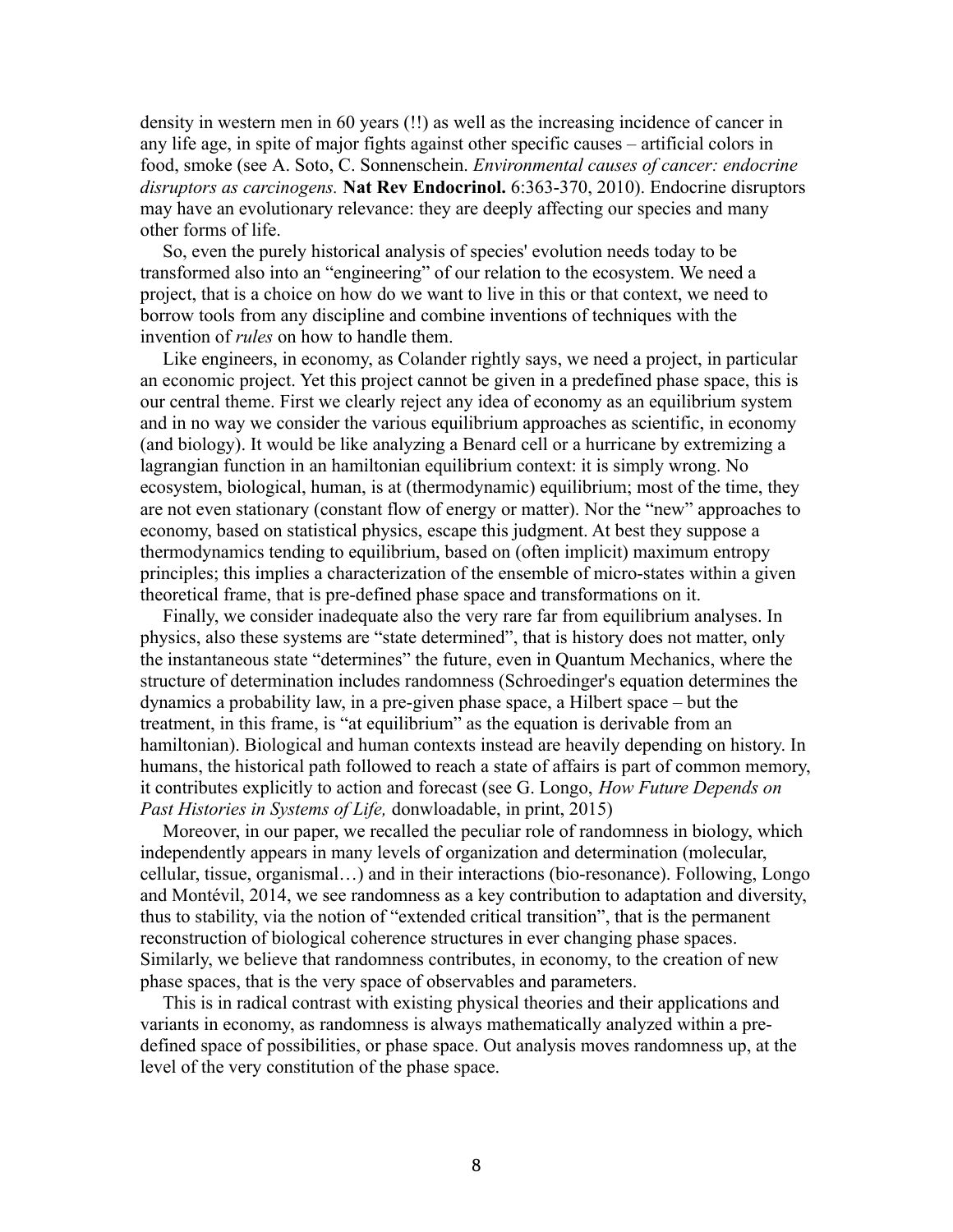Colander's engineering challenge is then: "how to make economic projects in such a continually and changing frame?". We cannot give this duty up, both for ecosystemic and social reasons. The free creation of new derivative products caused a highly inproductive concentration of richness, similarly as the free creation of new molecules is affecting our biological life. And making human projects means proposing new ways of being together, both as scientific and economic actors; projects refer to the social link and the role of democracy, also in economic (and ecosystemic) decisions. "How can I built this new kind of bridge, which tools, which physical/engineering rules should I follow? Do I need to discover new ones?" asks the engineer. In economy, how can we propose rules that coordinate our human action without killing entrepreneurial, private and public, creativity? We must produce new molecules, but this must be done under a close, scientific follow-up of their ecosystemic consequences; this requires a dynamic proposal of rules forbidding this, directing that, canalizing that other, a major scientific challenge.

In summary, the engineering challenge we are facing in economy is how to contribute to a social environment continually capable of invention as well as to propose rules maintaining an ever changing, but working "coherence" among humans and between humans and their environment. Democracy as the explicit debate on principles is at the core of this process: which is the social agenda in the use of derivative products and tax policies that allowed in the Bush era the transfer of 80% of the growth to 1% of the population? Is this socially and economically viable? How to regulate the fantastic mathematical creativity that accompanied financial market and is now disrupting actual production?

Increasing endocrine disruption and cancer, say, are not viable paths; thus, lists of forbidden carcinogens or biological disruptors, joined to severe control of their industrial production, are not limitations of creativity - as a matter of fact they require major biological understanding and invention. We have to be creative in ruling our human and ecosystemic interactions, by making an explicit, not conservative, but dynamic project, capable of regulating while promoting new viable paths. The fundamental "engineering" challenge is then the creation of viable, motivated, explicitly discussed (an essential component of democracy), dynamically changing institutional regulations, even in absence of a pre-given space of possibilities. A fundamental regulation of our societies also derives from the free social debate, including the right to strike. The disappearance of strikes in the private sectors in euro-countries is a dramatic change; it the loss of a major form of democratic control as well as of a pressure towards industrial novelty creation that had a major role since the end of the XIXth centuries, in spite of the abuses.

In summary, a regulated, yet changing, viable, coherence, as a democratic project, between humans and within their environment is the invention we have to face: inventing working regulations is the hardest but essential creativity which is now more than ever required.

### **References**

Acharya, V. V. (2009), "A theory of systemic risk and design of prudential bank regulation", *Journal of Financial Stability* **5**: 224-255.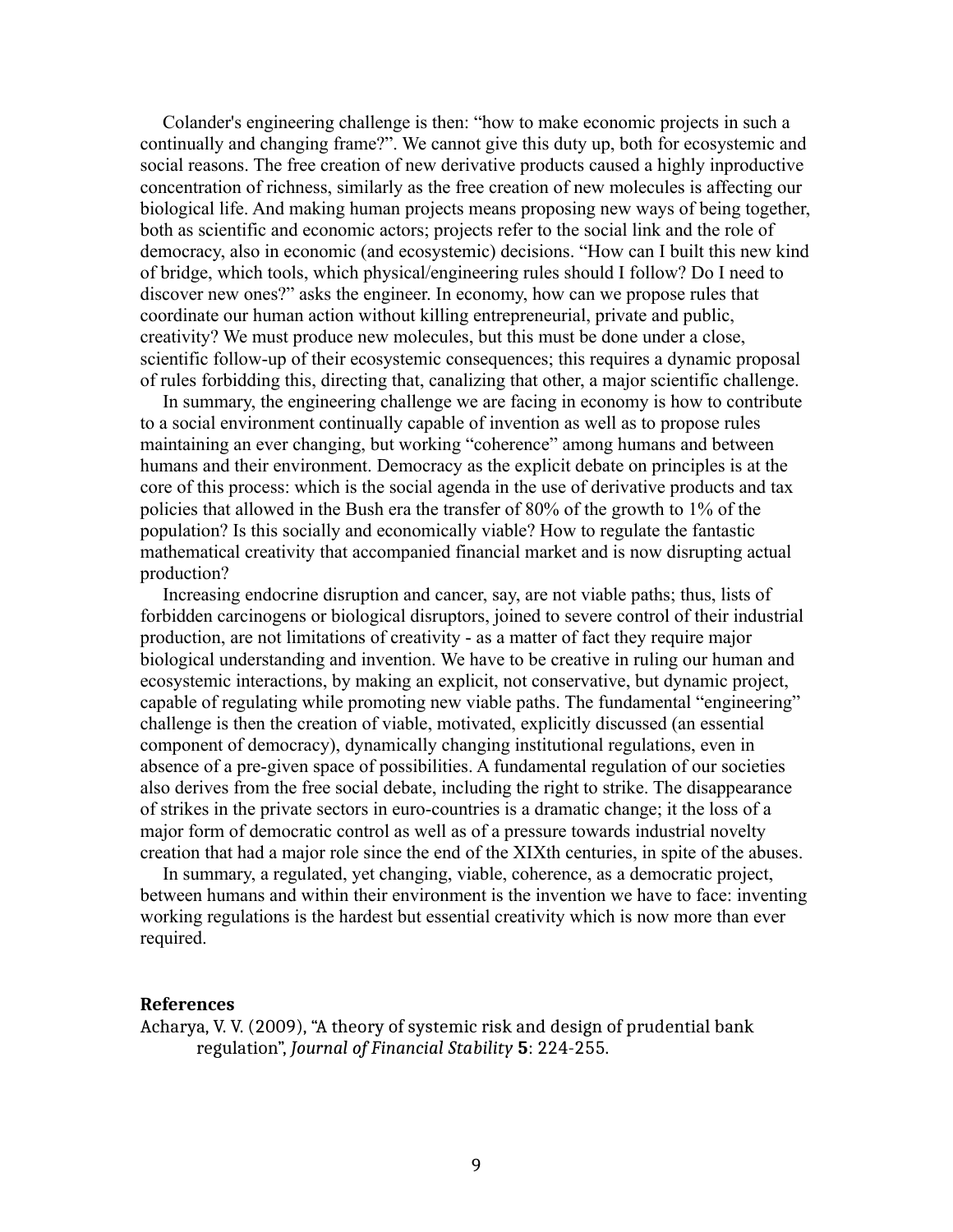- Akerlof, G. A. and R. J. Shiller (2009), *Animal Spirits: How Human Psychology Drives the Economy, and Why It Matters for Global Capitalism*. Princeton, NJ: Princeton University Press.
- Beale, N, D. G. Rand, H. Battey, K. Croxson, R. M. May, and M. A. Nowak (2011), "Individual versus systemic risk and the Regulator's Dilemma," *PNAS Early Edition*. Downloaded 3 November 2011 from http://www.pnas.org/content/early/2011/07/13/1105882108.full.pdf+htm l.
- Bunge, M. (1959), *Causality: The Place of the Causal Principle in Modern Science*, Cambridge, MA: Harvard University Press.
- Caccioli, F., T. A. Catanach, J. D. Farmer (2011), "Heterogeneity, correlations and financial contagion," manuscript. Downloaded 20 September 2011 from http://arxiv.org/pdf/1109.1213v1.
- Cartwright, N. (2006), 'Where is the Theory in our "Theories" of Causality?' *The Journal of Philosophy*, **53**: 55-66.
- Chaitin, G. (2006), 'The Limits of Reason', *Scientific American*, **294:** 74-81.
- Colander, D. (1992), "The Lost Art of Economics," *Journal of Economic Perspectives*, **6**(3): 191-198.
- Earl, P. E. and J. Potts (2004), 'The Market for Preferences', *Cambridge Journal of Economics*, **28**: 619–633.
- Felin, T. and N. Foss (2011), 'The Endogenous Origins of Experience, Routines, and Organizational Capabilities: The Poverty of Stimulus', *Journal of Institutional Economics*, **7**: 231–256.
- Felin, T., S. Kauffman, R. Koppl, and G. Longo (2013), 'Economic Opportunity and Evolution: Beyond Bounded Rationality and Phase Space', *Strategic Entrepreneurship Journal*, forthcoming.
- Filk, T. and A. von Müller (2009), 'Quantum Physics and Consciousness: The Quest for a Common Conceptual Foundation', *Mind & Matter*, **7:** 59-79.
- Gai, P., A. Haldane, and S. Kapadia (2011), 'Complexity, Concentration and Contagion', *Journal of Monetary Economics* **58**: 453-470.
- Haldane, A. and R. M. May. "Systemic risk in banking ecosystems," *Nature* **469**: 351- 355.
- Hazlitt, H. (1983), "Introduction," to Hazlitt, Henry (ed.) *The Critics of Keynesian Economics*, Lanham, MD: University Press.
- Hodgson, G. (2004), *The evolution of institutional economics: Agency, structure and Darwinism in American institutionalism*, London: Routlege.
- Keynes, J.N. (1917), *The Scope and Method of Political Economy*, 4<sup>th</sup> ed. Reprinted in 1963 by A. M. Kelley, Booksellers, New York.
- Koppl, R. (2010), 'Austrian Economics at the Cutting Edge', *Review of Austrian Economics* **19**(4): 231-241.
- Koppl, R., A. A. Minai, and H. Sayama (2010), 'Epistemic Engineering', NSF SBE 2020 White Paper. Available at http://www.nsf.gov/sbe/sbe\_2020/submission\_detail.cfm?upld\_id=277.
- Longo, G., M. Montévil, and S. Kauffman (2012), 'No Entailing Laws, but Enablement in the Evolution of the Biosphere', *Physics ArXiv*, 1201.2069v1: [http://arxiv.org/abs/1201.2069.](http://arxiv.org/abs/1201.2069)